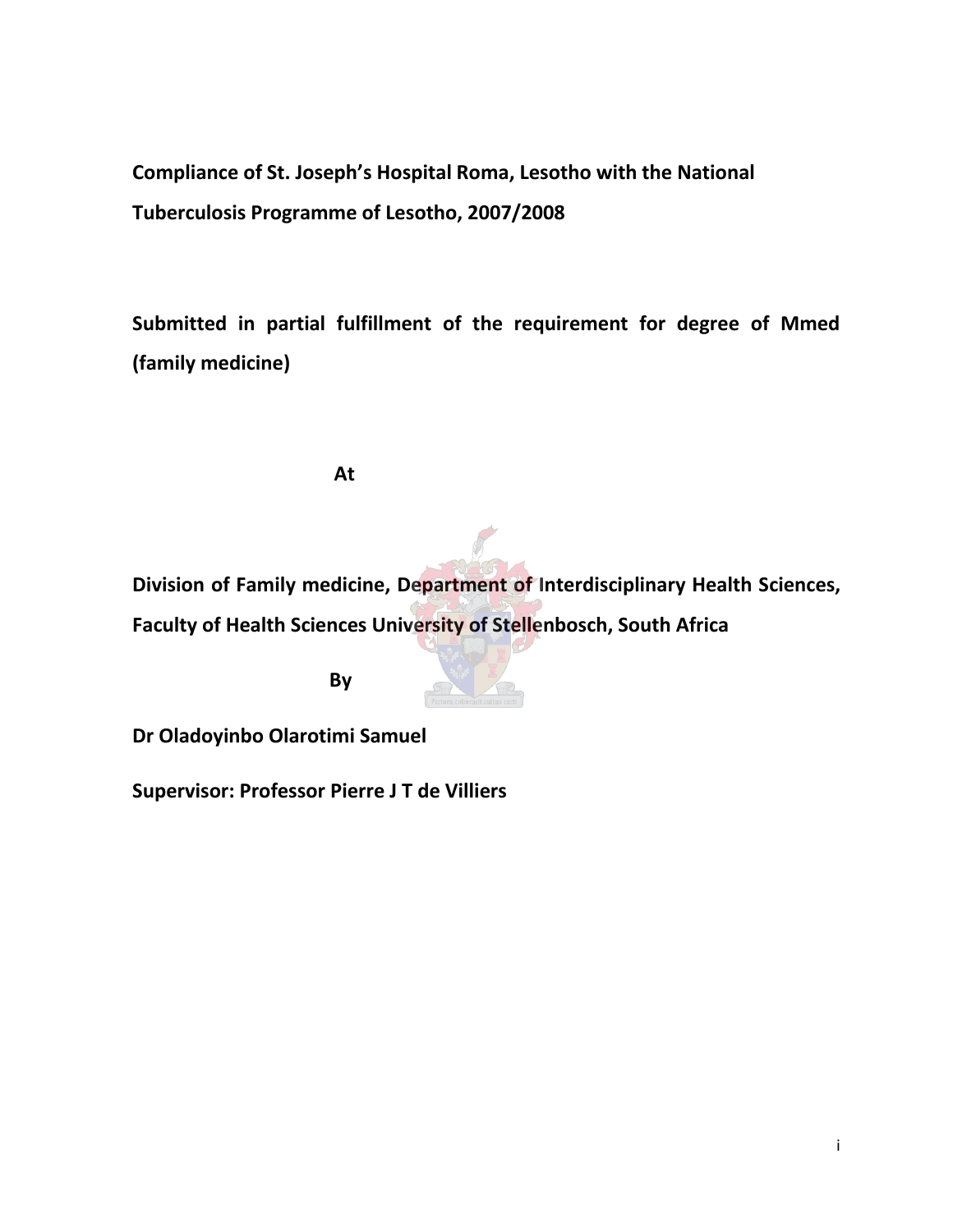# **Declaration**

I, Oladoyinbo Olarotimi Samuel, hereby declare that the work which I hereby submit as partial fulfillment for the degree of Mmed (family medicine), on which this thesis is based, is original (except where acknowledgement indicates otherwise) and that neither the whole work nor any part of it has been submitted, or is being submitted, for another degree at this or any other university

Dr Oladoyinbo **Date 25/10/2010**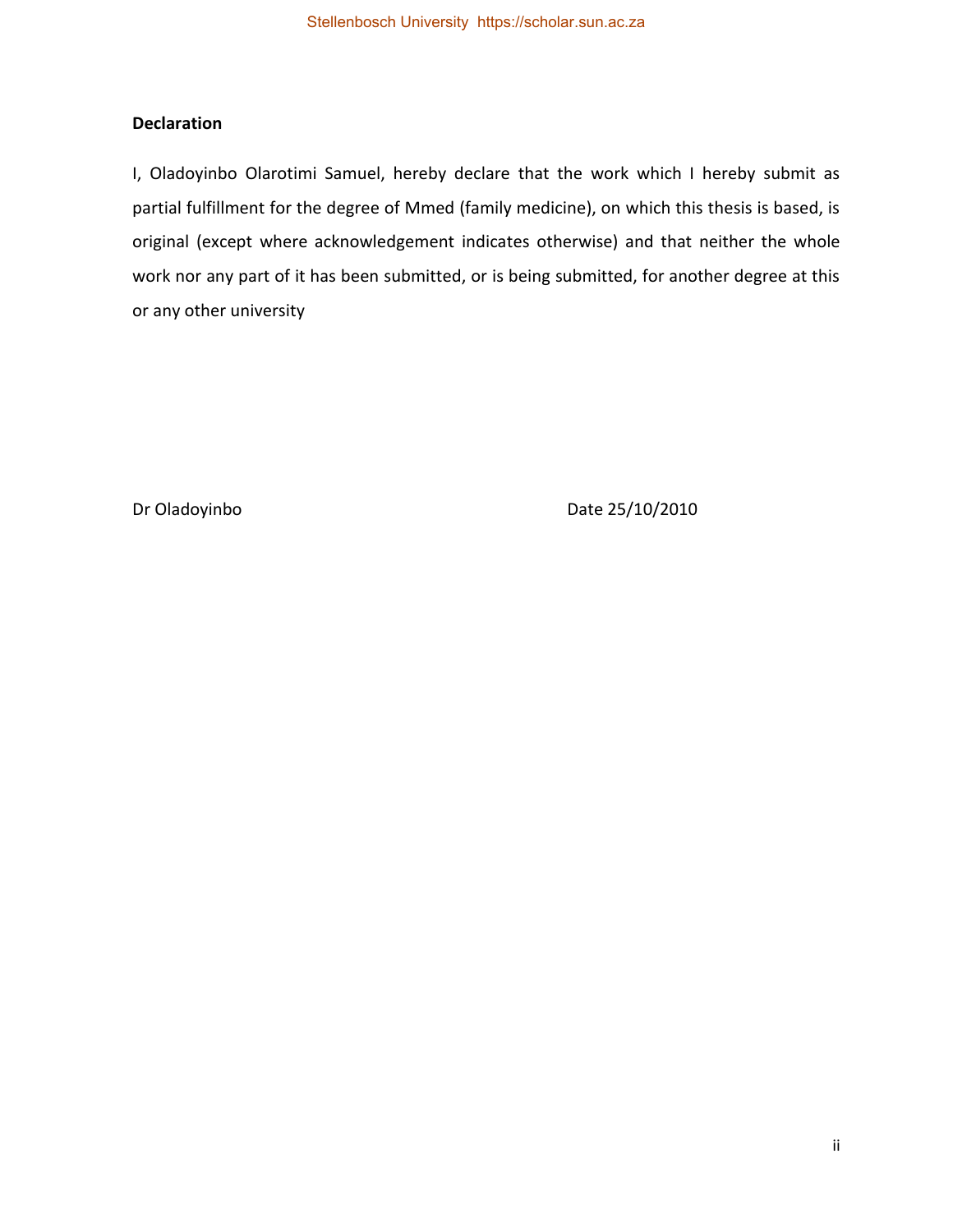### **Acknowledgment**

I am by this medium expressing my profound gratitude to my supervisor Professor Pierre J T de Villiers who guided me through the writing of this thesis. I greatly appreciate his timely review of the different chapters of this book and his immense contribution during the course of writing this thesis. I am also grateful to my data collector, Thlohang Moketese who helped with the data collection and the Management of St. Joseph's hospital who gave me the permission to conduct this study in their hospital. My sincere appreciation also goes to Phinah Kodisang the monitoring and evaluation officer of the Ndlovu Care Group, and my dear friend Dr Adebayo for helping to edit this thesis. The last, but not the least, many thanks go to my wife Oladoyinbo Abidemi Olawumi for her moral support and, for being a great and constant source of inspiration and encouragement.

Oladoyinbo O S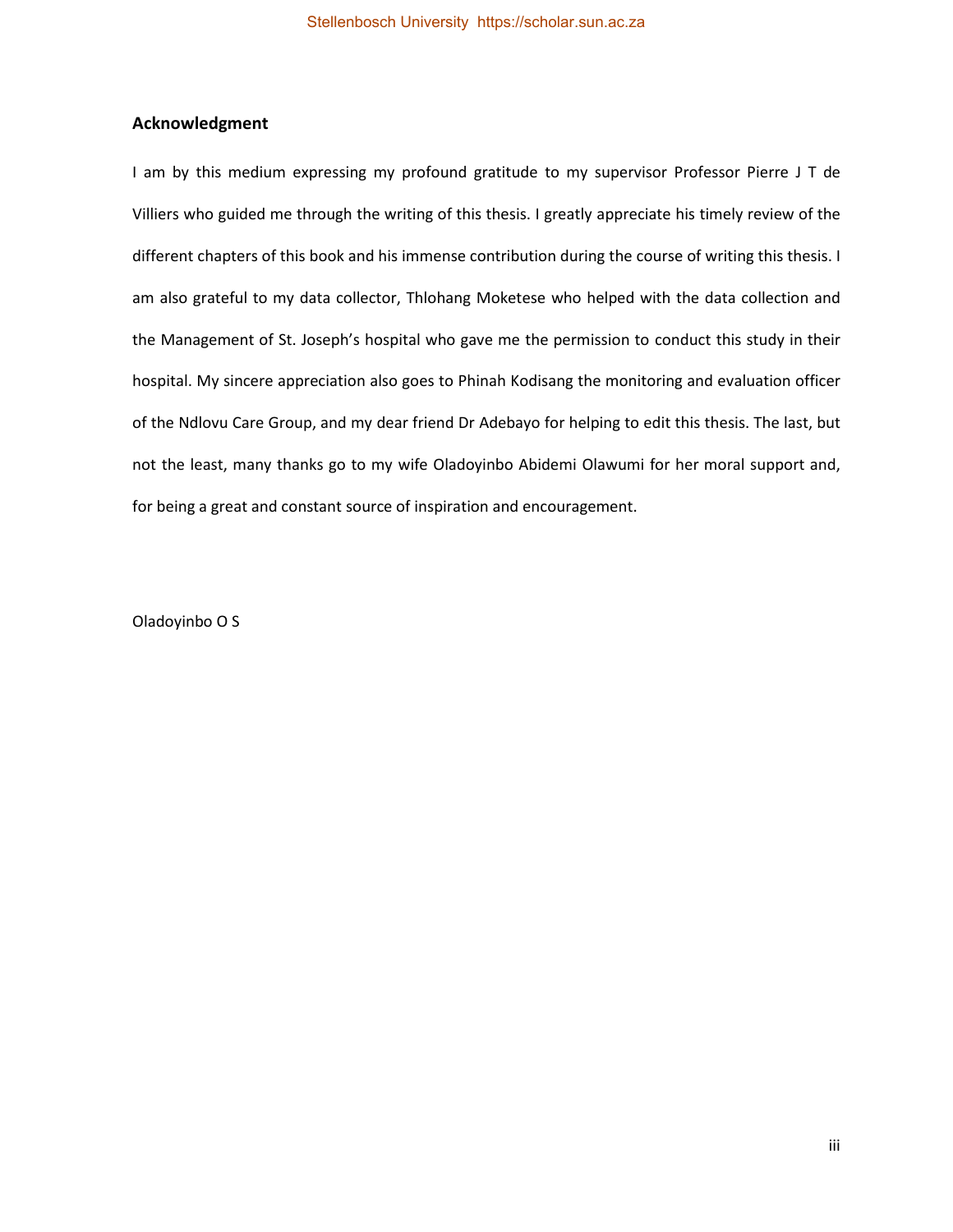#### **Abstract**

**Background and Objective:** Most National Tuberculosis Programmes ( NTPs) have focused their efforts on reaching the short-term internationally recommended TB control targets set in 2005 by the World health assembly;-a case detection of 70% with successful treatment of 85% of the detected cases. The National TB programme of Lesotho registered 3976 sputum smear positive cases for TB treatment in 2008, 73.5% (2834) of which were successfully treated. This falls short of the global target of at least 85% treatment success rates. The national TB programme has lamented over the last 5 years for its inability to meet targets set by the WHO for measuring effective TB programmes, because of the inability of most of the hospitals to fully implement the national TB programmes as recommended. Most of the hospitals running TB programmes in the country still have difficulty blending the clinical and programmatic components of TB treatment together, hence explained the poor treatment outcome seen over the past years. In view of this perceived gap, an investigation into programme compliance by the hospitals serving as TB roll out centres is warranted. The aim of the study was to evaluate the implementation of the national TB program in St. Joseph's hospital Roma, Lesotho (which happens to be one of the district hospitals in Lesotho providing TB service delivery), and also to come up with recommendations that will improve TB treatment outcome where gaps are identified and subsequently improve the TB programme in the hospital and contribute towards improving the overall TB

programme for Lesotho.

**Methods:** A retrospective cohort study design was used. The study was carried out on the records of TB patients who were treated at St. Joseph's hospital Roma, Lesotho in 2007 and 2008. All patients treated for TB within the specified period were consecutively selected for the study, except for those

iv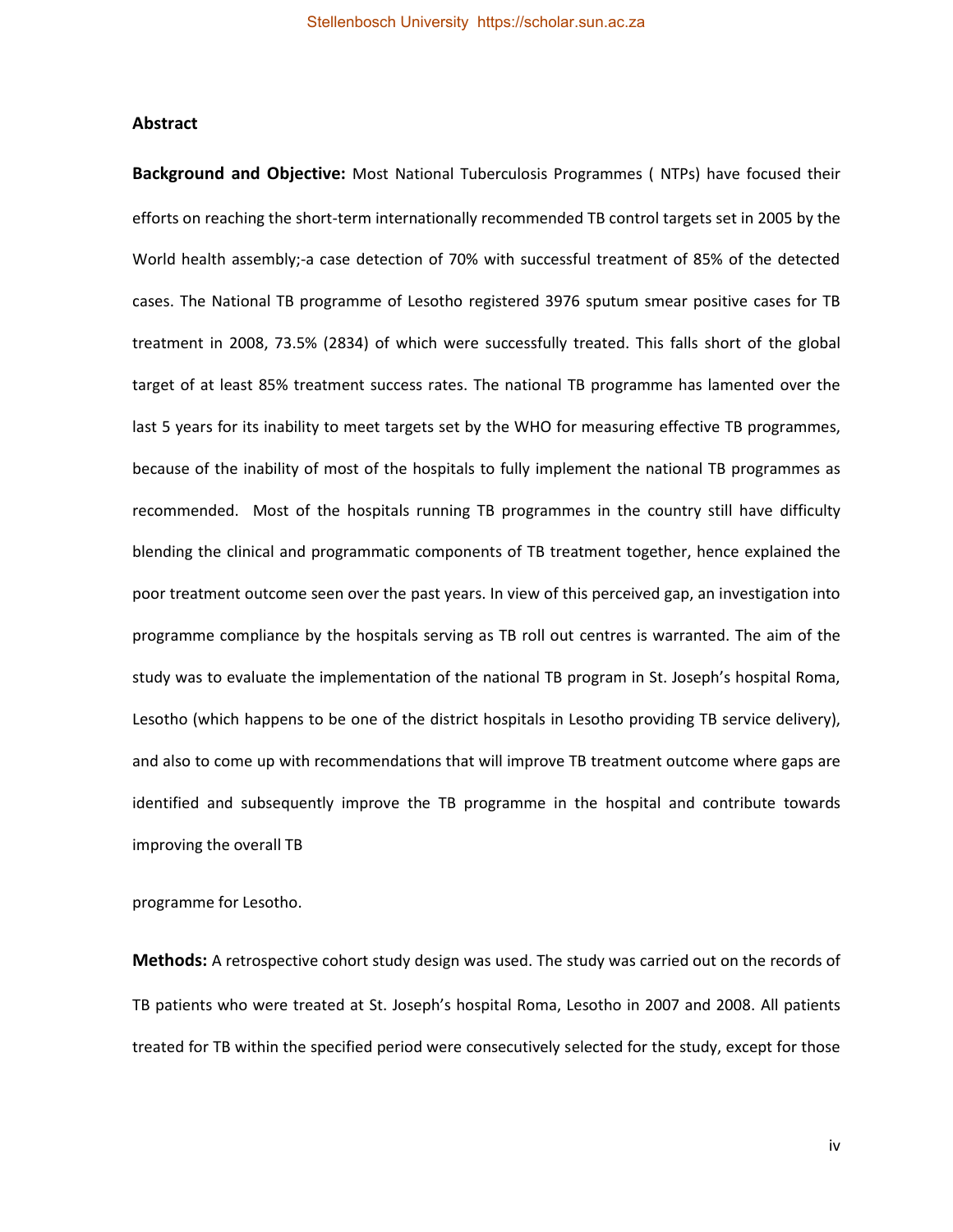#### Stellenbosch University https://scholar.sun.ac.za

who did not meet the inclusion criteria. Nine hundred and ninety three (993) TB patients' records were evaluated, for 2007 (509 records were evaluated) and for 2008 (484 records were evaluated).

**Results:** There was a marginal improvement in the case detection of smear positive patients, sputum conversion rate, TB treatment outcome such as cure rate, mortality, treatment failure, defaulters, transferred outcome and TB/HIV collaborative activities such as HIV testing among TB patients, cotrimoxazole and antiretoviral uptake among TB/HIV co-infected. In terms of comparison of the targets achieved with the targets set by the national TB programme of Lesotho, targets were met in defaulter and treatment failure rates, but were not met in case detection of smear positive pulmonary TB, sputum conversion rate, cure rate, mortality rate, treatment success rate, HIV testing uptake among TB patients, cotrimoxazole uptake among TB/HIV positive patients and ARVs uptake among TB/HIV positive patients.

**Conclusions:** Although the national TB programme has got good monitoring and evaluation tools, these are mainly reporting tools. In- house result analysis, individual case studies and overall programme management evaluation are invaluable assets to control and improve programmes. There was a significant improvement in St. Joseph's TB programme, especially in the case detection of smear positive PTB, defaulter and treatment failure rates, TB/HIV co-infection detection and ARVs uptake among eligible patients, in 2008. However, meeting targets in sputum conversion, treatment outcome is still a big challenge, hence the need for implementation of the recommendations made in this document to close the identified gaps and Improve TB service delivery in the hospital.

v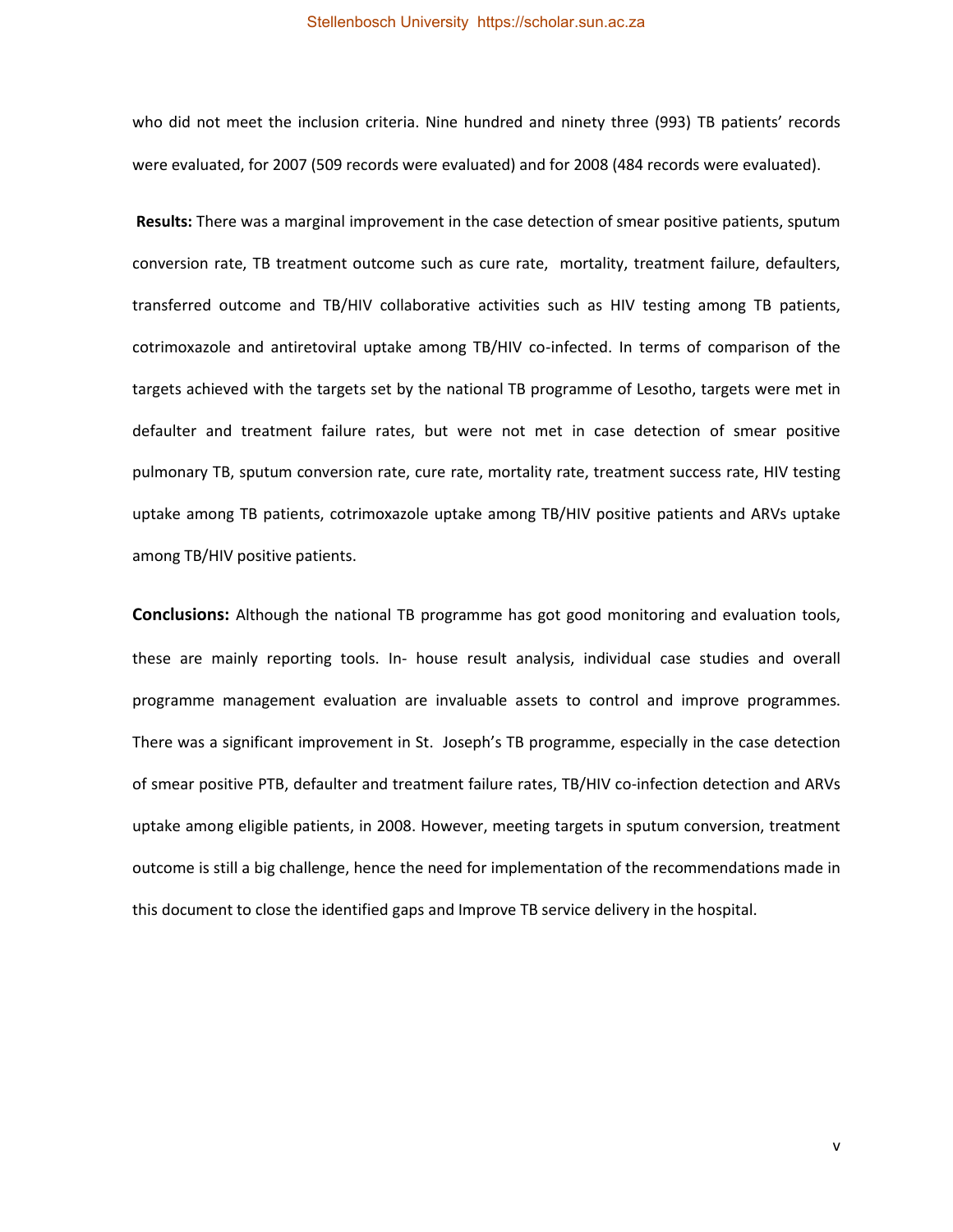# **Table of contents**

| <b>CHAPTER ONE 1</b> |
|----------------------|
|                      |
|                      |
|                      |
|                      |
|                      |
|                      |
|                      |
|                      |
|                      |
|                      |
| <b>CHAPTER2</b>      |
|                      |
|                      |
|                      |
|                      |
|                      |
|                      |
| 10                   |
|                      |
|                      |
|                      |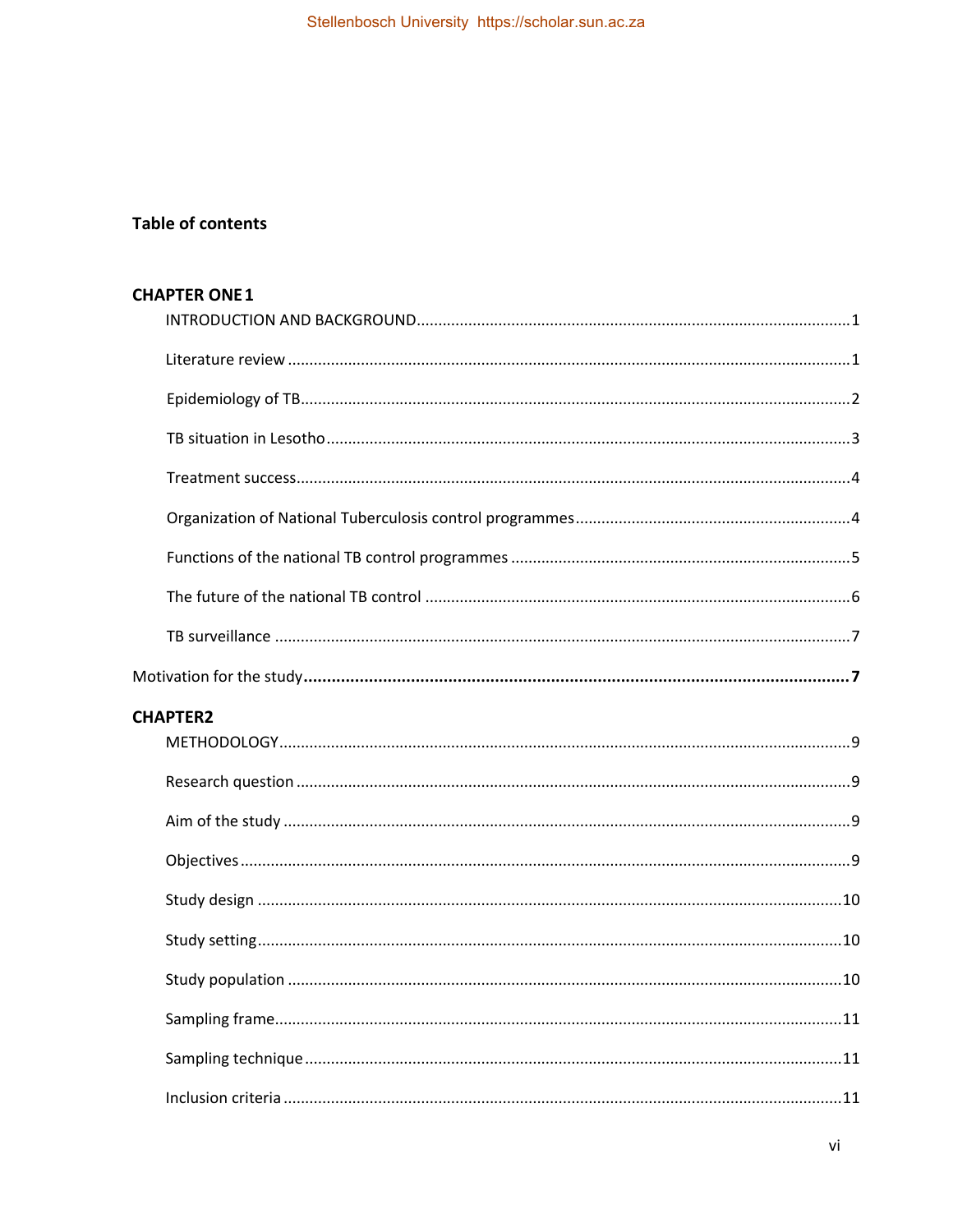| <b>CHAPTER 3</b> |
|------------------|
|                  |
|                  |
|                  |
|                  |
|                  |
|                  |
|                  |
|                  |
|                  |
|                  |
|                  |
|                  |
|                  |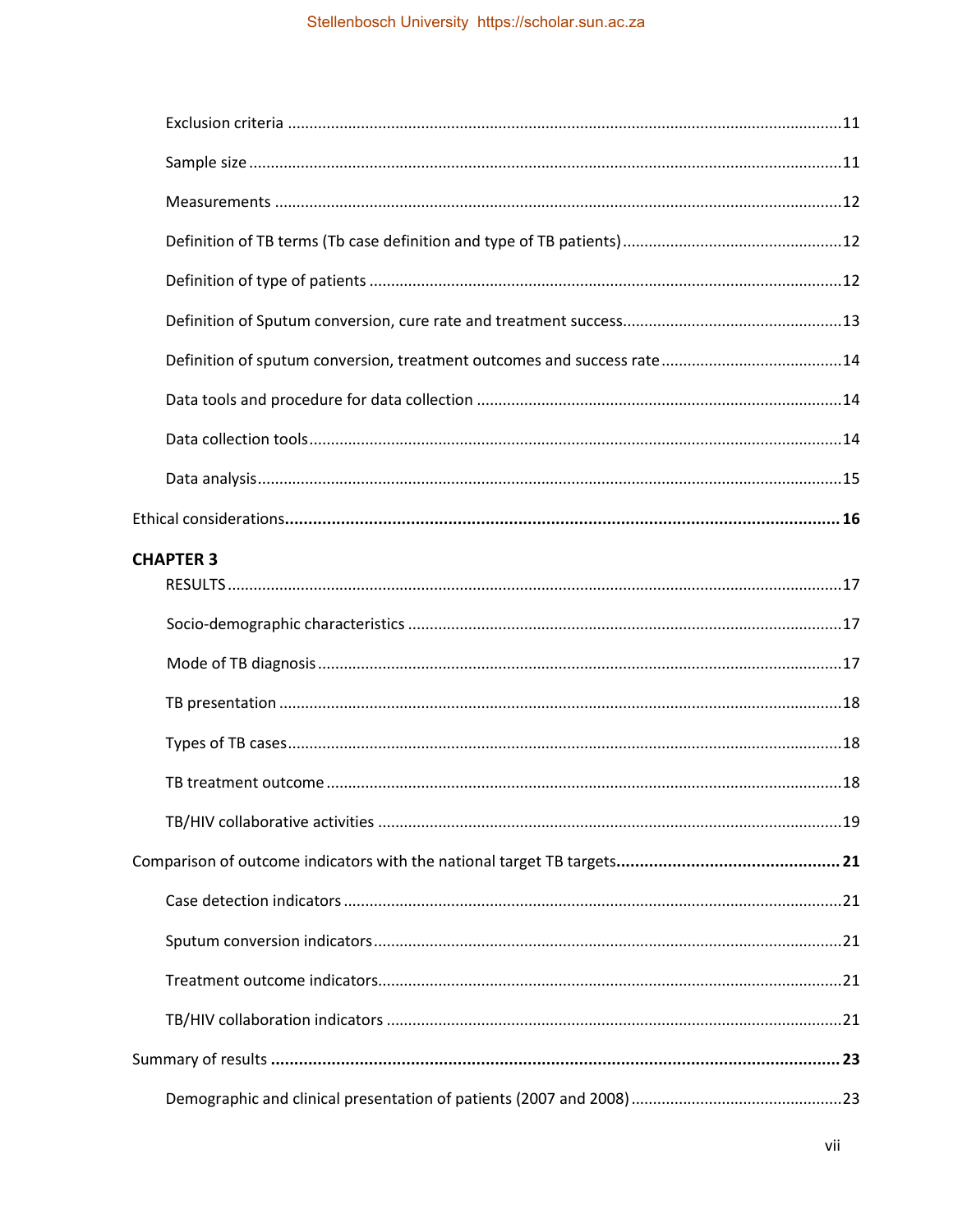[Summary of results of indicators when compared with the national TB programme](#page-32-0) **............................ 24**

# **[CHAPTER 4](#page-32-1)**

| TB/HIV collaborative activities (HIV testing uptake, Antiretroviral uptake and cotrimoxazole)27 |  |
|-------------------------------------------------------------------------------------------------|--|
|                                                                                                 |  |
|                                                                                                 |  |
|                                                                                                 |  |
|                                                                                                 |  |
|                                                                                                 |  |
| <b>CHAPTER 5</b><br>RECOMENDATIONS FOR IMPROVING TB PROGRAMME IN St. JOSEPH'S HOSPITAL ROMA31   |  |
|                                                                                                 |  |
|                                                                                                 |  |
|                                                                                                 |  |
|                                                                                                 |  |
|                                                                                                 |  |
| Other measures that could help improve the quality of TB programme in the hospital are; 33      |  |
| Establish the mechanism for TB/HIV collaboration at St. Joseph's hospital by ensuring33<br>А.   |  |
| B Activities that will reduce burden of TB among people living with HIV (PLHIV)33               |  |
|                                                                                                 |  |
| <b>Chapter 6</b>                                                                                |  |
|                                                                                                 |  |
|                                                                                                 |  |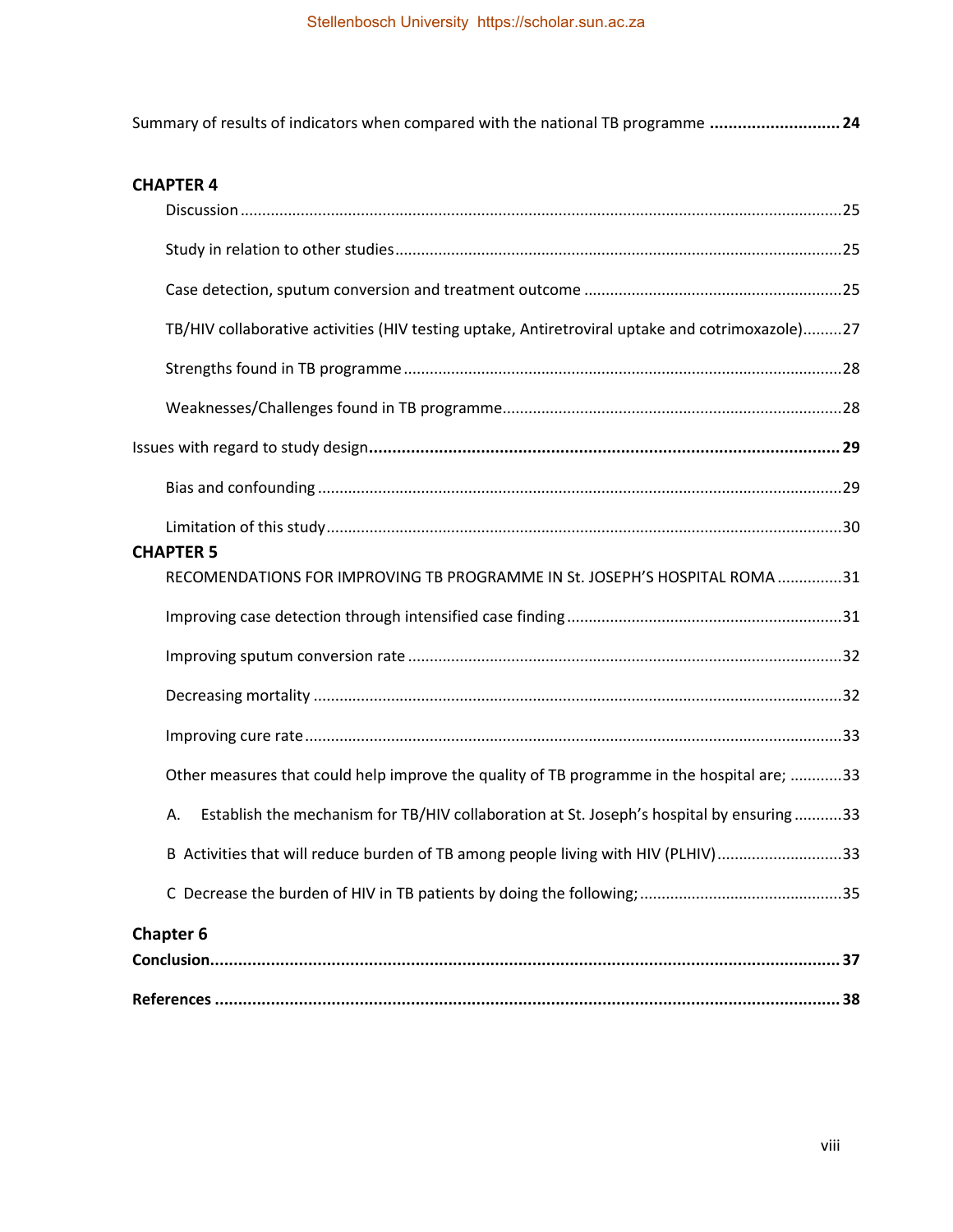# **List of tables**

|                                                                                                   |  |  |  |  | Table 1: Demographic and clinical characteristics of the study population (mean(sd), |  |  |  |  |  |
|---------------------------------------------------------------------------------------------------|--|--|--|--|--------------------------------------------------------------------------------------|--|--|--|--|--|
|                                                                                                   |  |  |  |  |                                                                                      |  |  |  |  |  |
|                                                                                                   |  |  |  |  |                                                                                      |  |  |  |  |  |
| Table 2: Comparison of Targets achieved by St. Joseph's TB programme with the national target set |  |  |  |  |                                                                                      |  |  |  |  |  |
|                                                                                                   |  |  |  |  |                                                                                      |  |  |  |  |  |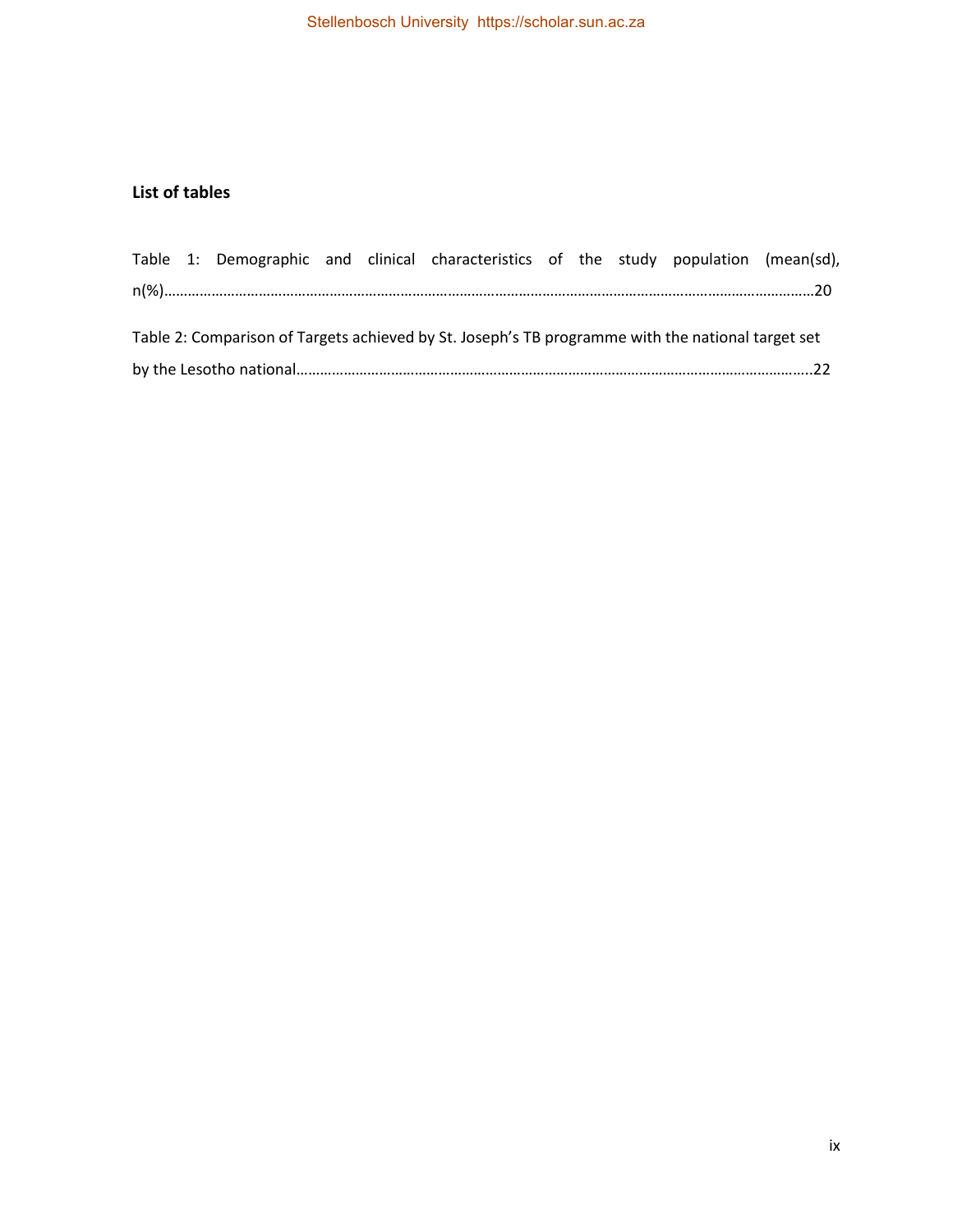### <span id="page-9-0"></span>**CHAPTER ONE**

#### <span id="page-9-1"></span>**INTRODUCTION AND BACKGROUND**

#### <span id="page-9-2"></span>**Literature review**

 The "STOP TB Partnership" launched in 2005 is global plan to stop TB that includes strong commitment to providing equitable access for all to quality tuberculosis diagnosis and treatment. One of the motivations for this plan is the inclusion of the Millennium Development goal to halt the TB epidemic. Achieving this goal relies on diagnosis of at least 70% of people with smear-positive TB and curing at least 85% of them, as recommended by the World health assembly and international standard for tuberculosis care. <sup>1-2</sup> This standard set an acceptable level of care that all providers should adhere to in managing patients who have TB or are suspected of having TB. According to these standards, all persons with unexplained cough for 2-3 weeks or more should be assessed for TB, including at least two sputum microscopy examinations.<sup>2</sup> Compliance with these standards is expected to assist National TB programmes (NTPs) in reaching TB targets for diagnosis and treatment. Early diagnosis and adequate treatment of infectious pulmonary tuberculosis patients are essential to reducing transmission of tuberculosis and lead to its subsequent elimination. An effective National TB programme (NTP) is defined as one that has a high treatment success rate, a low level of acquired drug resistance and high case detection rate.<sup>3</sup> Compliance with the national TB programme guidelines is expected to optimize the care of patients, improve outcome and prevent further transmission. Previous research has shown varying levels of compliance with national tuberculosis guideline in areas, such as notification and treatment outcomes. 4-8

 Modern TB control is based on early detection and treatment, particularly of infectious cases. Treatment generally is effective, if accurate diagnosis and prompt treatment is initiated; the average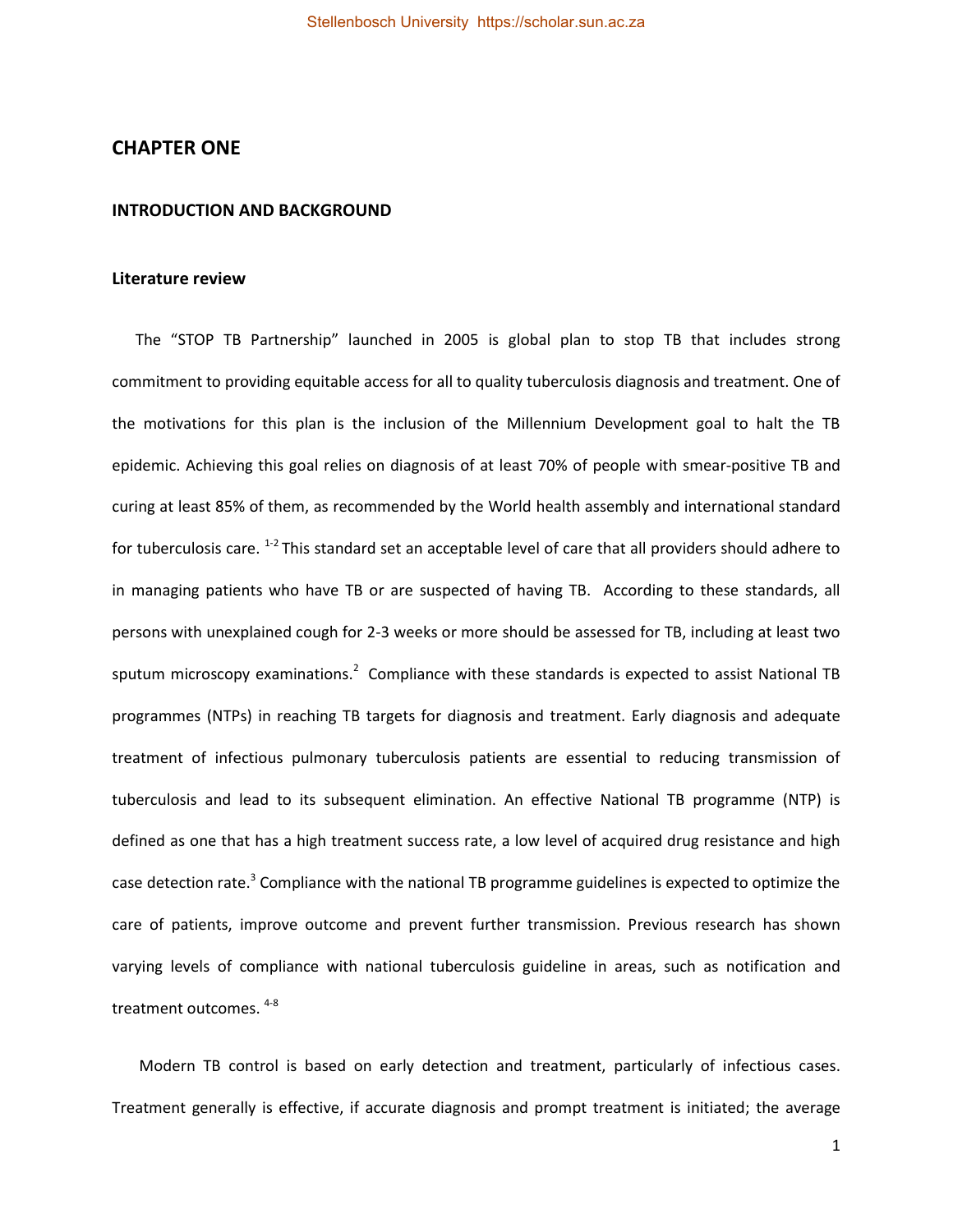global cure rate was 84.7% for smear- positive cases treated in 2005 following recommendations of the international standards for tuberculosis care implemented by most NTPs, especially in countries with high TB disease burden. <sup>9</sup> Treatment therefore, has a direct impact on the prevalence of disease and mortality. Furthermore transmission is reduced, as infectious cases become non-infectious once treatment is started. In addition to the primary goal of TB control (early detection and treatment), national TB programmes or health authorities can influence the flow of individuals coming to access services (TB, HIV or other forms of chronic disease management) at the clinic or hospital by implementing appropriate 'infection control' strategies (ensuring adequate ventilation in health centers, minimizing contact between infectious and susceptible individuals in order to reduce transmission, by providing preventive treatment "isoniazid preventive treatment"( IPT) to infected individuals who do not have TB disease and by collaborating with the national acquired immunodeficiency syndrome(AIDS) programmes to identify and provide appropriate care for HIV infected TB patients. Progress in TB control so far, has been measured principally in terms of the implementation of DOTS.<sup>10</sup> Data collected by the end of 2007 allowed the WHO to assess in which countries and regions the targets for 70% case detection and 85% treatment success set for 2005, were met by the end of 2006. $^{10}$ 

### <span id="page-10-0"></span>**Epidemiology of TB**

 Based on surveys of the prevalence of infection and disease, on the assessments of performance of surveillance systems and death registrations, there were an estimated 9.2 million new cases of TB in 2006, of which 4.1 million were smear positive.<sup>11</sup> The WHO African region had the highest estimated incidence rate (363 per 100,000 population), but the majority of TB patients lived in the following countries: - Bangladesh, China, India, Indonesia and Pakistan. These countries have almost half of the world's population (46%) and produced half (48%) of all the new TB cases arising worldwide in 2006.<sup>11</sup> The global burden of TB is growing, driven largely by the HIV associated TB epidemic in sub-Saharan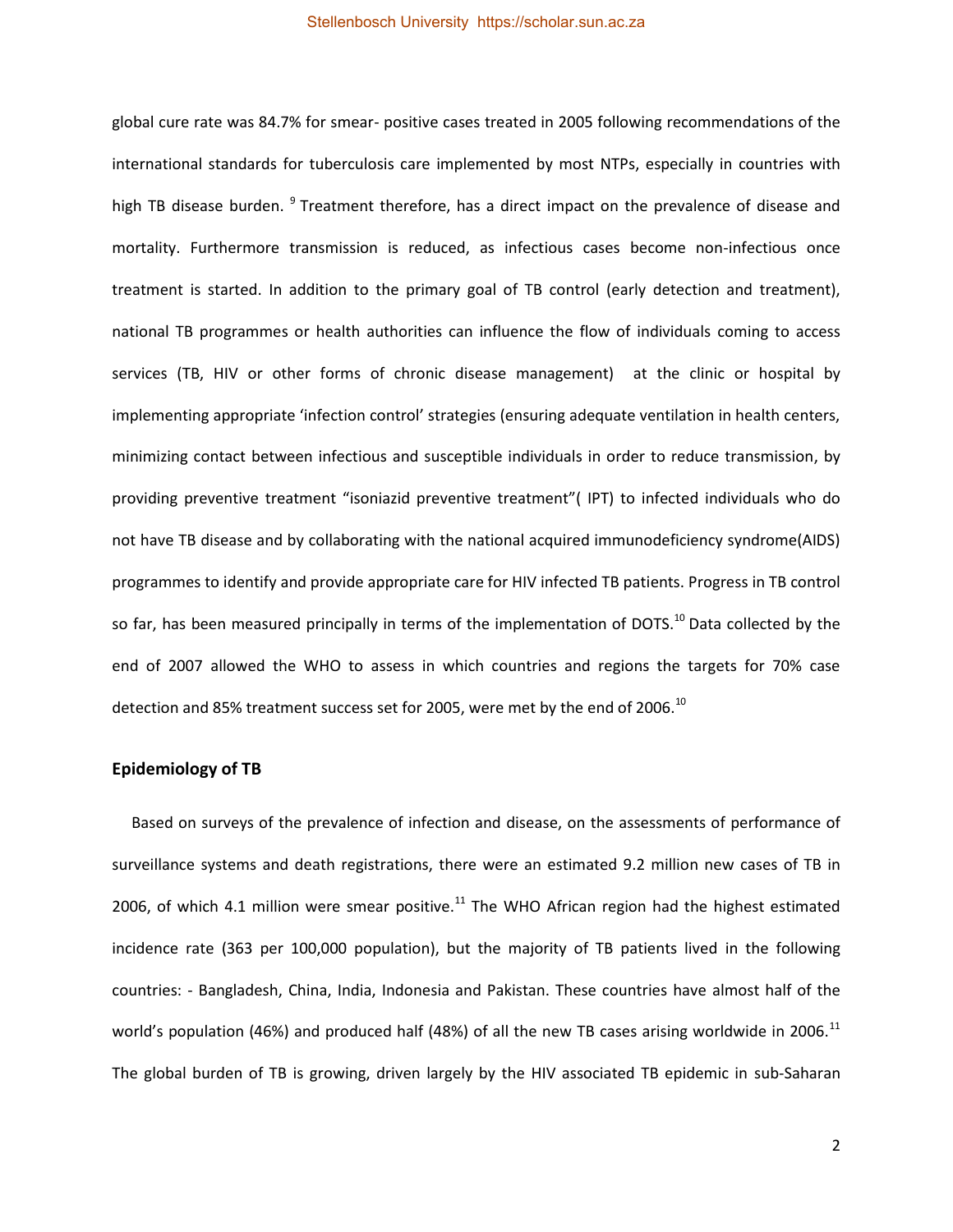African, while the incidence of TB is stable or declining in other regions. In southern Africa countries, where HIV-infection prevalence is highest, more than half of all the new cases are HIV infected. For instance, in rural Malawi, the proportion of new smear positive TB cases attributable to HIV-infection increased from 17% in 1998-1990 to 57% in 2000-2001.<sup>12</sup> South Africa ranked fifth on the list of 22 highburden tuberculosis (TB) countries in the world. According to the World Health Organization's (WHO's) Global TB Report 2009, South Africa had nearly 460,000 new TB cases in 2007, with an incidence rate of an estimated 948 cases per 100,000 population – a major increase from 338 cases per 100,000 population in 1998. Annual incidence rates of about 10% are also described in HIV infected patients in South Africa regardless of tuberculin skin test status.<sup>13</sup> These annual incidence rates are extremely high compared to the estimated 10% lifetime risk of active TB following latent TB infection in people without HIV infection. However, the risk of TB increases early in HIV infection, doubling within the first five years.<sup>14</sup>

#### <span id="page-11-0"></span>**TB situation in Lesotho**

HIV and TB are major public health problems in Lesotho. According to the World health organization (WHO) Global report 2009, Lesotho has the fourth highest estimated TB incidence (696 TB patients per 100,000 Population) in the world.<sup>15</sup> The estimated prevalence of TB is 544 per 100,000 population equivalents to 11,968 TB cases at any point in time. The estimated incidence of sputum smear positive cases is 281 per 100,000 population which equals 6,182 cases annually with 75% new cases among agegroup 15-44 years. The estimated TB mortality is 107/100,000 annually which equals 2,354. About 80% of TB cases are HIV positive.<sup>15</sup> The national TB programme of Lesotho registered 3976 sputum smear positive cases of TB in 2008, and reported the following treatment outcome indicators at the end of 2009 through the(WHO) Global report; success rate(73.5%) cure rate(64.4%) defaulter rate(3.8%)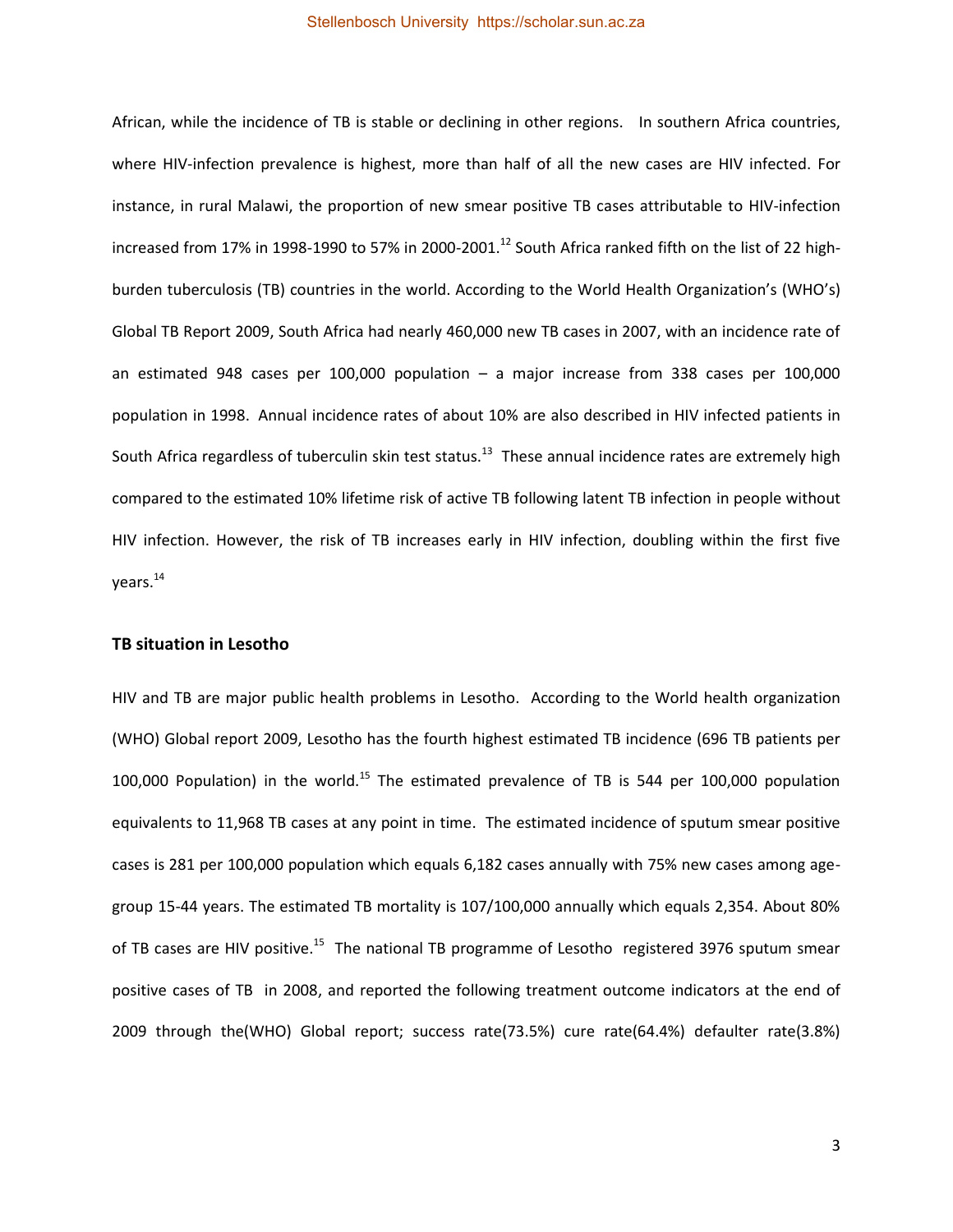treatment failure rate(2.4%), transfer out rate(1.9%) and programme patients not evaluated were (3.8%)

### **Case detection**

Over the 12 years (1994-2006), a total of 30 million TB patients were diagnosed and reported under DOT programmes world wide. In 2006, DOT programmes worldwide reported 5.3 million new and relapse cases among which 2.5 million were smear- positive. This gives a smear positive case detection rate of 61%, shorts of the 70% target. The estimated case detection rates by DOT programmes increased linearly from 12% globally in 1995 to 23% in 2000. Case detection then accelerated and, though it has slowed somewhat since 2004.<sup>16</sup>

#### <span id="page-12-0"></span>**Treatment success**

Of 2.4 million smear positive patients registered for treatment under DOT in 2005, 2.0 million (84.7%) were successfully treated (i.e cured judged by sputum conversion, or completed treatment without final smear examination), just short of the 85% target. The global treatment success rate under DOTS has been high since the first observed cohort in 1994 (77% of 245,000 patients), and has remained above 80% since 1998.<sup>17</sup> For patients diagnosed in 2005, the 85% target achieved was reached by eight of the 22 high- burden countries, and by WHO regions in (South-East Asia, Western pacific ). In the four regions that did not meet the target , the reasons for poor result were high rates of death (Africa, Europe), treatment failure (Europe) and unknown outcomes through default, transfer without follow up or evaluation (Africa, America, Eastern Mediterranean and Europe).<sup>17,18</sup>

### <span id="page-12-1"></span>**Organization of National Tuberculosis control programmes**

It is currently accepted that to have the desired effect of decreasing the burden of TB in a given population, a TB control programme must be able to detect at least 70% of the estimated cases of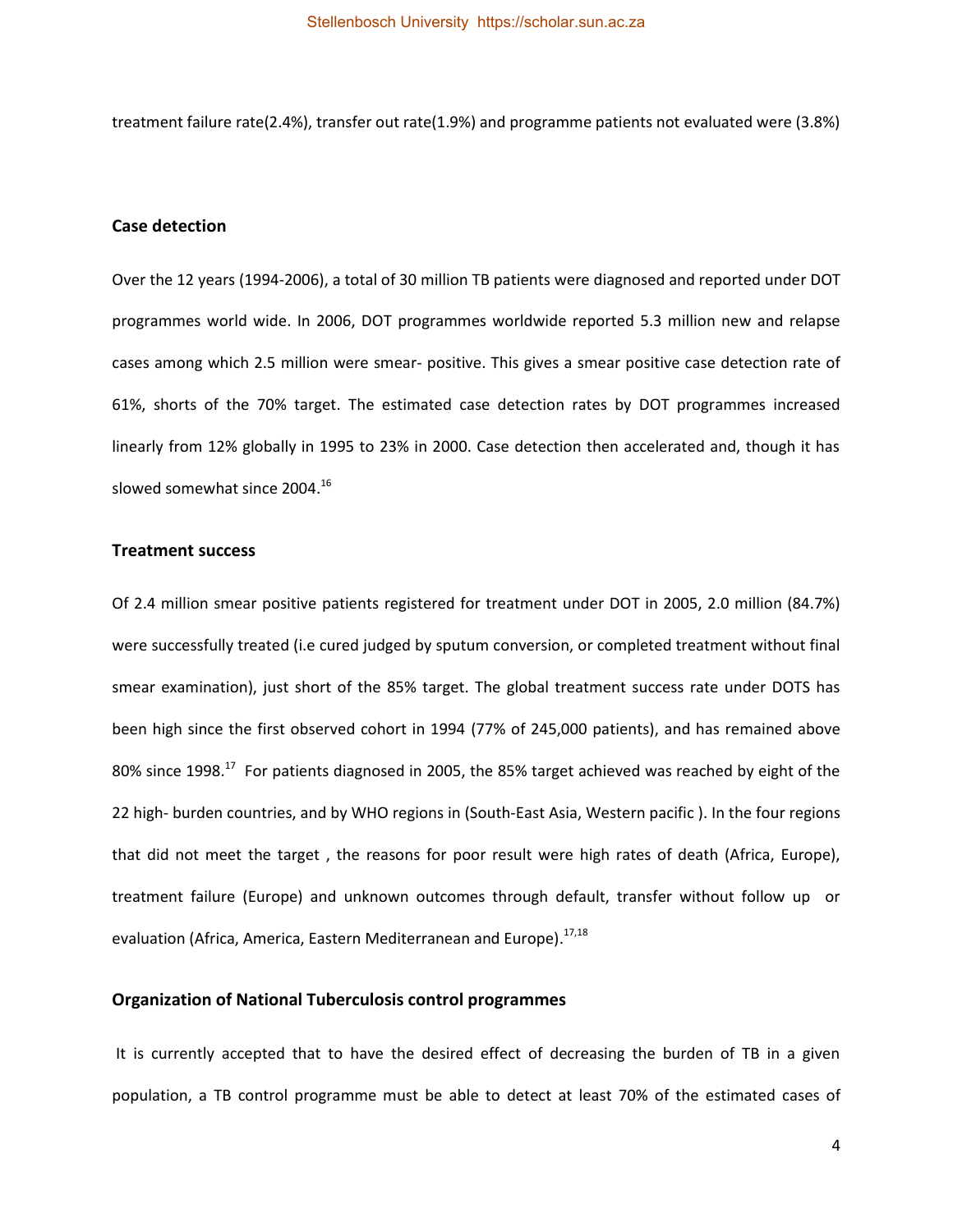smear-positive pulmonary TB and successfully treat and or cure at least 85% of these cases and to sustain this level of performance over a prolonged period of time. To achieve the goals of high case detection and high cure rates, the national TB programme (NTP) must have a presence that is nationwide, permanent and based upon delivery of inexpensive and simplified technologies through health services. Tuberculosis case management, including diagnosis and treatment, has been simplified and standardized so that the general personnel can be trained to diagnose and treat the disease. While this approach is currently recommended for TB care and prevention, most experts agree that there is the need to maintain some form of specialization especially for managerial functions and support of health facilities.<sup>2, 18</sup> To implement the managerial functions of TB control, most NTPS are currently structured with a central unit (national level) staffed by a national programme manager who takes overall responsibility for activities of the programme.  $^{19}$ 

### <span id="page-13-0"></span> **Functions of the national TB control programmes**

The NTP has numerous functions shared by different levels of the health care system. The overarching function is the organization and delivery of TB care and prevention services to reach, find and cure all persons with TB. Policy formulation, definition of strategies and planning activities are functions of the national level. Other functions are carried out by other levels with stewardship of the national level. The NTP has capacity for routine surveillance, regular supervision and rigorous monitoring of programme performance. The credibility of the programme is often judged by the quality, timelines, security and supply of the antituberculous drugs it provides. Credibility can be easily damaged by interruptions in the supply or shortage of antituberculous drugs.<sup>19, 20</sup>

The key functions of NTPs remain the organization and delivery of TB care and prevention services. In particular smear microscopy and antituberculous drugs, are provided free by most TB control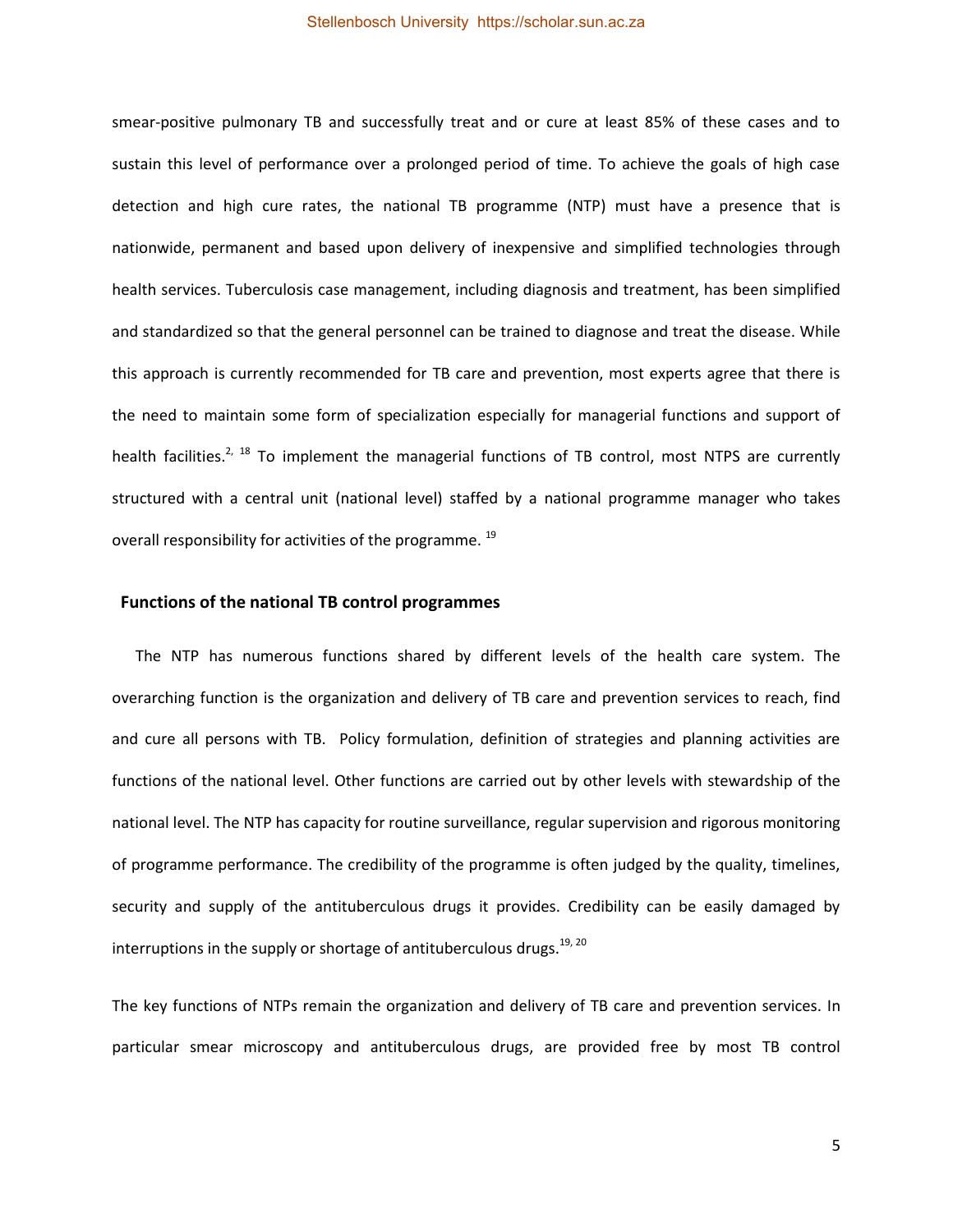programmes in recognition of the facts that TB is primarily a disease of the poor who are alienated from health services that involve cost recovery schemes.<sup>20</sup>

#### <span id="page-14-0"></span>**The future of national TB control**

 Most NTPs have focused their efforts on reaching the short-term internationally recommended TB control targets set for 2005. These targets, as earlier discussed were, approved by the WHO Health assembly (WHA) and agreed upon by the international TB technical agencies and progress towards them has recently been evaluated. By the end of 2005, 26 countries had achieved both targets and globally 60% of existing cases were identified and 84% of infectious cases were successfully treated.<sup>11</sup>

Countries that achieved these targets will have to maintain this level of performance to achieve the Millenium development goal target of halting and beginning to reverse the incidence of TB, and the Stop TB partnership target of having the prevalence and mortality due to TB reduced by 2015 compared with the 1990 levels. For most countries, achieving the MDGs and Stop TB partnership target will involve going beyond the 70/85 targets. Innovative approaches for finding TB cases and supporting patients on treatment will need to be adopted in order to increase cure rates and hence reduce transmission. This entail strengthening of many NTPs, as well as closer coordination with HIV/AIDS programmes supported by national advocacy groups.<sup>21</sup> Engagement of other sectors beyond health, such as private, educational and development sectors will also be important. A higher level of political commitment at the global, national and sub-national levels will be required to provide additional resources for TB care and prevention.

 Weak health system constitute the basic problem in most developing countries and a lot of effort is being put into health sector reforms intended to address the health system weaknesses. NTPs need to be active participants in this process to ensure that essential TB control activities are not negatively affected by reform policies that countries may be adopting. By adopting the innovative approaches such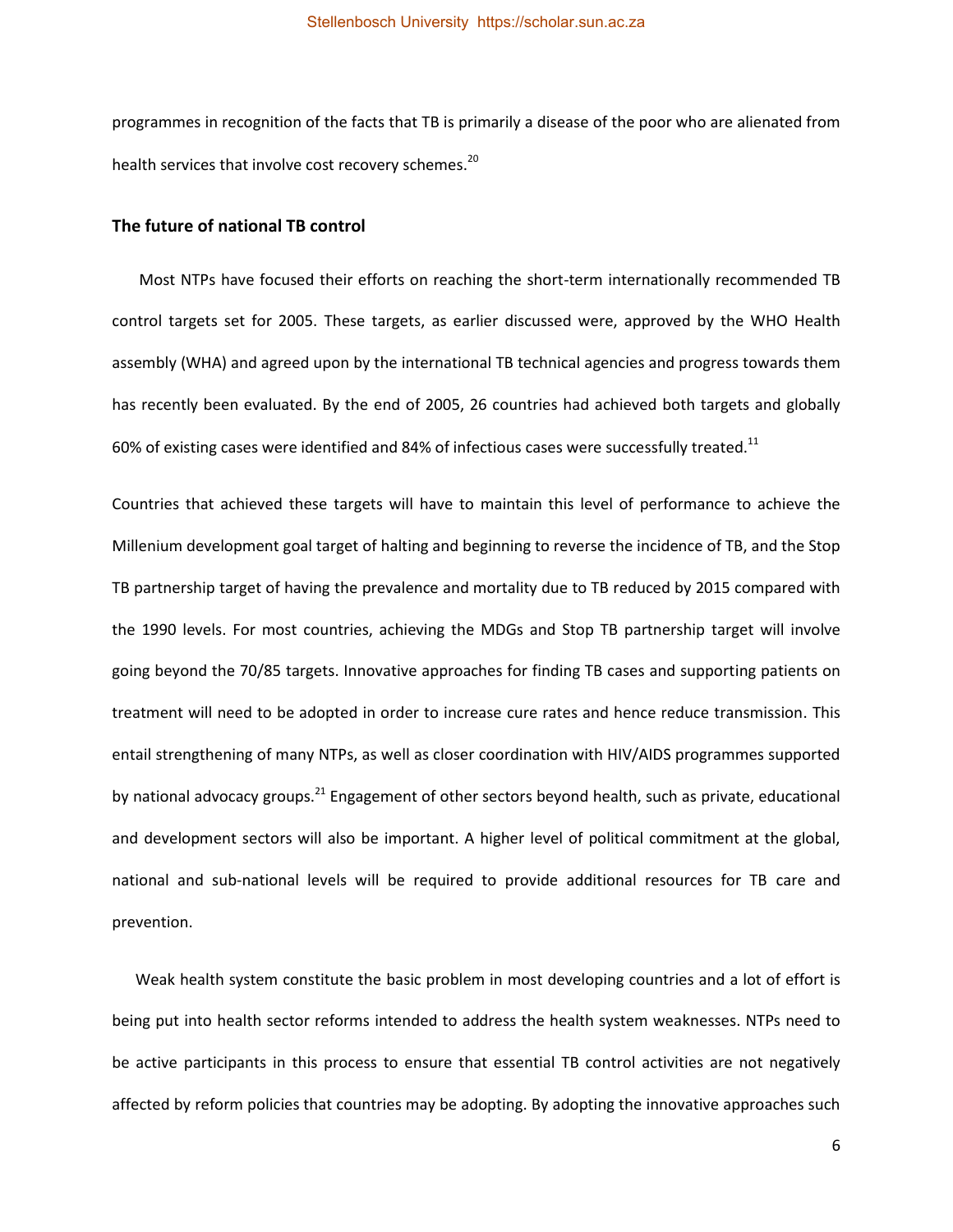as Practical Approach to Lung Health (PAL) and supporting the development and implementation of an essential laboratory package among other efforts, NTPs may significantly contribute to the strengthening of the health care system.  $21$ 

### <span id="page-15-0"></span>**TB surveillance**

Surveillance is one of the key elements in TB control. The standardization of data recording, collecting and reporting has been crucial in moving forward in global TB control. The annual reports of the World Health Organization (WHO) provides information for all nations and force jurisdictions to be accounted for their progress (or lack thereof) in TB control.<sup>11</sup> This has been key in engaging political commitment and has been effective in encouraging those countries that are lagging in their efforts to greater diligence. Nevertheless, the comprehensiveness of the surveillance remains a matter of concern and continous efforts must be made to ensure a high level of quality.<sup>22-24</sup>

#### <span id="page-15-1"></span>**Motivation for the study**

 As at the time of conducting this study, no study has been done in Lesotho to assess if any of the district hospitals in the country is complying with the national TB programme. They have only being sending data to the National TB programme for routine monitoring and evaluation exercise, and most of the data sent have been quite disappointing, because targets in the area of case detection of smear positive pulmonary tuberculosis (PTB), sputum conversion rates, treatment outcome and TB/HIV collaborative activities are not being met. The current case detection rate (69%) of pulmonary TB in Lesotho and treatment success rates of (73.5%) were achieved in 2009. Most of the hospitals in the country still has a problem blending the clinical and programmatic component of TB treatment together. A good blend of these two programmes is necessary to improve case detection and treatment outcome in TB patients. Lack of the implementation of the NTP as expected will constitute a public health danger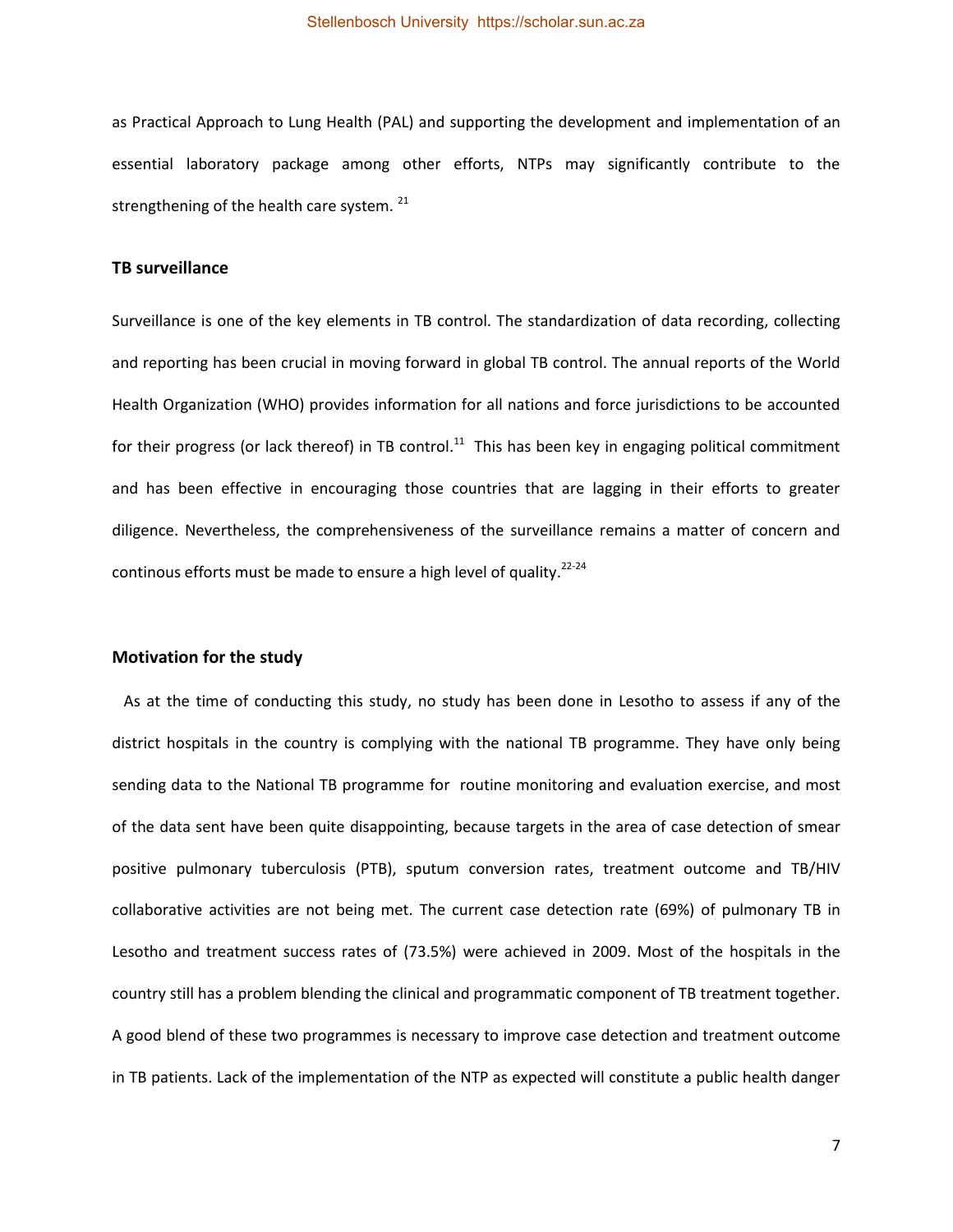to the entire community that we serve. In view of this, an evaluation of the TB programme as per compliance with the national programme is warranted in St. Joseph's hospital Roma, (which happens to be one of the district hospitals in the country rolling out TB treatment). In recent times a patient centered approach to TB care and prevention has been advocated on the understanding that public health goals can be achieved if every individual received the best possible care. The national TB programme has lamented over the years for its inability to meet the targets set by the WHO for measuring the effectiveness of the TB programme, hence the need to investigate if St Joseph's hospital, is complying with the national TB programme and come up with recommendations that will improve TB service delivery where gaps are identified.

The Researcher hoped that this study will achieve the following;

- Contribute to the body of knowledge on running the TB programme in St Joseph's hospital Roma, especially in understanding the following ; case detection rate of PTB, diagnostic work up of TB patients, trends in sputum conversion, TB treatment outcome and TB/HIV collaborative activities.
- To identify factors responsible for poor TB programme performance in the hospital, and hence make recommendations that will contribute towards improving TB service delivery in St. Joseph's Hospital.
- To use the findings of this study to stimulate further operational research that will improve the quality of the TB service in the hospital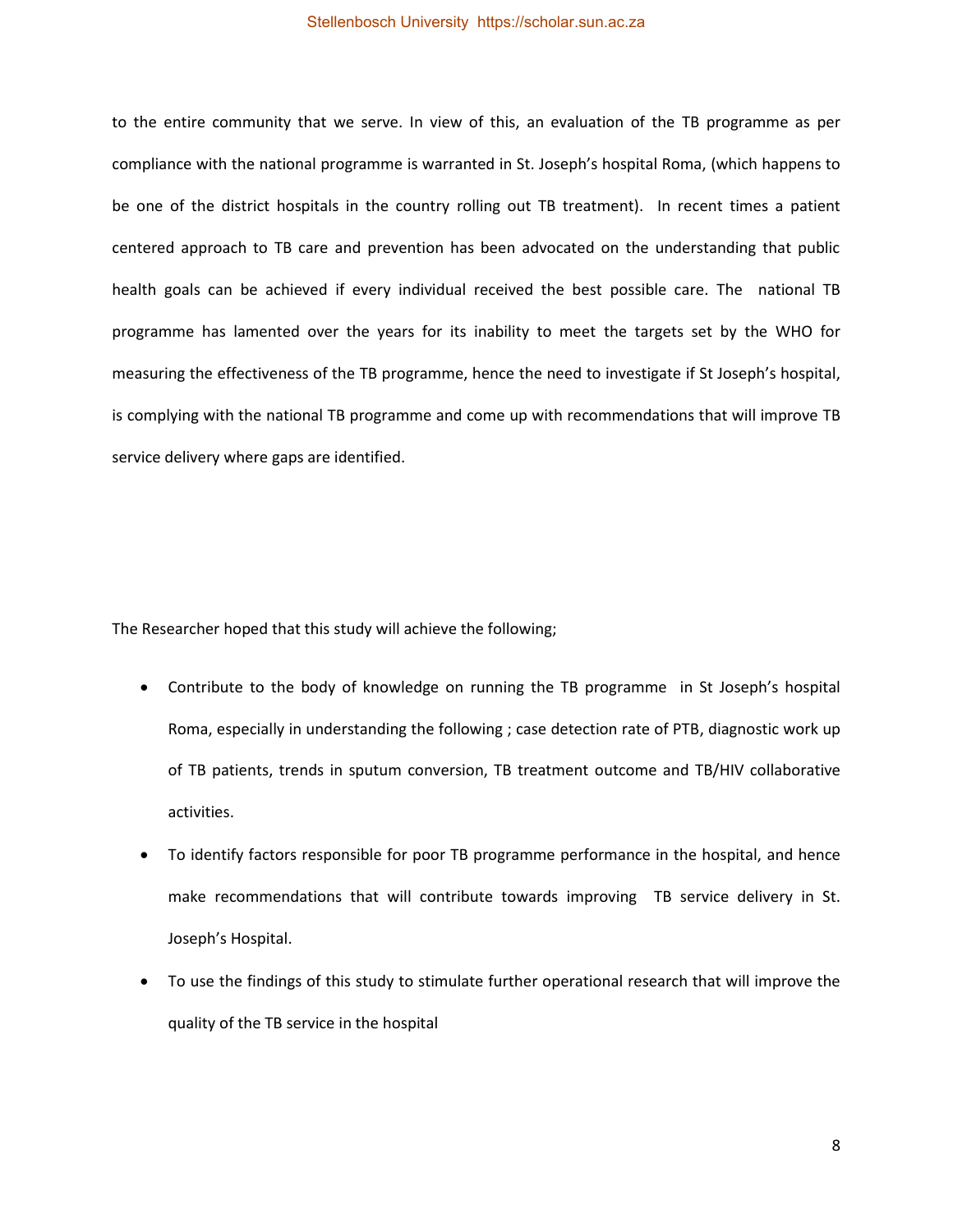# <span id="page-17-0"></span>**CHAPTER2**

## <span id="page-17-1"></span> **METHODOLOGY**

# <span id="page-17-2"></span>**Research question**

 How did the TB programme in St Joseph's district hospital Roma Lesotho, perform with respect to clinical management of patients, in comparison with the standard of care set by the National TB programme of Lesotho: During the period 2007/2008?

### <span id="page-17-3"></span>**Aim of the study**

- To evaluate the implementation of the national TB program in St. Joseph's hospital Roma, Lesotho.
- To make recommendations that will improve TB treatment outcome where gaps are identified.

### <span id="page-17-4"></span>**Objectives**

- To determine the proportion of TB suspects screened and diagnosed for TB by sputum examination or Chest-X-ray or both. This will help determine case detection rate of PTB and mode of TB presentation in the hospital.
- To determine the different category of TB patients (New, relapse, treatment after failure, treatment after default and transfer in) seen in the hospital at the start of TB treatment during the study period.
- To determine sputum conversion rate among smear positive patients, who completed TB treatment within the specified time period.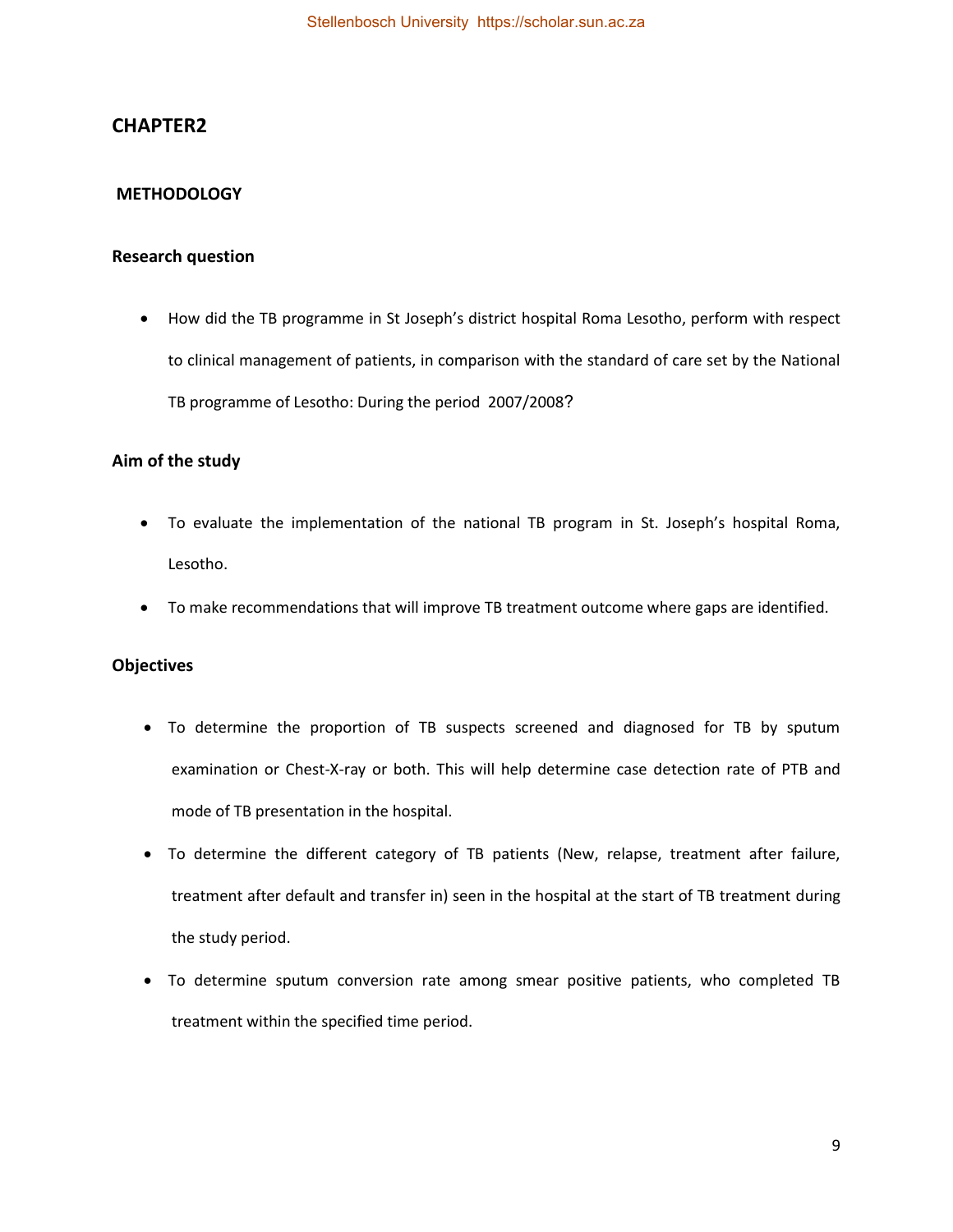- To determine TB treatment outcomes among those patients enrolled for treatment, within the specified time period: cure rate, death rate, defaulters' rate, % of treatment success and % of treatment failure.
- To assess TB/HIV collaborative activities: % of HIV testing uptake, % on ARVs, % on cotrimoxazole among TB/HIV co-infected patients.
- To compare Indicators relating to case detection rate, sputum conversion rate and treatment outcome achieved by St. Joseph's hospital with the Lesotho national TB programme targets.

### <span id="page-18-0"></span>**Study design**

This was a retrospective cohort study.

#### <span id="page-18-1"></span> **Study setting**

The study was done at St. Joseph's Hospital Roma, Lesotho. It is a 120 bed district hospital located in Roma, a Semi-urban area in the Kingdom of Lesotho with an estimated population of over 14,000. Roma is about 45km south of Maseru, the capital of Lesotho. The facility serves Roma town and its neighboring villages through 6 primary heath care centers located in those villages

### <span id="page-18-2"></span>**Study population**

This was the population of all TB patients treated and registered in the TB registered in St Joseph's Hospital Roma in 2007 and 2008.

**Sampled population:** For assessing TB programme in 2007, the sampled population was the population of all TB patients enrolled in the TB register and treated at St. Joseph's in 2007 and for assessing TB programme in 2008, the sampled population was the population of all TB patients treated in the hospital and registered in the TB register for 2008.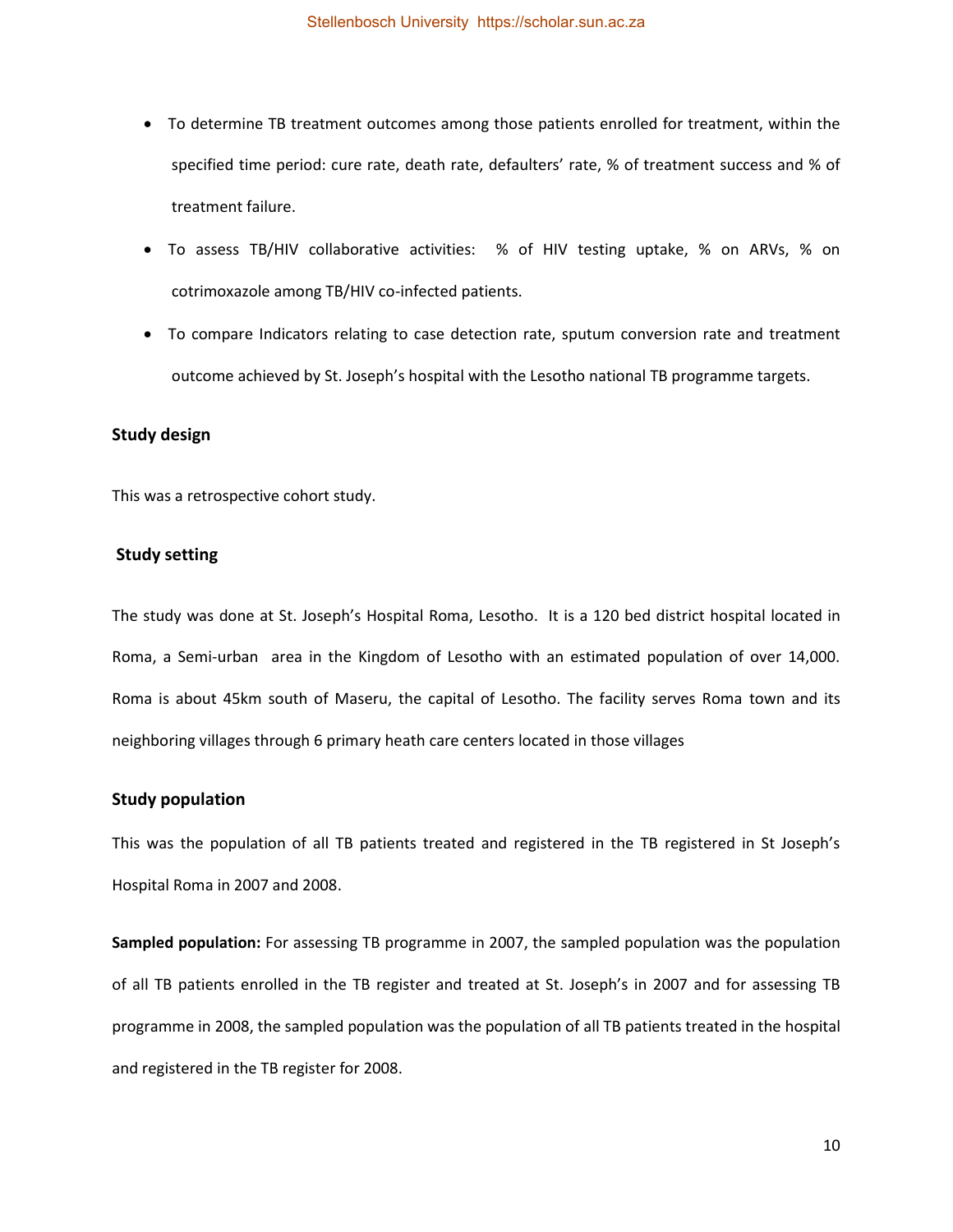#### <span id="page-19-0"></span>**Sampling frame**

The sampling frame is the TB register (of St Joseph's hospital) for the study period. All patients treated for TB within the specified period were evaluated and included in the study.

### <span id="page-19-1"></span>**Sampling technique**

All patients were consecutively selected from the TB register, except for those who did not meet the inclusion criteria.

### <span id="page-19-2"></span>**Inclusion criteria**

<span id="page-19-3"></span>All patients registered in the TB treatment register in 2007 and 2008 were included in the study, except for those with incomplete records.

### **Exclusion criteria**

All patients who started treatment, but were later transferred to other health facilities outside the hospital catchment area or who did not have their treatment record well documented. This was done because treatment outcome of such category of patients was difficult to work out. In all, 7 records (2007 and 2008 combined) were not included because of poor documentation of treatment outcome in these patients.

#### <span id="page-19-4"></span>**Sample size**

This was a clinical audit of the performance of TB programme in St. Joseph's hospital. All the patients with complete clinical records in the TB register for 2007 and 2008 were included. In 2007, 509 patients were treated and registered in the TB register and in 2008, 484 patients were treated and registered in the TB register. In all, 993 patients were evaluated.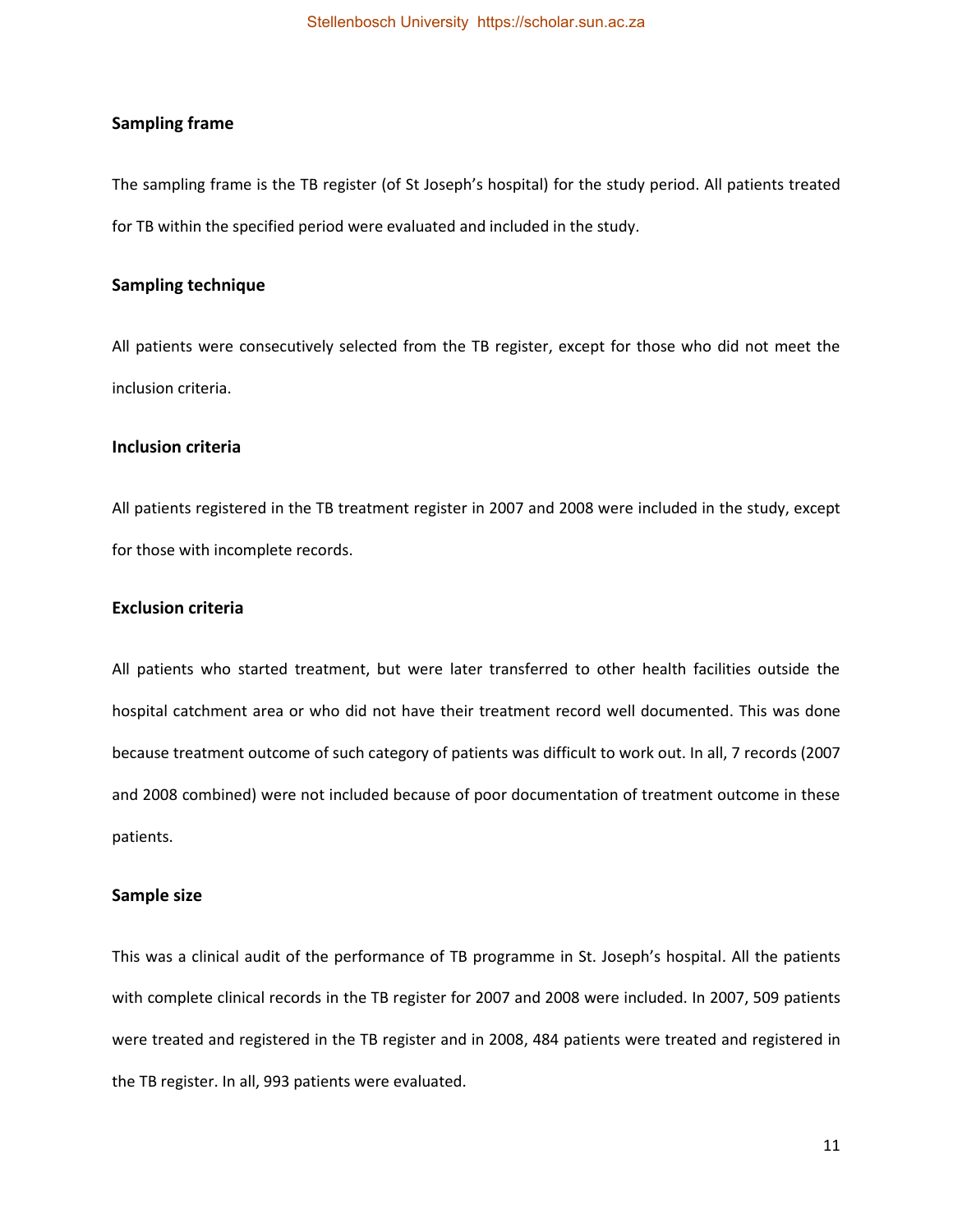#### <span id="page-20-0"></span>**Measurement**

Baseline outcome measurement**:** This includes; age, sex, mode of diagnosis and mode or type of presentation, % of TB patients offered HIV testing and HIV status documented in the register, % offered Cotrimoxazole and Antiretroviral therapy.

Two or three months intensive phase outcome measurement: Smear conversion at 2months or 3months

Six months end of treatment outcome measurement: number of patients who were cured, completed treatment without smear done at the end of treatment, had treatment failure, died while on TB treatment, treatment defaulters and transferred to another TB treatment facility.

#### <span id="page-20-1"></span>**Definition of TB terms (TB case definition and type of TB patients)**

**TB case definition:** TB case definition is defined by the site of TB (which could be pulmonary or extrapulmonary), severity (extra-pulmonary TB is more severe than pulmonary TB), bacteriology (smear positive or negative) and history of previous TB treatment which could be new or retreatment cases. Retreatment cases can be further subdivided into the following (relapse, treatment after failure, treatment after default, transfer out and chronic TB).

#### <span id="page-20-2"></span> **Definition of type of patients**

**New patients:** A patient who had never had treatment for TB or who has taken anti-TB for less than 1 month.

**Relapse:** A patient previously treated for TB who has been declared cured or treatment completed, and is bacteriologically positive (smear or culture) TB.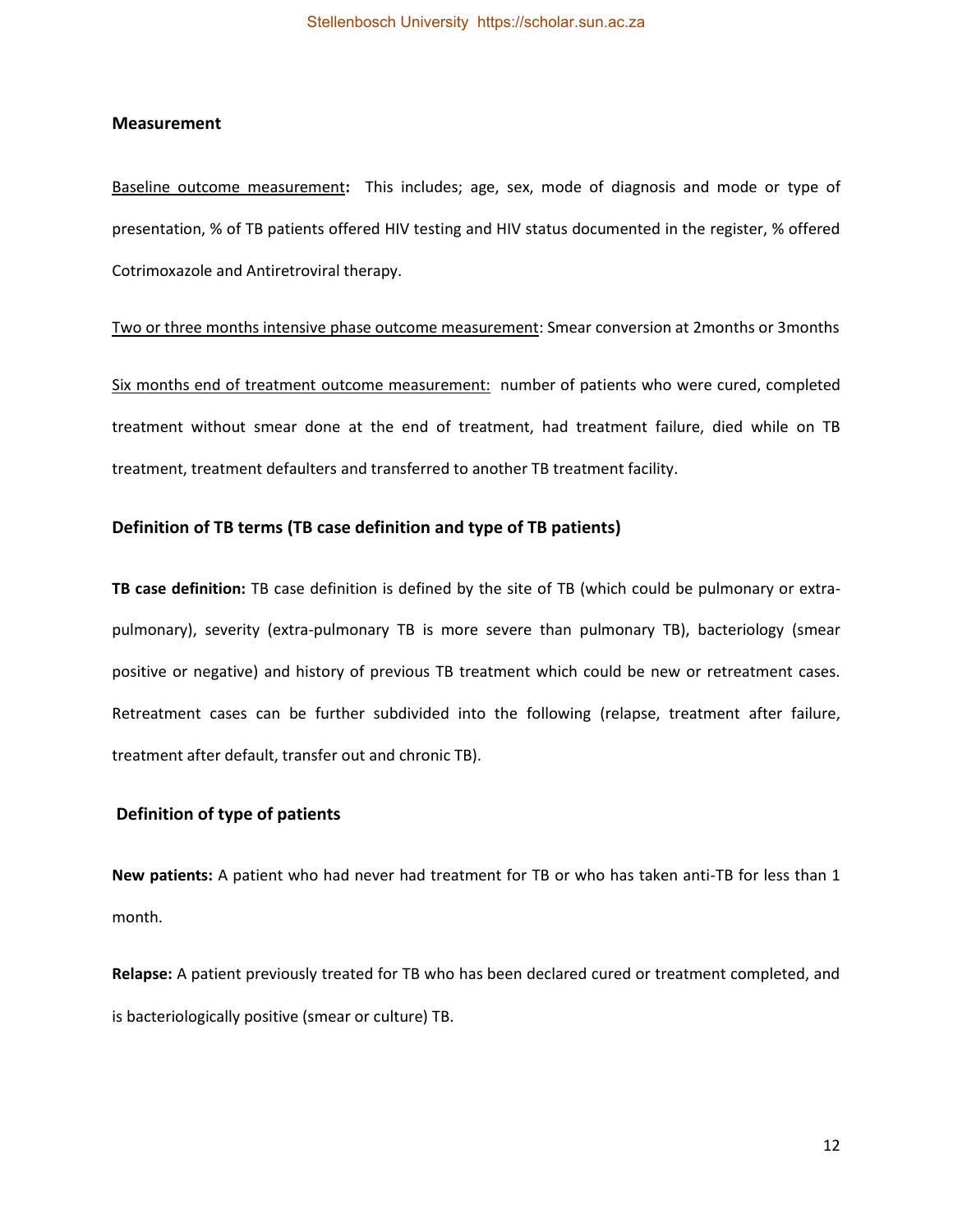**Treatment after failure:** A patient who is started on a re-treatment regimen after having failed previous treatment.

**Treatment after default:** A patient who returns to treatment, positive bacteriologically, following interruption of treatment for 2months or more.

**Transfer in:** A patients who has been transferred from another TB register to continue treatment.

**Others:** All cases that do not fit the above definition. (This group includes **chronic case**, a patient who is sputum-positive at the end of a retreatment regimen or a **previously-treated patient** with extrapulmonary or pulmonary TB who returns to treatment and is not bacteriologically positive.

#### <span id="page-21-0"></span>**Definitions of Sputum conversion, cure rate and treatment success**

**Cure:** Sputum smear-positive patient who is sputum smear-negative in the last month of treatment and on at least one previous occasion.

**Treatment completed:** Patient who has completed treatment but who does not meet the criteria to be classified as a cure or failure (for instance, a patient who did not have bacteriological confirmation at the end of treatment, but was discharged based on radiological findings suggestive of improvement.

**Treatment failure:** Patient who is sputum smear-positive at 5 months or later during treatment (Also sputum-negative patients who become sputum smear-positive at 2months).

**Died:** Patient who died for any reason during the course of treatment.

**Default:** Patient whose treatment was interrupted for 2 consecutive months or more.

**Transfer out:** Patient who has been transferred out to another recording and reporting unit and for whom the treatment outcome is not known .<sup>25</sup>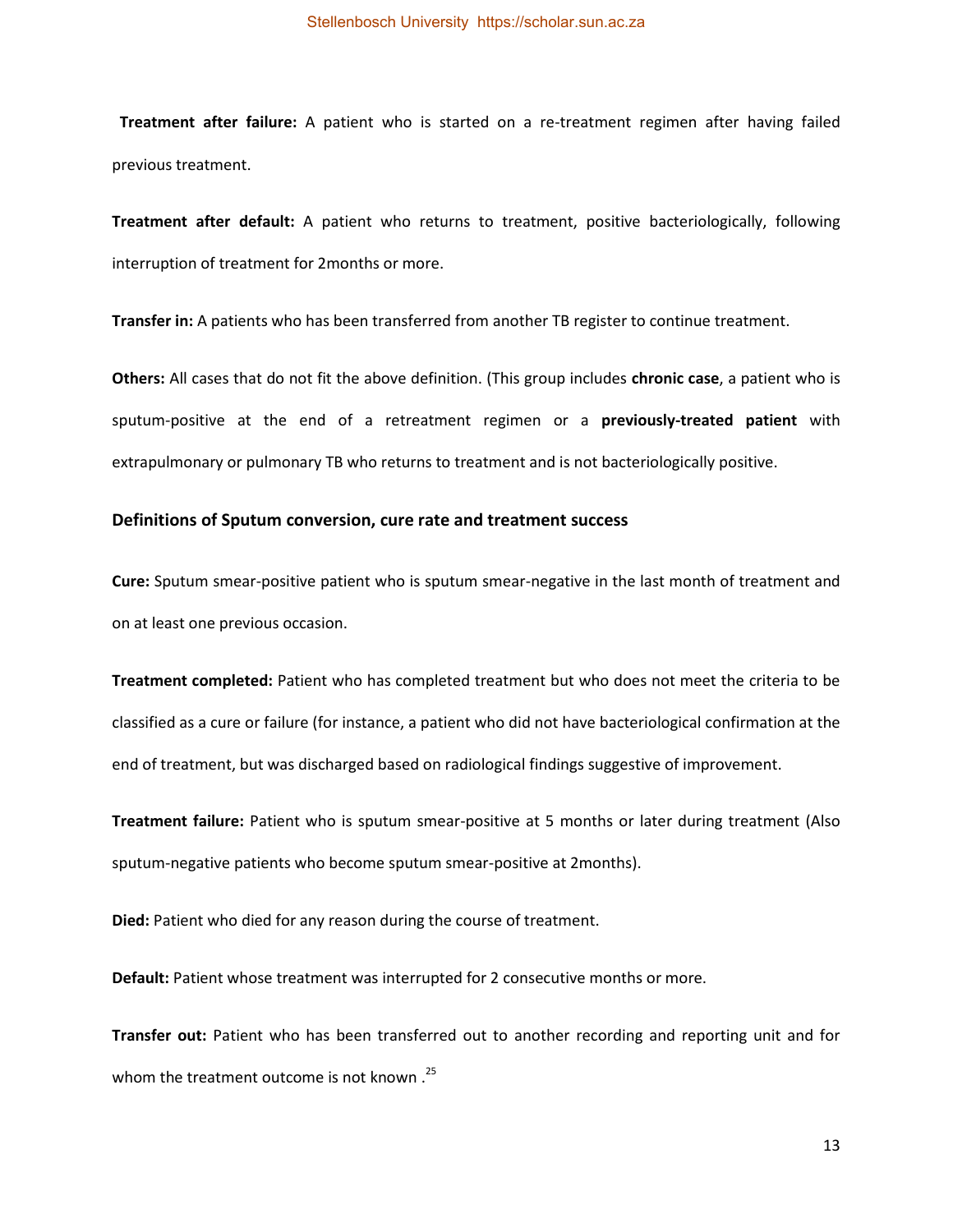#### <span id="page-22-0"></span>**Definition of sputum conversion, treatment outcomes and success rate**

**Sputum conversion rate**: This is defined as the percentage of new smear positive PTB cases that are smear negative after two months of anti-TB treatment and are therefore no longer infectious.

Numerator: Number of new PTB cases who were smear+ before starting treatment but converted to smear negative after 2 months treatment.<sup>25</sup>

Denominator: Total number of new smear positive cases registered during the specific time.

**Cure rate**: This is defined as percentage of cases that are proven to be cured using smear microscopy at the end of treatment.

**Treatments success rate**: This is defined as the percentage of TB patients cured (TB patients cured judged by sputum conversion + TB patients who completed treatment without final smear examination) at the end of the sixth month of TB treatment.  $25$ 

#### <span id="page-22-1"></span>**Data tools and procedure for data collection**

<span id="page-22-2"></span>**Data collection tools:** TB registers 2007 and 2008. The TB register is a reliable and valid instrument recommended by the WHO for running TB programmes in all countries. The TB register in Roma was adapted from the WHO TB register, which was provided to the hospital by the national TB programme of Lesotho for surveillance purposes.

**Procedure for data collection:** Data was captured from the TB register for the year 2007 and 2008. Data was captured on all TB patients treated from  $1<sup>st</sup>$  January- 31st December 31<sup>st</sup> for 2007 and 2008. It was then captured into an Excel spread sheet between October –December 2009, by me and my assistant data collector. Data was collected on the following variables: Age, sex, mode of diagnosis of TB, types of TB presentation (pulmonary or extra-pulmonary), types of TB patients (New, relapse, treatment after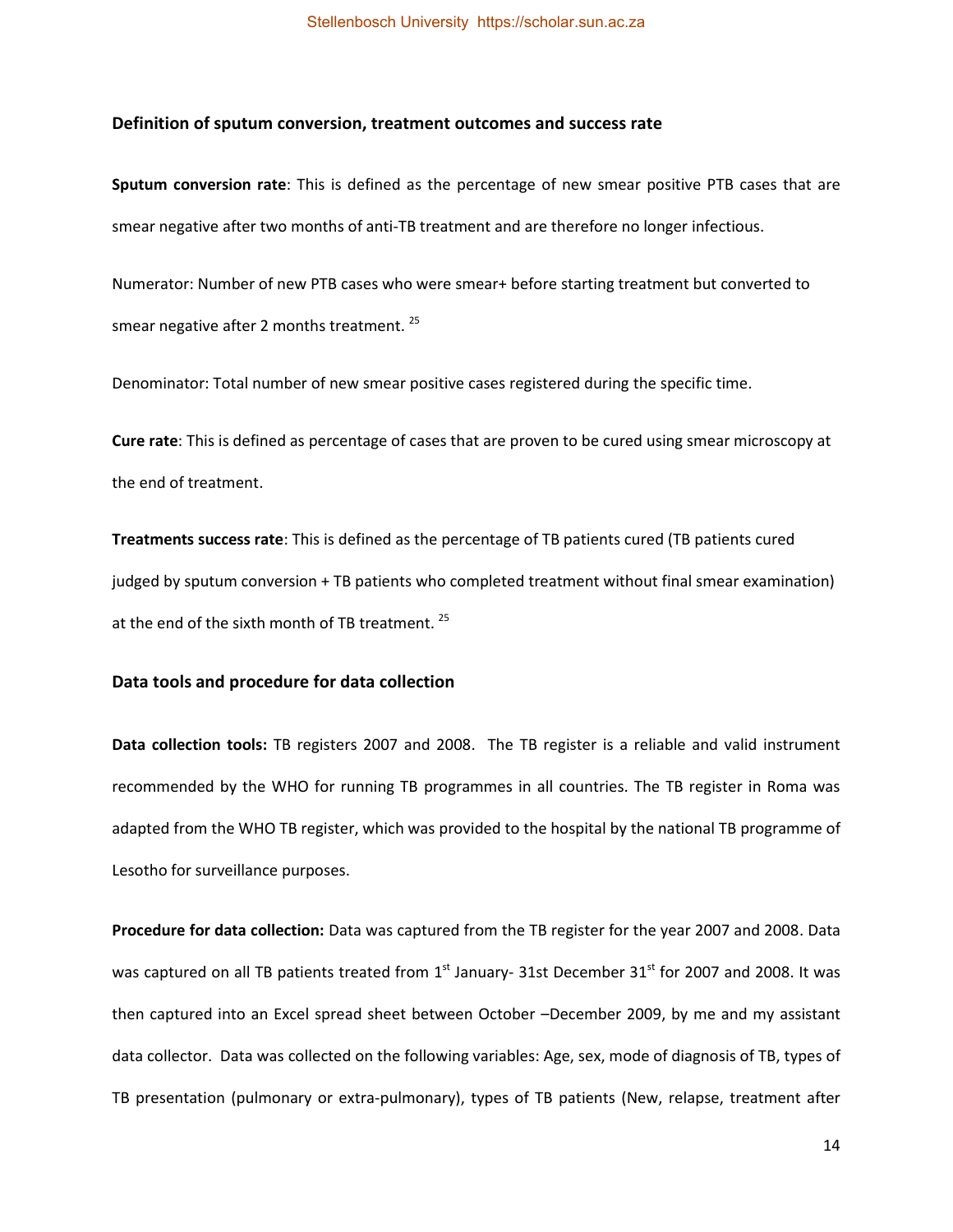failure, treatment after default and transfer in), sputum result at baseline , 2months and end of TB treatment, treatment outcome was specified for each individual patient (which was any of the following: cured, completed treatments, default, died, treatment failure and transferred out); HIV status, antiretroviral uptake (for those that are TB/HIV co-infected) and lastly cotrimoxazole uptake for those with HIV/TB co-infection. All these variables were now used to work out the Impact factors such as (Cure rate, sputum conversion rate, success rate, defaulter rate, % treatment failure, % retreatment case, % of TB patients offered HIV testing, % eligible TB/HIV patients on ARVs, % of patients classified as either pulmonary or extra-pulmonary TB and lastly % of patients diagnosed through Sputum examination or Chest- X-ray).

 HIV related activities such as; voluntary test counseling (VCT), known HIV status, CD4 counts, and cotrimoxazole uptake was also retrieved from the TB register. There were columns in the TB register where each of these variables were entered and well documented.

**Data management:** Data checking was done on all categorical and continuous variables captured for values that were not within plausible range, and cross checking of variables was also done.

#### <span id="page-23-0"></span>**Data analysis**

Data was collected on Excel spread sheet and imported to STATA 10.0 for analysis. Descriptive statistics of the sample was done. Comparison of continuous measurements was done with a t-test and categorical measurement was done with a chi-square test. Nine hundred and ninety three (993) patients' records were analyzed in 2007 and 2008. Statistical significant level was set at 0.05. TB indicators achieved by St Joseph's hospital was compared with the national targets set by the Lesotho national TB programme**.**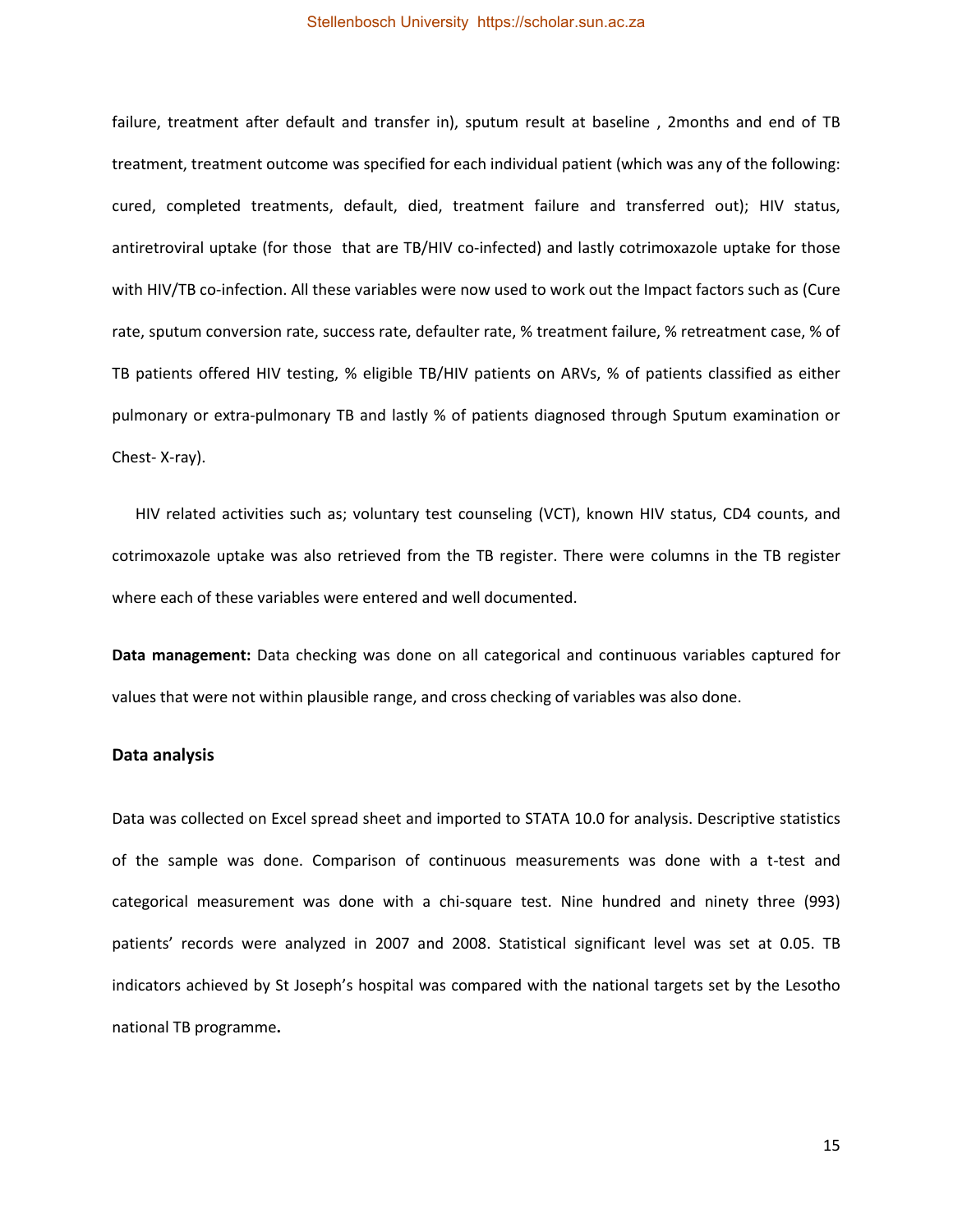### <span id="page-24-0"></span>**Ethical considerations**

Confidentiality of the data collected from the TB register was maintained and used for the intended purpose. No reference was made to any patient's name or other details that might compromise confidentiality. Confidentiality of data collected was maintained through the following process;

- A separate code number known as patient's identifier was used during data collection, which was kept separately by me and my data assistant. No reference was made to any patient's name or TB number during data entry or other details that might break confidentiality
- <span id="page-24-1"></span> All data was captured in an Excel spread sheet by the TB data assistants under my supervision and effort was made to prevent unauthorized access to it, by coding this data in such a way that it was difficult for anyone who did not participate in the study to be able to interpret unless given the codes.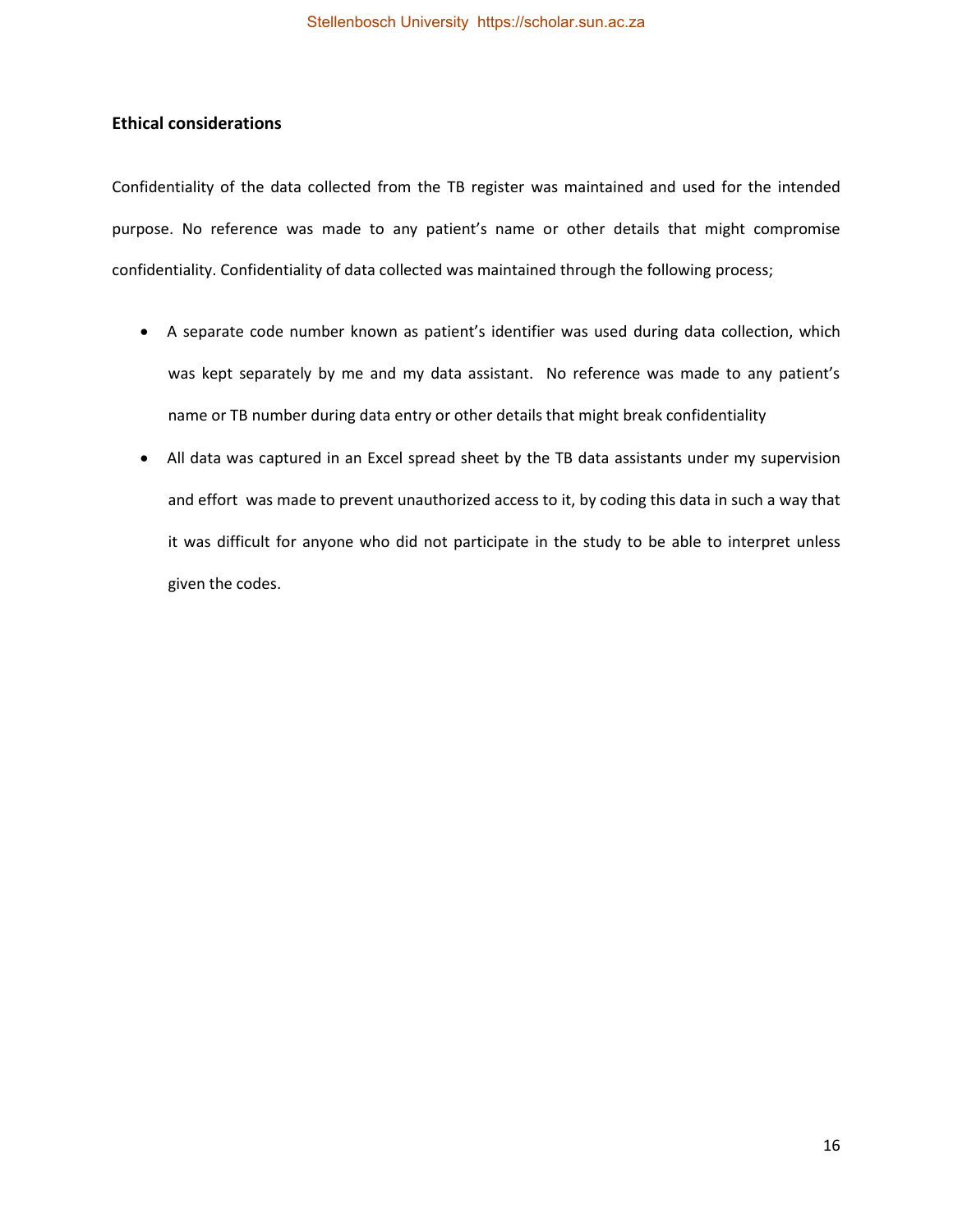### **CHAPTER 3**

#### <span id="page-25-0"></span>**RESULTS**

Table1. Showed demographic and clinical characteristic of the study population by comparing the various variables captured for 2007 and 2008 with the appropriate statistical tests. In this study, Nine hundred and ninety three (993) records of patients were evaluated. In 2007, 509 records were evaluated and in 2008, 484 records were evaluated. The results of analysis done are described below under the following subheadings;

#### <span id="page-25-1"></span>**Socio-demographic characteristics**

 Crude mean age of presentation at the TB Clinic for 2007 and 2008 was 38.4 years(p-value= 0.70) and pattern of sex distribution was similar for both years, but there was an increase of about 8.6% in the female population that attended the TB clinic in 2008 compared to females who attended in 2007.

#### <span id="page-25-2"></span>**Mode of TB diagnosis**

 Diagnostic work up of TB patients showed an increase of about 30% in the proportion of patients diagnosed by sputum microscopy without Chest X-rays from 110(21.7%) recorded in 2007 to 239 (51.8%) recorded in 2008. There was also a slight increase of about 7% in the proportion of patients diagnosed only by chest- x-rays from 109(21.5%) recorded in 2008 to 142(30.8%) recorded in 2009 (pvalue=0.000). It was however, noticed that there was about 32.1% decrease in the proportion of patients diagnosed by the combination of sputum microscopy and chest x-rays from 282(55%) in 2007 to 62(13.4%) in 2008. Diagnosis by other methods either through tissue biopsies, cerebrospinal fluid analysis and other forms of analysis was 18(3.9%) of the total diagnostic work up of the TB patients. 716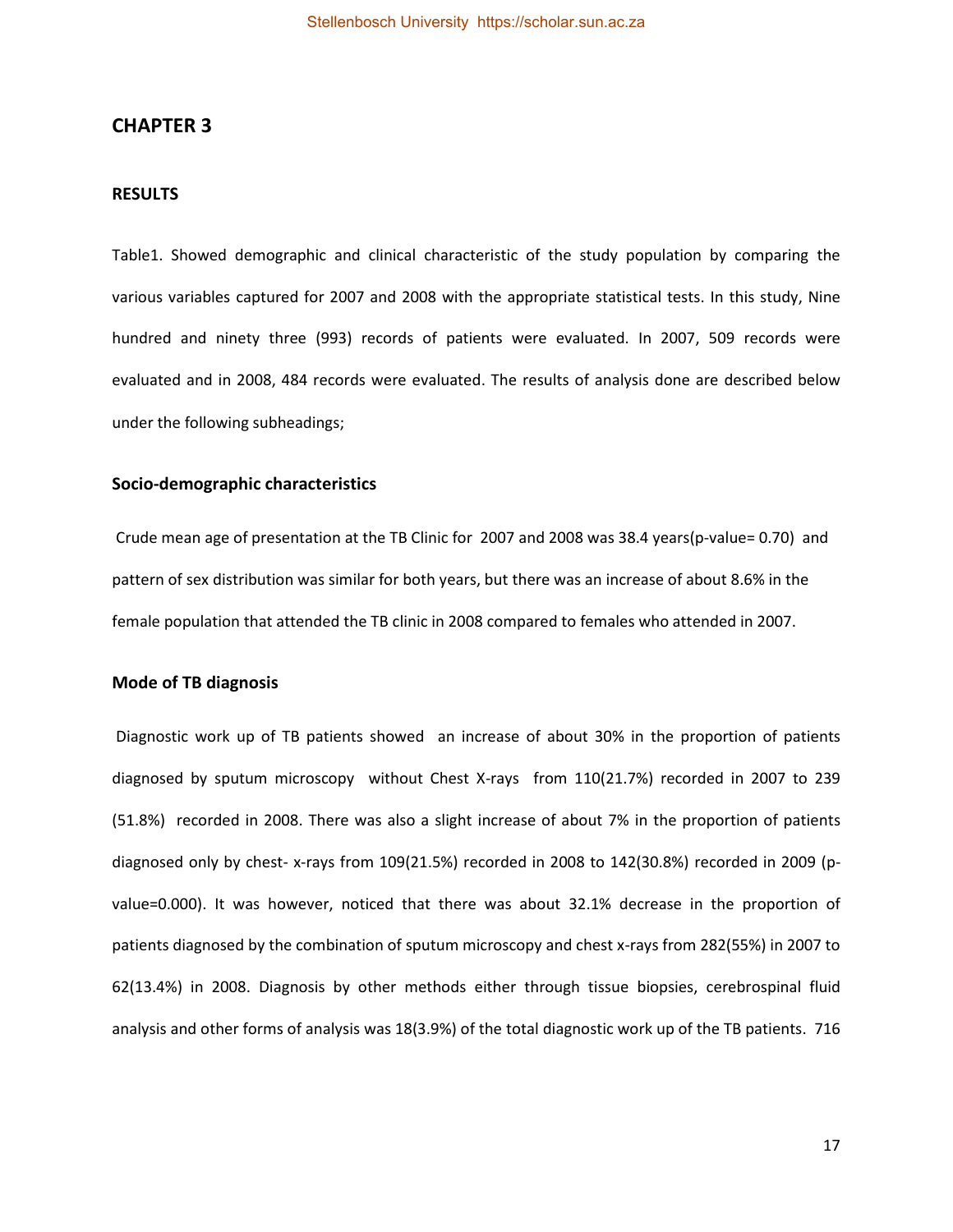(72.1%) of the total patients seen in 2007 and (68.5%) of those seen in 2008 had baseline sputum examination.

### <span id="page-26-0"></span>**TB presentation**

In terms of the mode TB presentation, of the 993 patients evaluated 332(33.4%) had smear positive pulmonary TB, 447(45.0%) had smear negative pulmonary TB and 214(21.6%) had extra-pulmonary TB. However, there was an increase in the detection of smear positive pulmonary TB from 147(28.9%) in 2007 to 169(36.8%) in 2008 and a reduction in the proportion of smear negative pulmonary TB cases from 300(59.1%) in 2007 to 140(30.4%) in 2008, and an increase in extra-pulmonary TB from 61(12.0%) in 2007 to 152(32%) in 2008 (p-value=0.000).

#### <span id="page-26-1"></span>**Types of TB cases**

In terms of the type of TB cases, of the 993 cases evaluated 873(88.7%) were new TB cases, 74(7.4%) were TB relapse cases and the remaining 12(3.69%) were cases of TB treatment failure, treatment after default and transfer out. Similar pattern was noticed in 2007 and 2008 (p-value=0.000)

#### <span id="page-26-2"></span>**TB treatment outcome**

In terms of TB treatment outcome, of the 993 evaluated , 253 (25.4%) were declared cured (smear examination was negative after completion of TB treatment) , 501(50.5%) completed treatment (these category of patients completed treatment, but did not have smear examination), 10 (1.0%) had treatment failure (did not convert from smear positive to negative by the  $5<sup>th</sup>$  months of TB treatment), 162 (16.3%) died in the course of TB treatment, 7 (0.7%) defaulted treatment (these category of patients interrupted treatment for more than 2months) and 60 (6.0%) of the patients were transferred out to other health facilities on patients request, outcome of these set of patients were not known. Stratified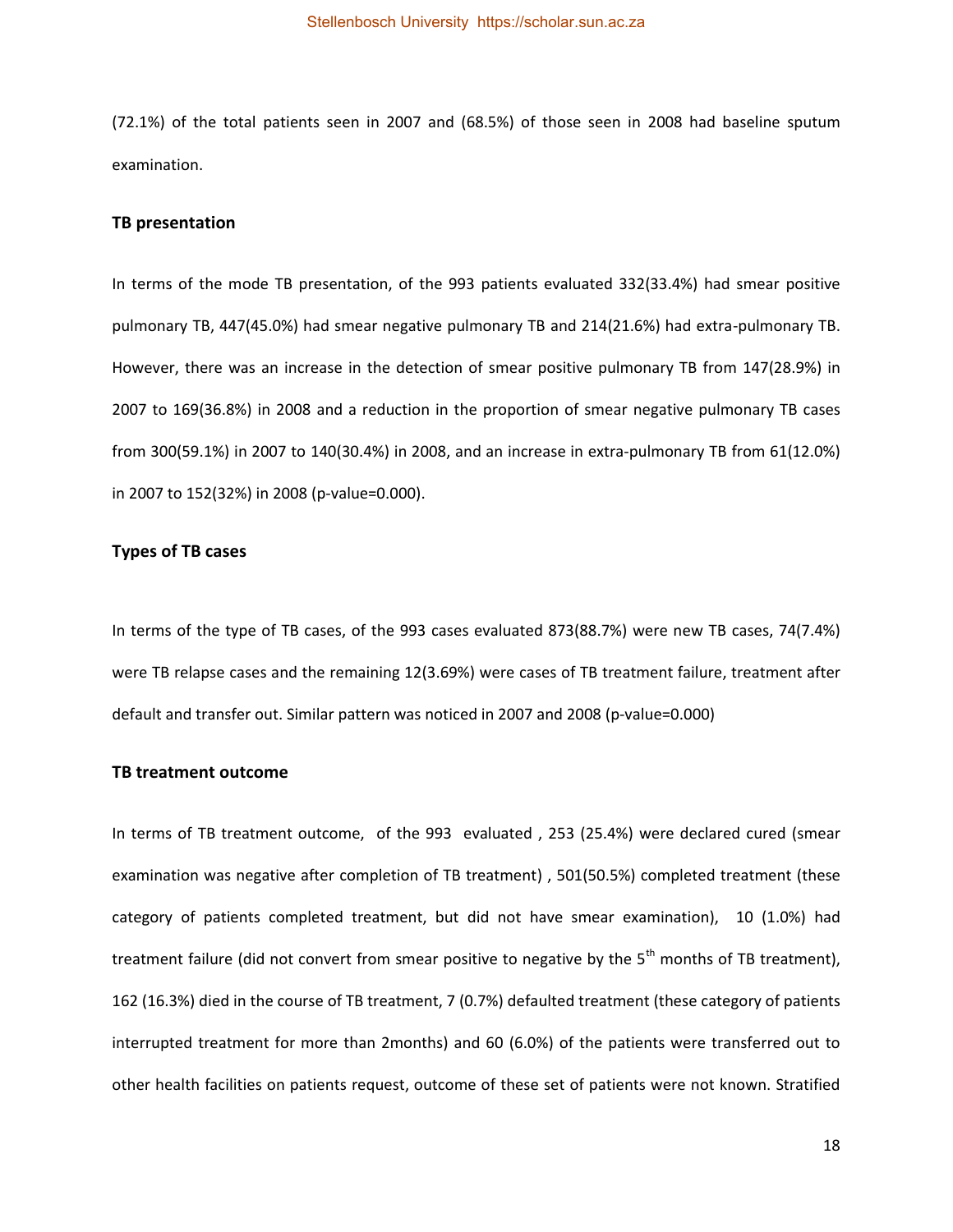analysis showed that there was about 10% increase in the cure rate recorded in 2008(29.9%) compared to 19.9% cure rate reported in 2007. All other outcomes compared in 2007 and 2008 showed similar pattern (p-value=0.000).

### <span id="page-27-0"></span>**TB/HIV collaborative activities**

In terms of TB/HIV collaborative activities, of 993 patients evaluated 760 (76.7%) had HIV testing, of which 592 (77.7%) had positive HIV results. Also, 338 (65.5%) of the TB/HIV patients were commenced on antiretroviral treatments in the course of the TB treatment. Stratified analysis based on programme year 2007 and 2008 showed an increase in HIV testing among TB patients from 353 (69.5%) in 2007, to 388 (84.5%) in 2008. There was also about 10% increase in the TB/HIV co-infection rates among TB patients from 280 (55.1%) in 2007 to 297 (64.7%) in 2008. Cotrimoxazole uptake among TB/HIV infected patients showed marginal increase from 60.3% to 69.7% and there was about 60% increase in the proportion of TB/HIV co-infected patients on ARVs in 2008(277(93.3%) compared to 2007(97(34.6%) (Pvalue=0.000). The mean CD4 counts of TB/HIV co-infected patients admitted into the TB programme in 2007 was (146.13cells/Ul), 2008 (171.2 cells/Ul,) and the crude Cd4 counts for both years combined was 163.1cells/Ul (p-value= 0.24).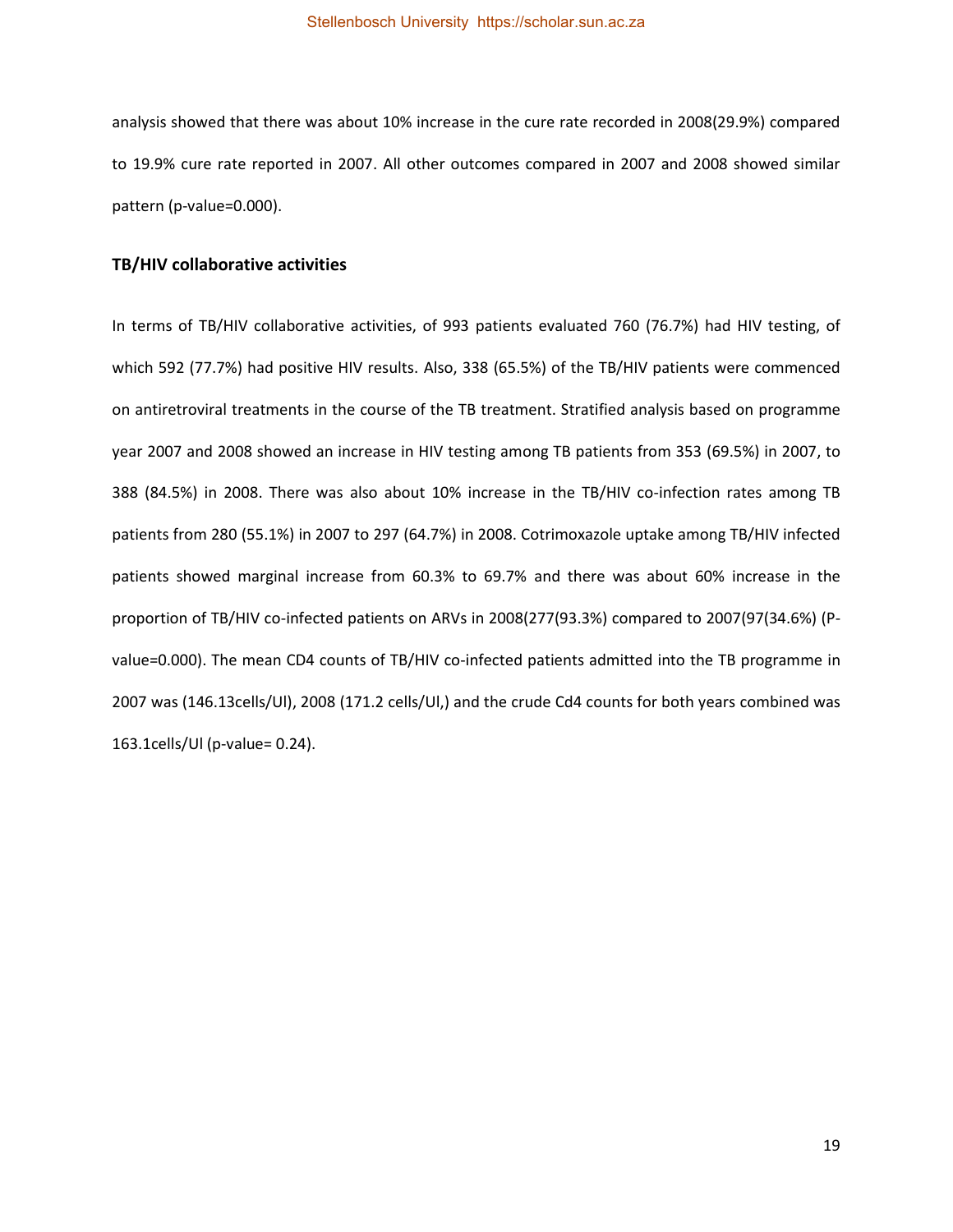# **Table 1: Demographic and clinical characteristics of the study population (mean (sd), n (%))**

| <b>Variables</b>                                  | <b>Crude analysis</b> | <b>Stratified analysis 2008</b> | <b>Stratified analysis2009</b> | P-value |  |  |  |  |
|---------------------------------------------------|-----------------------|---------------------------------|--------------------------------|---------|--|--|--|--|
| <b>Mean age of presentation</b>                   | 38.4(15.0)            | 38.6(14.8)                      | 38.4(15.2)                     | 0.7     |  |  |  |  |
| <b>Sex</b>                                        |                       |                                 |                                |         |  |  |  |  |
| Male                                              | 569(57.3%)            | 271(53.3%)                      | 285(61.8%)                     | 0.008   |  |  |  |  |
| Female                                            | 424(42.7%)            | 231(46.7%)                      | 176(38.2%)                     | 0.008   |  |  |  |  |
| <b>Mode of diagnosis</b>                          |                       |                                 |                                |         |  |  |  |  |
| 1. Sputum microscopy only                         | 370(37.3%)            | 110(21.7%)                      | 239(51.8%)                     | 0.000   |  |  |  |  |
| 2. Smear microscopy + Chest<br>X-ray              | 346(34.8%)            | 282(55.5%)                      | 62(13.4%)                      |         |  |  |  |  |
| 3. Smear microscopy + Tissue biopsy               | 5(0.5%)               | 5(0.98)                         | 0(0%)                          |         |  |  |  |  |
| 4. Chest X-ray only                               | 251(25.3%)            | 109(21.5%)                      | 142(30.8%)                     |         |  |  |  |  |
| 5. Others( CSF analysis, etc                      | 21(2.1%)              | 2(0.39%)                        | 18(3.9%)                       |         |  |  |  |  |
| <b>Mode of TB presentation</b>                    |                       |                                 |                                |         |  |  |  |  |
| 1. Smear positive PTB.                            | 332(33.4%)            | 147(28.9%)                      | 169(36.7%)                     | 0.000   |  |  |  |  |
| 2. Smear negative PTB                             | 447(45.0%)            | 300(59.1%)                      | 140(30.4%)                     |         |  |  |  |  |
| 3.Extra PTB                                       | 214(21.6%)            | 61(12.0%)                       | 152(32.9%)                     |         |  |  |  |  |
| <b>Type of TB cases</b>                           |                       |                                 |                                |         |  |  |  |  |
| 1.New TB                                          | 873(87.9%)            | 445(87.6%)                      | 409(88.7%)                     |         |  |  |  |  |
| 2.Relapse TB                                      | 74(7.4%)              | 54(10.6%)                       | 17(3.7%)                       |         |  |  |  |  |
| 3Transfer in                                      | 1(0.1%)               | 0(0%)                           | 1(0.22%)                       | 0.002   |  |  |  |  |
| 4Treatment after default                          | 6(0.6%)               | 5(0.9%)                         | 1(0.22%)                       |         |  |  |  |  |
| 5. Treatment after failure                        | 2(0.2%)               | 0(0%)                           | 2(0.43%)                       |         |  |  |  |  |
| 6.Others                                          | 36(3.7%)              | 4(0.8%)                         | 31(6.7%)                       |         |  |  |  |  |
| <b>Sputum conversion</b>                          | 51.3%                 | 48.8%                           | 53.1%                          | 0.078   |  |  |  |  |
| <b>TB treatment outcome</b>                       |                       |                                 |                                |         |  |  |  |  |
| 1.Cure                                            | 253(25.4%)            | 101(19.9%)                      | 138(29.9%)                     |         |  |  |  |  |
| 2. Treatment completed                            | 501(50.5%)            | 279(54.9%)                      | 216(46.9%)                     |         |  |  |  |  |
| 3. Treatment failure                              | $10(1.0\%)$           | 6(1.2%)                         | 4(0.87%)                       | 0.004   |  |  |  |  |
| 4.Died                                            | 162(16.3%)            | 87(17.1%)                       | 72(15.6%)                      |         |  |  |  |  |
| 5. Treatment defaulted                            | 7(0.7%)               | 3(0.6%)                         | 4(0.8%)                        |         |  |  |  |  |
| 6. Transferred out                                | 60(6.0%)              | 32(6.3%)                        | 27(5.9%)                       |         |  |  |  |  |
| TB/HIV collaborative activities                   |                       |                                 |                                |         |  |  |  |  |
| 1.HIV testing uptake                              | 760(76.7%)            | 353(69.5%)                      | 388(84.5%)                     | 0.000   |  |  |  |  |
| 2.TB/HIV co-infected                              | 592(59.4%)            | 280(55.1%)                      | 297(64.7%)                     | 0.000   |  |  |  |  |
| 3TB/HIV co-infected patients on ARVs              | 388(65.5%)            | 97(34.6%)                       | 277(93.3%)                     | 0.000   |  |  |  |  |
| 4 TB/HIV co-infected patients on<br>cotrimoxazole | 270(45.6%)            | 169(60.3%)                      | 207(69.7%)                     | 0.000   |  |  |  |  |
| Mean Cd4 counts                                   | 163.10(161.43)        | 146.13(173.72)                  | 171.20(155.08)                 | 0.24    |  |  |  |  |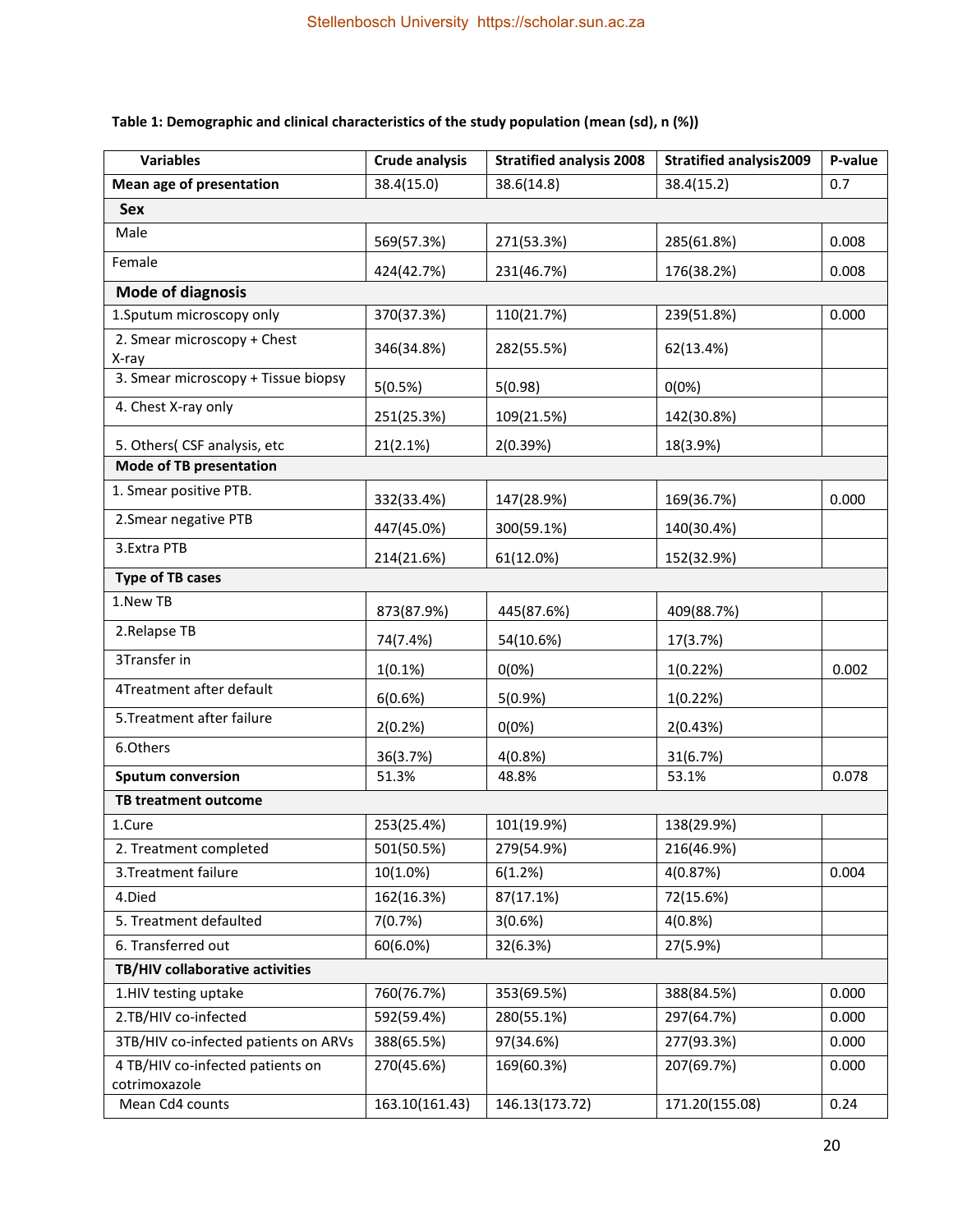#### <span id="page-29-0"></span> **Comparison of outcome indicators with the national target TB targets**

Table2. Showed comparison of Targets achieved by St. Joseph's TB programme with the national target set by the Lesotho national TB programme for 2007 and 2008.

### <span id="page-29-1"></span>**Case detection indicators**

There was an increase in notification of pulmonary smear positive TB from the baseline value of 28.9% (2007) to 36.7% reported in 2008, though still less than the (national target of at least 50%).

### <span id="page-29-2"></span>**Sputum conversion indicators**

 An increase from baseline value of sputum conversion (new smear positive pulmonary TB) from 48.8% to 53.1% was noticed (national target is >85%).

### <span id="page-29-3"></span>**Treatment outcome indicators**

There was an improvement of about 20% in cure rate by the end of 2008 (from 10.9% in 2007 to 29.9% in 2008), though this was still far below the national target of 85% and above. However, treatment success increased from (74.2% in 2007 to 76.8%) in 2008, 8.2% less than the national target of 85% and above. There was no significant fluctuations in the defaulter rate between 2007 and 2008, defaulter rates was less than 1% in both years, 0.6% and 0.8%( national target <5%). There was a 2% reduction in mortality by the end of 2008 from (17.2% in 2007 and 15% in 2008), national target (<5%)

### <span id="page-29-4"></span>**TB/HIV collaboration indicators**

 In terms of TB/HIV collaboration activities; the proportion of TB patients offered HIV counseling and testing increased from 69.9% in 2007 to 84.7% in 2008(national target 100%) and the proportion of HIV positive TB patients started on cotrimoxazole increased by 7% from 60.3% in 2007 to 67.5% in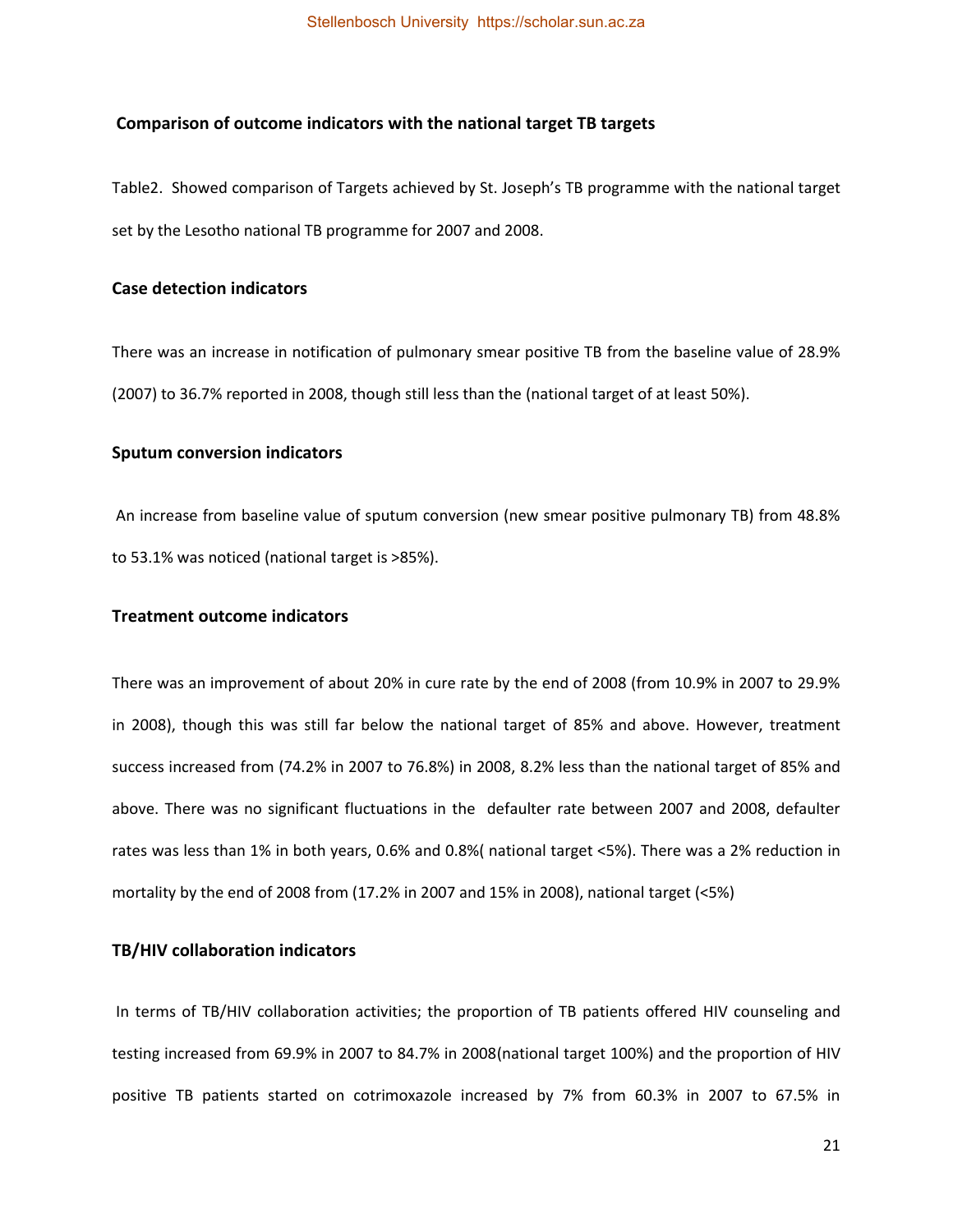2008(national target 100%). An increase of about 60% was seen in the proportion of HIV positive patients eligible for Haart and commenced on it by the end of 2008. In 2007 (30.2%) of those eligible for HAART were commenced, and by the end 2008 it had increased to (93.3%), national target (100%).

<span id="page-30-0"></span>

| Table 2: Comparison of Targets achieved by St. Joseph's TB programme with the national target set by the |
|----------------------------------------------------------------------------------------------------------|
| Lesotho national                                                                                         |

| <b>Indicators</b>                                                                    | <b>Target</b><br>achieved by<br>St. Joseph's<br>hospital<br>(2007) | <b>National</b><br>Target set by<br>the National<br><b>TB</b><br>programme of<br>Lesotho<br>(2007) | <b>Target</b><br>Met(2007)<br>Yes or NO | <b>Target</b><br>achieved by<br>St. Joseph's<br>hospital (<br>2008) | <b>National</b><br>Target set by<br>the National<br><b>TB</b><br>programme<br>of Lesotho<br>(2008) | <b>Target</b><br>Met<br>(2008)<br>Yes or<br><b>No</b> |
|--------------------------------------------------------------------------------------|--------------------------------------------------------------------|----------------------------------------------------------------------------------------------------|-----------------------------------------|---------------------------------------------------------------------|----------------------------------------------------------------------------------------------------|-------------------------------------------------------|
| 1. Proportion of TB Cases<br>who were smear<br>positive detection                    | 28.9%                                                              | At least 70%                                                                                       | No                                      | 36.7%                                                               | At least 70%                                                                                       | No                                                    |
| 2. Sputum conversion<br>rate at 2 months                                             | 48.8%                                                              | >85%                                                                                               | No                                      | 53.1%                                                               | >85%                                                                                               | No                                                    |
| 3. Cure rate                                                                         | 19.9%                                                              | >85%                                                                                               | No                                      | 29.9%                                                               | >85%                                                                                               | No                                                    |
| 4. Treatment success<br>rate                                                         | 74.8%                                                              | >85%                                                                                               | No                                      | 76.5%                                                               | >85%                                                                                               | No                                                    |
| 5.Defaulter rate                                                                     | 0.6%                                                               | < 5%                                                                                               | Yes                                     | 0.8%                                                                | $<$ 5%                                                                                             | Yes                                                   |
| 6. Mortality rate                                                                    | 17.1%                                                              | < 5%                                                                                               | No                                      | 15.6%                                                               | < 5%                                                                                               | No                                                    |
| 7. Treatment failure rate                                                            | 1.2%                                                               | < 5%                                                                                               | Yes                                     | 0.8%                                                                | $<$ 5%                                                                                             | Yes                                                   |
| 8. Proportion of TB<br>patients offered HIV<br>testing and counselling               | 69.5%                                                              | 100%                                                                                               | <b>No</b>                               | 84.5%                                                               | 100%                                                                                               | <b>No</b>                                             |
| 9. Proportion of HIV<br>positive TB patients<br>started on<br>cotrimoxazole          | 60.3%                                                              | 100%                                                                                               | <b>No</b>                               | 69.7%                                                               | 100%                                                                                               | <b>No</b>                                             |
| 10. Proportion of HIV<br>positive patients<br>eligible for ARVS<br>who are on Haart. | 34.6%                                                              | 100%                                                                                               | <b>No</b>                               | 93.3%                                                               | 100%                                                                                               | <b>No</b>                                             |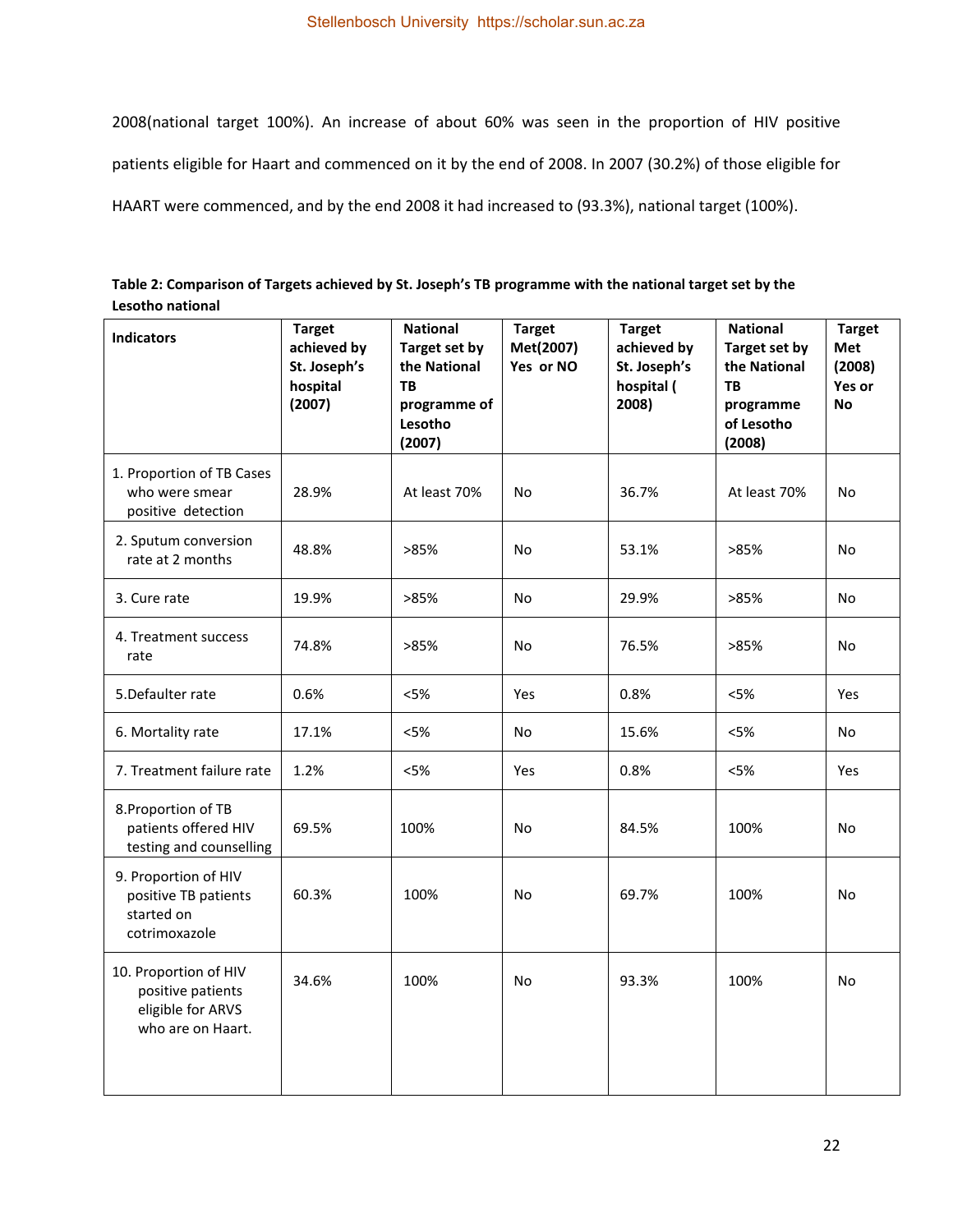# <span id="page-31-0"></span>**Summary of results**

#### <span id="page-31-1"></span>**Demographic and clinical presentation of patients (2007 and 2008)**

- There was no difference in the median age of presentation of TB patients in 2007 and 2008
- More males attended the TB programme in 2007 and 2008
- There was a decrease in sputum bacteriological coverage of patients from 77.2% recorded in 2007 to 65.2% by the end of 2008. There was an increase in practice to diagnose patients with TB by chest X-ray, instead of sputum smear examination requested by the NTP.
- Mode of TB presentation showed significant reduction in Smear negative PTB (from 59.1% recorded in 2007 to 30.4% by the end of 2008), but an increase in the detection of smear positive patients from 28.9% in 2007 to 36.7% by the end of 2008. There was a significant increase in extra-pulmonary TB from 12.0%, to 32.9% by the end of 2008.
- There was no change in the pattern of TB presentation in the patients in 2007 and 2008. New TB cases treated in 2007 was (87.6%) and 2008 was (88.7%). Cases of retreatment, transfer in, treatment after default, treatment failures and others, accounted for the remaining proportion.
- Sputum conversion showed marginal increase from 48.8% in 2007 to 53.1% by the end of 2008.
- Treatment outcome showed marginal increase in cure rate and treatment success by the end of 2008. There was also marginal decrease in mortality, treatment failure, defaulters and transferred outcome by the end of 2008. Overall, treatment outcome by the end of 2008 showed improved outcome.
- HIV collaborative activities showed improved outcome in HIV testing among TB patients, cotrimoxazole and antiretroviral uptake among TB/HIV co-infected patients.
- There was a decrease in the mean CD4 counts of patients who presented in 2008 (155 cells/Ul) when compared to 2007 (173 cells/ul).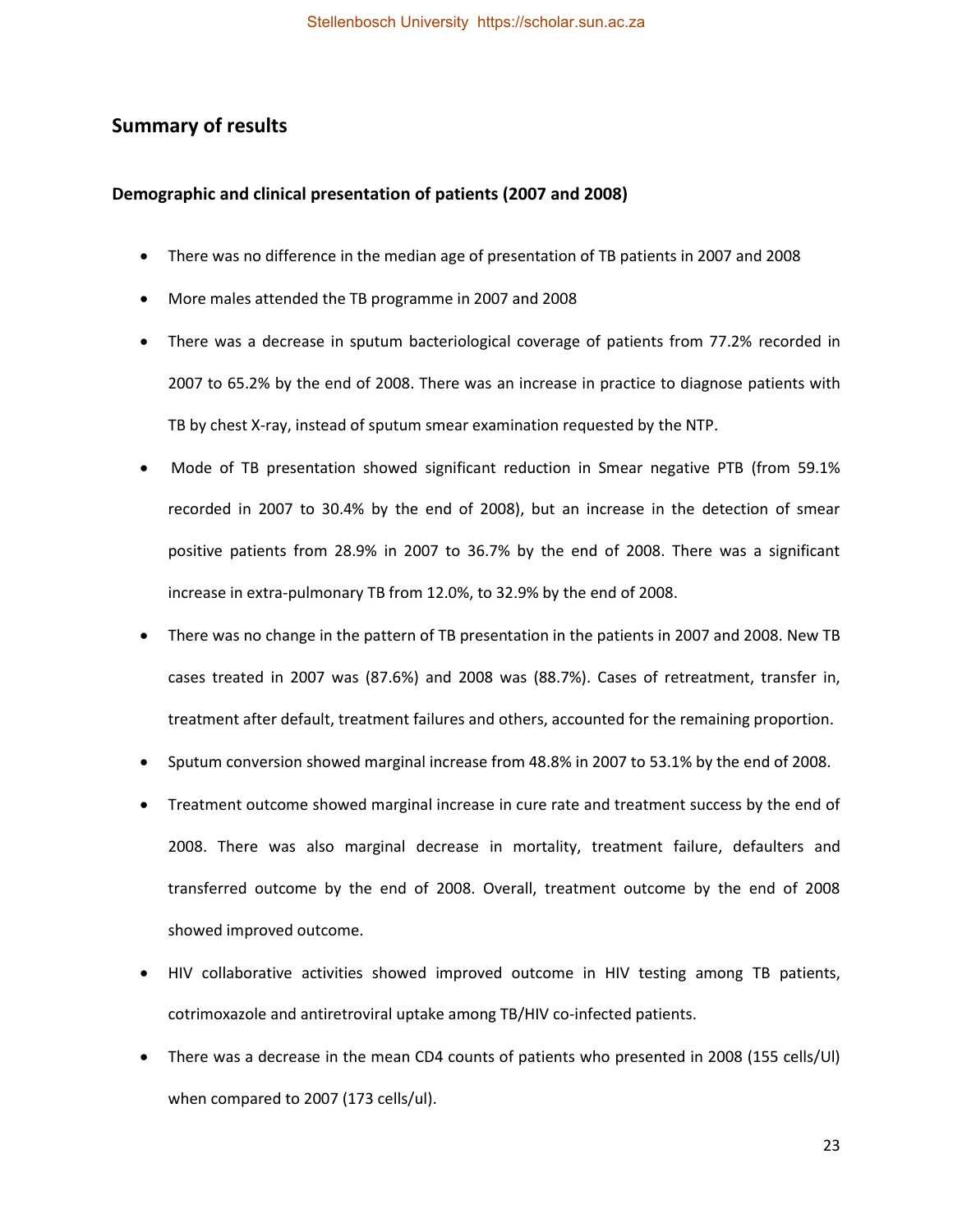## <span id="page-32-0"></span>**Summary of results of indicators when compared with the national TB programme**

Ten TB programme indicators were compared in 2007 and 2008 with the national Target.

#### **In 2007 targets were met in the following domain;**

- Defaulter rate,
- treatment failure rate,

### **In 2007 targets were not met in the following domain;**

- Case detection of Smear positive pulmonary TB (Should not be less than 70%)
- Sputum conversion at the end of intensive phase
- Cure rate
- Mortality rate
- Treatment success rate
- HIV testing uptake among TB patients
- Cotrimoxazole uptake among TB/HIV positive patients
- ARVs uptake among TB/HIV positive patients.

<span id="page-32-1"></span>In 2008, similar pattern was also observed. In effect, out of the 10 indicators of care compared with the National TB programme indicators, St Joseph's hospital was only able to meet 2 in 2007 and 2008.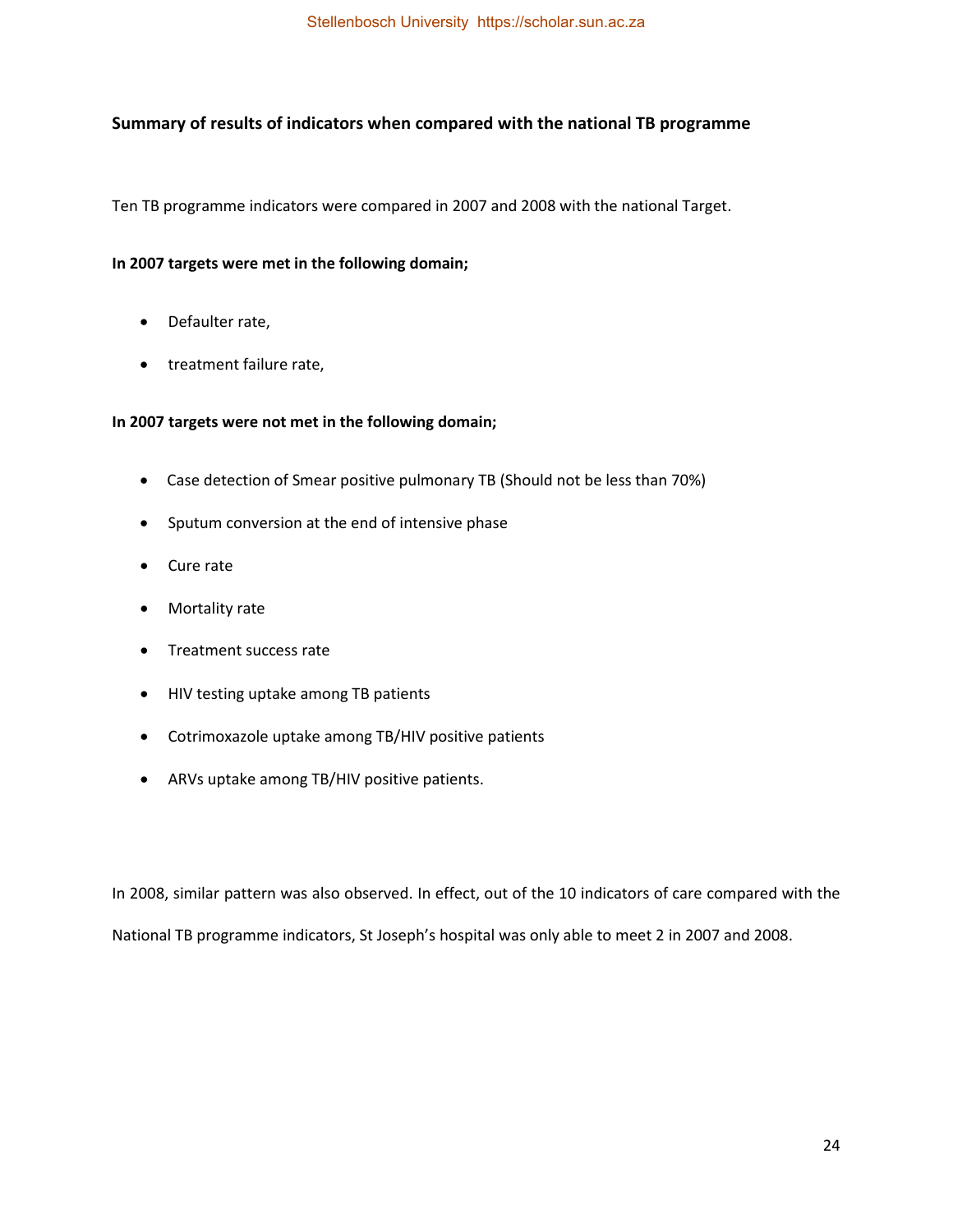# **CHAPTER 4**

### <span id="page-33-0"></span>**Discussion**

This was a retrospective cohort study that investigated the compliance of St. Joseph's hospital with the national TB programme of Lesotho. A two year evaluation was done to assess the compliance of the hospital's TB programme with the National TB programme. Some of the results were statistically significant. However, the goal of this study is not statistical significance, but clinical implication, for instance HIV testing uptake, cotrimoxazole uptake, ARVs uptake were statistically significant in terms of percentage rise, but from clinical and audit point of view it would be desirable to achieve 100% in order for these indicators to be declared to have met the targets set by the national TB programme.

### <span id="page-33-1"></span>**Study in relation to other studies**

#### <span id="page-33-2"></span>**Case detection, sputum conversion and treatment outcome**

 A positive trend was seen in the diagnostic work-up of TB patients coming to St Joseph's hospital (in terms of sputum smear microscopy), an improvement was also noticed in the proportion of patients diagnosed with sputum microscopy only, and sputum microscopy + chest x-ray in 2008 compared to the practice in 2007, where most of the patients that treated were only diagnosed by chest x-rays and no sputum examination. The increase observed from 28.9% in 2007 to 36.7% in 2008 in the proportion of smear positive pulmonary TB reported, could be attributed to the improvement in the diagnostic work up of patients in 2008 and also an indication of better case detection of smear positive pulmonary TB in the study setting. Thought, this figure is still below national minimum targets of at least 70% detection of smear positive TB patients, which is in keeping with the STOP TB strategy.  $^{2, 16}$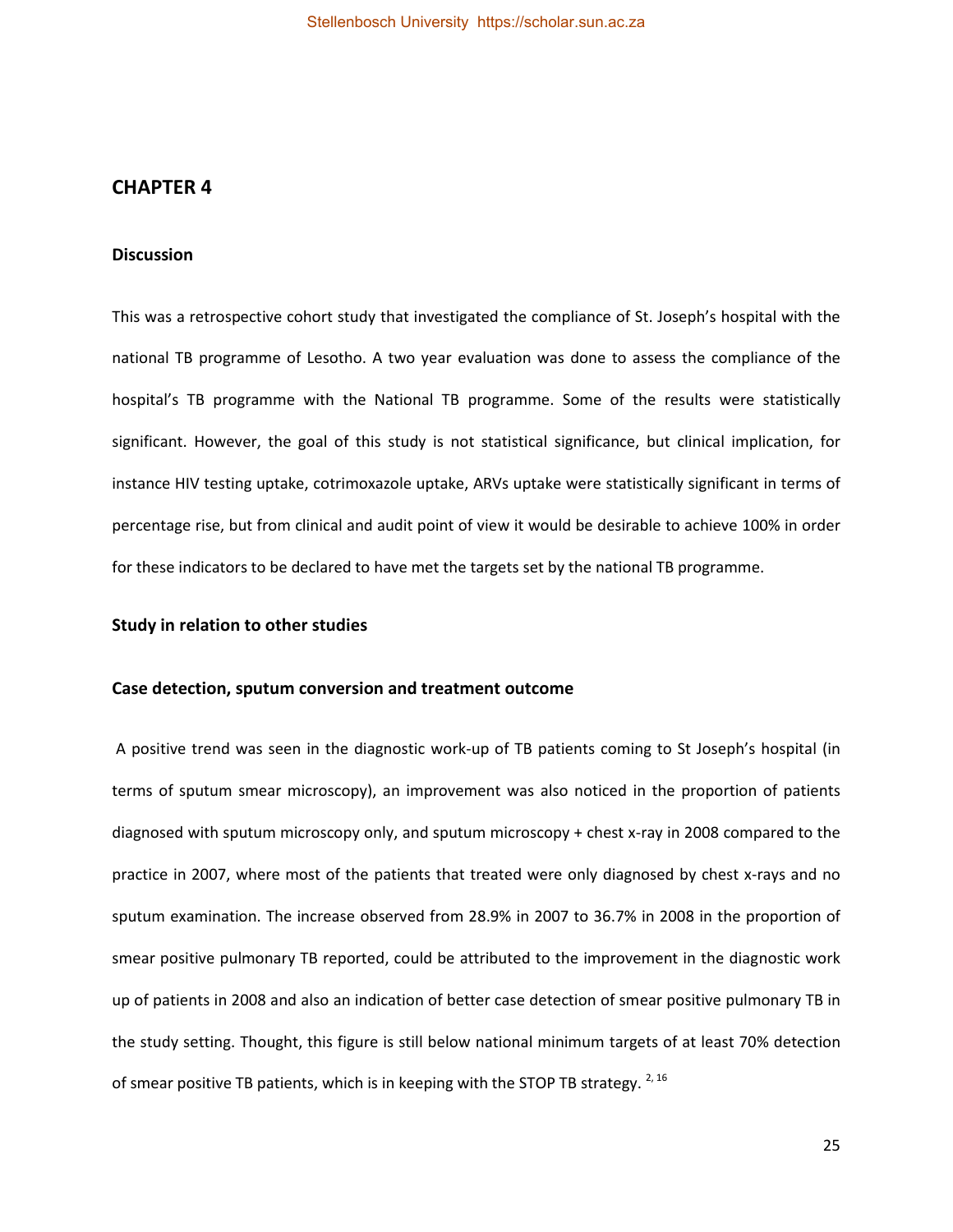#### Stellenbosch University https://scholar.sun.ac.za

 The low sputum conversion rates noticed for the period under study was majorly due to the poor diagnostic work up of most of the patients during follow up , about 30% of the patients did not have their sputum evaluated at the end of the intensive phase, but were commenced on  $2^{nd}$  phase of TB treatment by Chest X-ray findings alone without any sputum examination and about 10.2% sputum results collected during follow up were not available for evaluation at the end of the intensive phase, hence they could not be reported as sputum converted or treatment failure.

 Results of treatment outcomes (in smear positive patients) showed improvement in reducing unwanted outcomes such as death (from 17.2% to 15%), treatment defaulters' of 0.8% and treatment failure to less than 1%. Meeting targets in cure rate is still a big challenge; this may not be unconnected with the diagnostic work up of the patients that were commenced on TB treatment. The current cure rate of 29.9% is unacceptably low  $17$  and reasons that the low cure rate identified in this study could be attributed to are; poor sputum conversion during intensive phase (53.0% at the end of intensive phases), and high rate of treatment completed cases (54.5% in 2008). The high treatment completed rate reported could be attributed to high TB/HIV co-infection rate meaning that most of the patients would either present with smear negative TB and extra-pulmonary TB and only few with good immune status could be picked up as smear positives and a similar pattern was observed in this study. Another reason for the high treatment completed cases seen could be due to the fact that most of the patients treated for TB in 2007 and 2008 did not have end of treatment sputum examinations done to confirm cure, so there was no way they could have been described as cured without sputum bacteriological confirmation, hence they were described to have completed treatment (TB treatment), instead of cured. This finding was consistent with the result seen in the diagnostic workup of the patients during TB treatment in 2007 and 2008.This finding could also mean that majority of patients who were started on treatment did not have baseline sputum examination, they could have been solely diagnosed by chest X-rays and only repeat chest x-rays were done at the end of treatment without sputum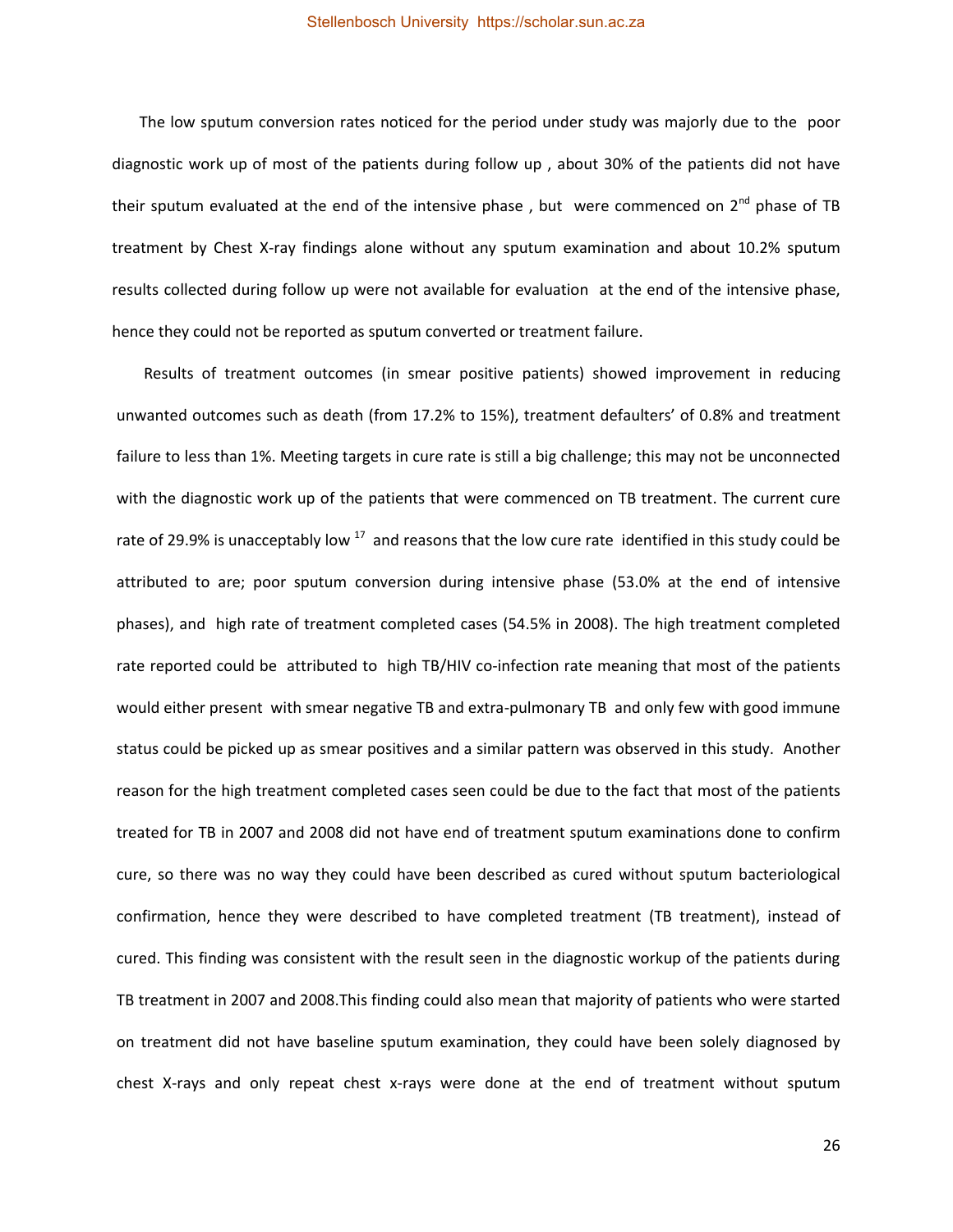examination for bacteriological confirmation of cure. The fact that 50.5% and 54.9% of the TB patients treated in 2007 and 2008 were declared as treatment completed and not as "cured" has serious implications for the interpretation for treatment success in any TB programme. The treatment success rate in any TB programme is defined as addition of cured patients and treatment completed patients (mostly used in smear negative patients) and must be at least 85%. The treatment success rate recorded in the study setting in 2007 was (73.5%) and 2008(76.7%). This implies that majority of the patients treated for TB in 2007 and 2008 were either smear negative patients or extra-pulmonary TB. From public health perspective early diagnosis and adequate treatment of infectious pulmonary tuberculosis patients are both essential for the reduction of tuberculosis transmission and hence, its elimination thereby achieving the targets set by the world health assembly and international standards for tuberculosis care. <sup>18</sup>

#### <span id="page-35-0"></span>**TB/HIV collaborative activities (HIV testing uptake, Antiretroviral uptake and Cotrimoxazole)**

There are fairly good TB/HIV collaborative activities in place especially with respect to HIV testing uptake which increased from 69.5% to 84.5% and in the provision of antiretroviral treatment to eligible patients, significant improvement was seen in the provision of ARVs to eligible TB patients from 34% uptake documented in 2007 to 93.3% uptake reported in 2008. This finding could possibly be responsible for the slight decrease in mortality reported in the programme in 2008 compared to 2007. Several studies have shown that ART improves the quality of life and greatly improves survival for people living with HIV (PLHIV) and reduces the incidence of TB in HIV-infected persons, although patients with advanced pre-treatment immunodeficiency can persistently have an increased risk of TB. However, in order to prevent a significant fraction of TB cases, antiretroviral drugs should be initiated early in the course of HIV infection and will need high coverage and high rates of compliance. <sup>26-30</sup>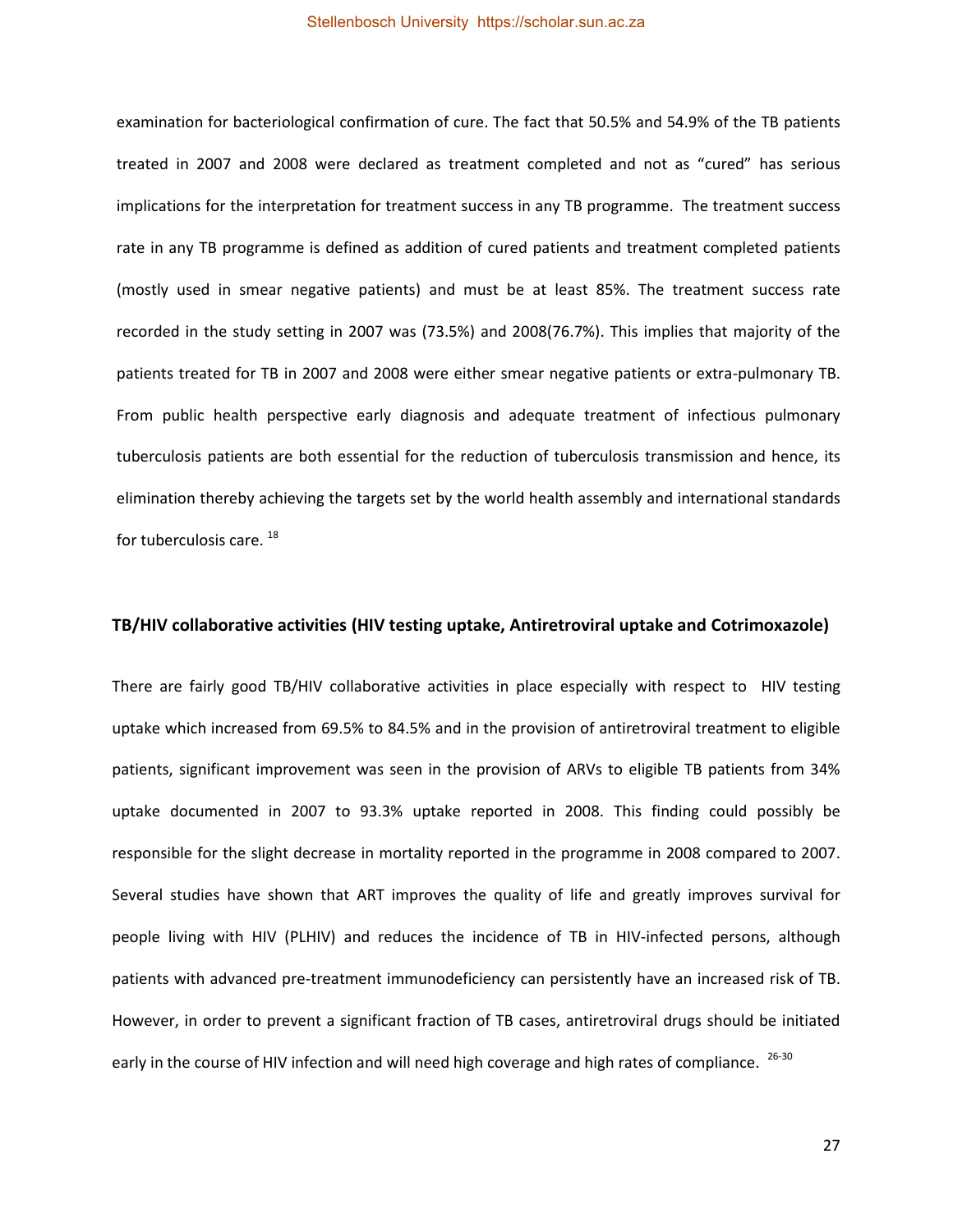However, there is still the need to improve cotrimoxazole uptake from present value of 67% to 100%

This low cotrimoxazole (CPT) uptake could have accounted for the high mortality among TB patients reported in this study, when compared with national targets of less than 5% of TB programme patients. The TB/HIV infected patients are at higher risk of dying during and after TB treatment.<sup>31</sup> In sub-Saharan Africa 30% of TB/HIV patients dies within 12 months of treatment, largely because of HIV related infections. <sup>32</sup> In a 7- year cohort analysis of TB mortality in Malawi, 50% of the cumulative mortality occurred during anti-tuberculosis treatment, half occurred during the first month of TB treatment. Several randomized controlled trials of CPT have shown reduction in mortality among HIV infected, smear positive TB patients.<sup>33</sup> Cotrimoxazole is also shown to be beneficial for CD4 cell count and viral load and to reduce hospitalization and morbidity among PLHIV, including TB patients. However, the added benefit in terms of reduction of morbidity and mortality from cotrimoxazole prophylaxis in TB/HIV patients on ARVs is not known.<sup>34</sup> Until more evidence is available, CPT should be part of adjunct intervention irrespective of the availability of ART and also look at the possibility of starting Isoniazid preventive therapy and institute proper infection control measures that will reduce cross infection among TB patients, which are presently not in place in the study setting.

# <span id="page-36-0"></span> **Strengths found in TB programme**

- Low defaulter rates (<1%)
- Increasing HIV testing among TB patients and improved ARVs uptake among eligible TB patients ( modest evidence of good TB/HIV collaborative activities)
- Improved ARVs uptake among eligible TB patients.

#### <span id="page-36-1"></span>**Weaknesses/Challenges found in TB programme**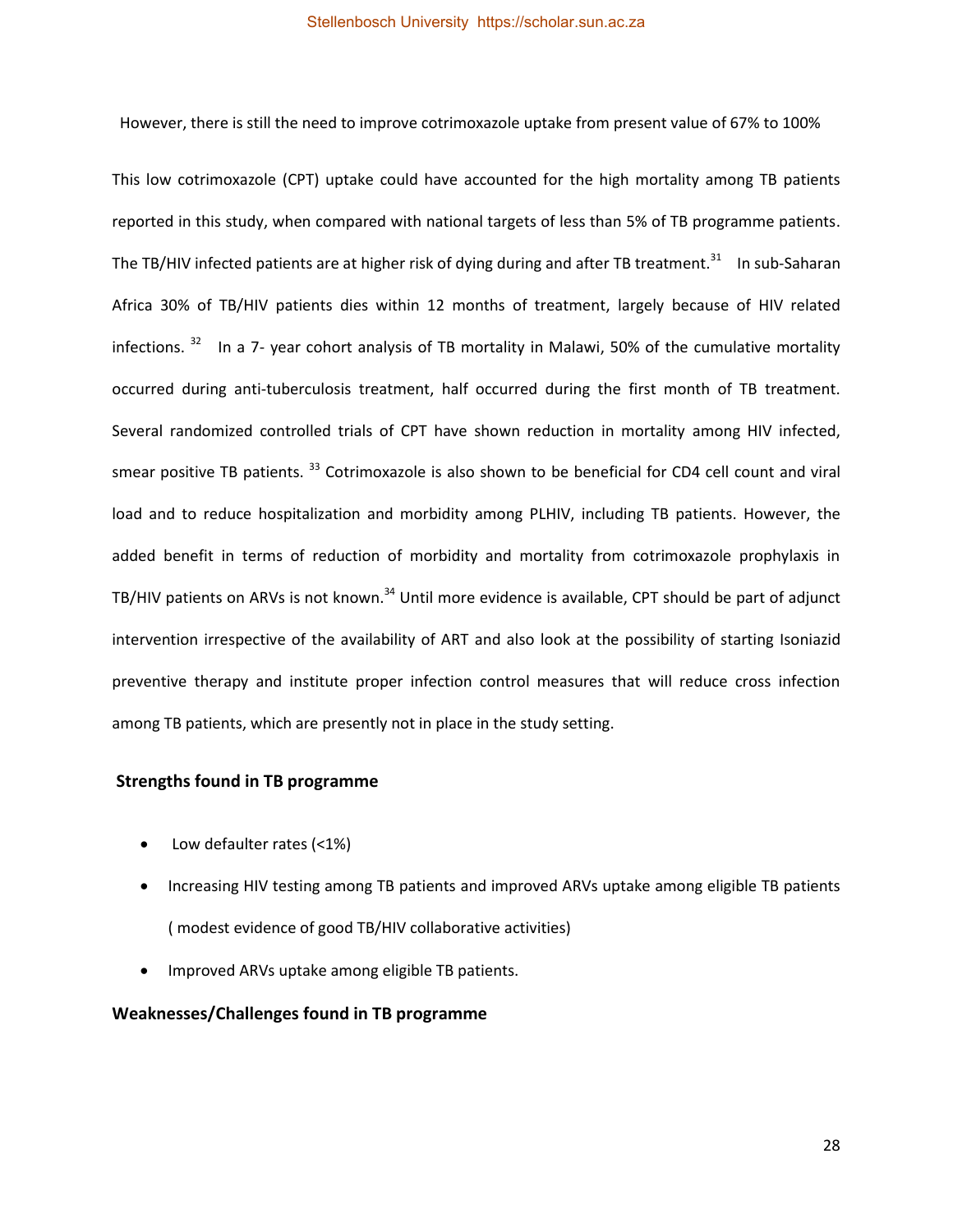- Poor diagnostic work of patients, less than 50% of patients who were commenced on TB treatment in the study period had baseline sputum examination
- Low cure rate for new smear positive patients (29.9%)
- Low sputum conversion rate at 2months and 3months in new smear positive patients (53.1%)
- High mortality (15%) among patients on TB treatment.
- Low cotrimoxazole(67.9%) uptake (poor evidence of TB/HIV collaborative activities)

#### <span id="page-37-0"></span>**Issues with regard to study design**

 This was a retrospective cohort study design. Therefore, it was essentially an outcome assessment study that compared important TB indicators in St Joseph's hospital with those indicators set by the national TB programme of Lesotho. Historical data on how TB activities performed for the specified study period was obtained from the hospital TB registers. This study design was chosen because the outcome events being evaluated actually occurred in 2007 and 2008, and moreover was also suitable for cohort analysis needed for the interpretation of various clinical and programmatic outcomes of importance in running any TB programme.

### <span id="page-37-1"></span>**Bias and confounding**

An attempt to reduce bias was made throughout the study.

• Firstly the selection of patient files or record: The sampling frame is the TB register of patients with confirmed TB treated in 2007 and 2008. All patients treated for TB within the specified period were consecutively included and evaluated in this study thereby, preventing selection of patients with poorer outcome. (Selection bias)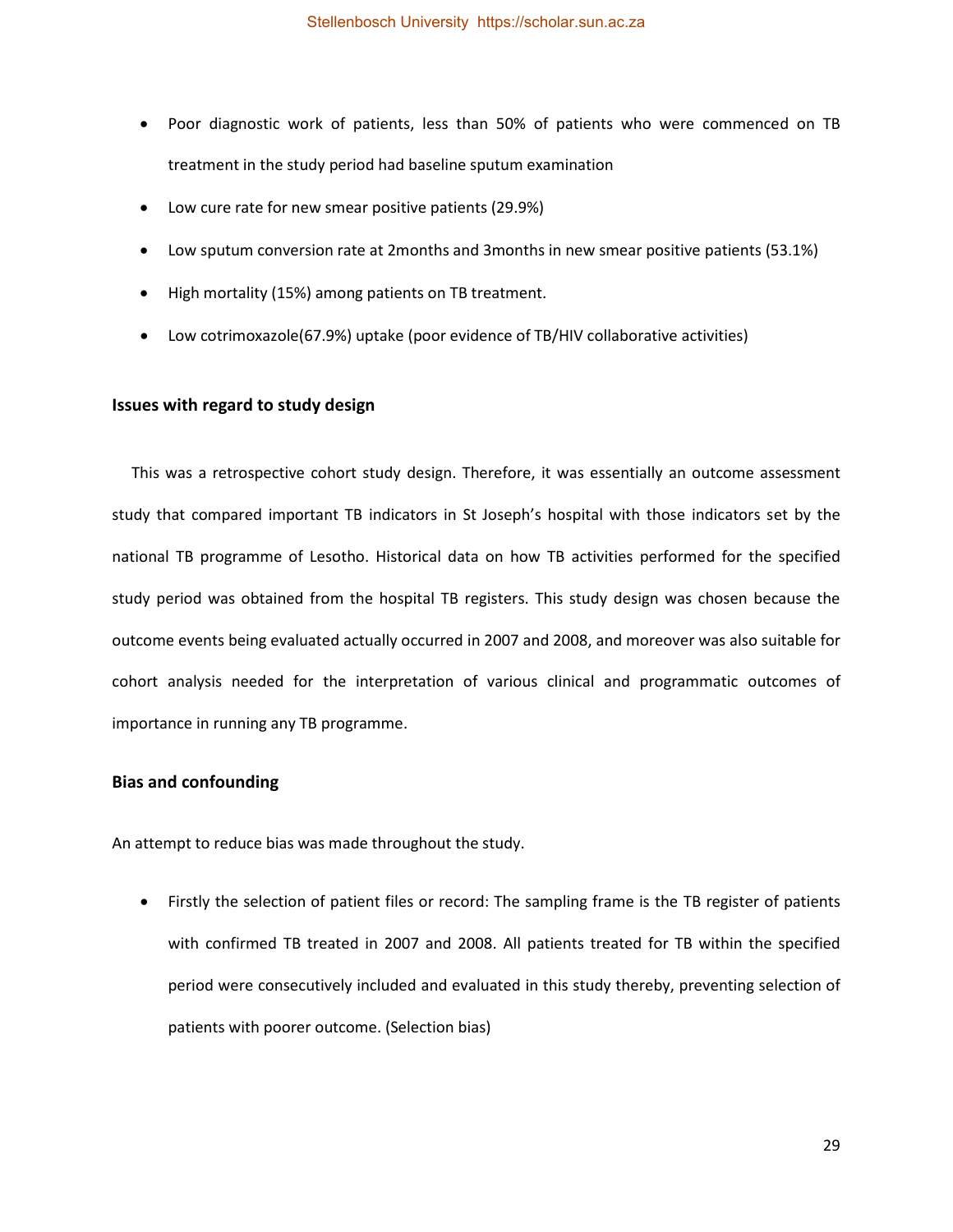At analysis level, stratified analysis based on programme year was done so as to rule out any confounding effect on the overall TB programme outcomes based on the year of programme.

# <span id="page-38-0"></span>**Limitation of this study**

 An improvement was seen in the quality of data entered in 2008. The TB staffs on the ward were given training on reporting and recording TB activities by the National TB programme, this could be one of the reasons why better outcome was seen in 2008 compared to 2007.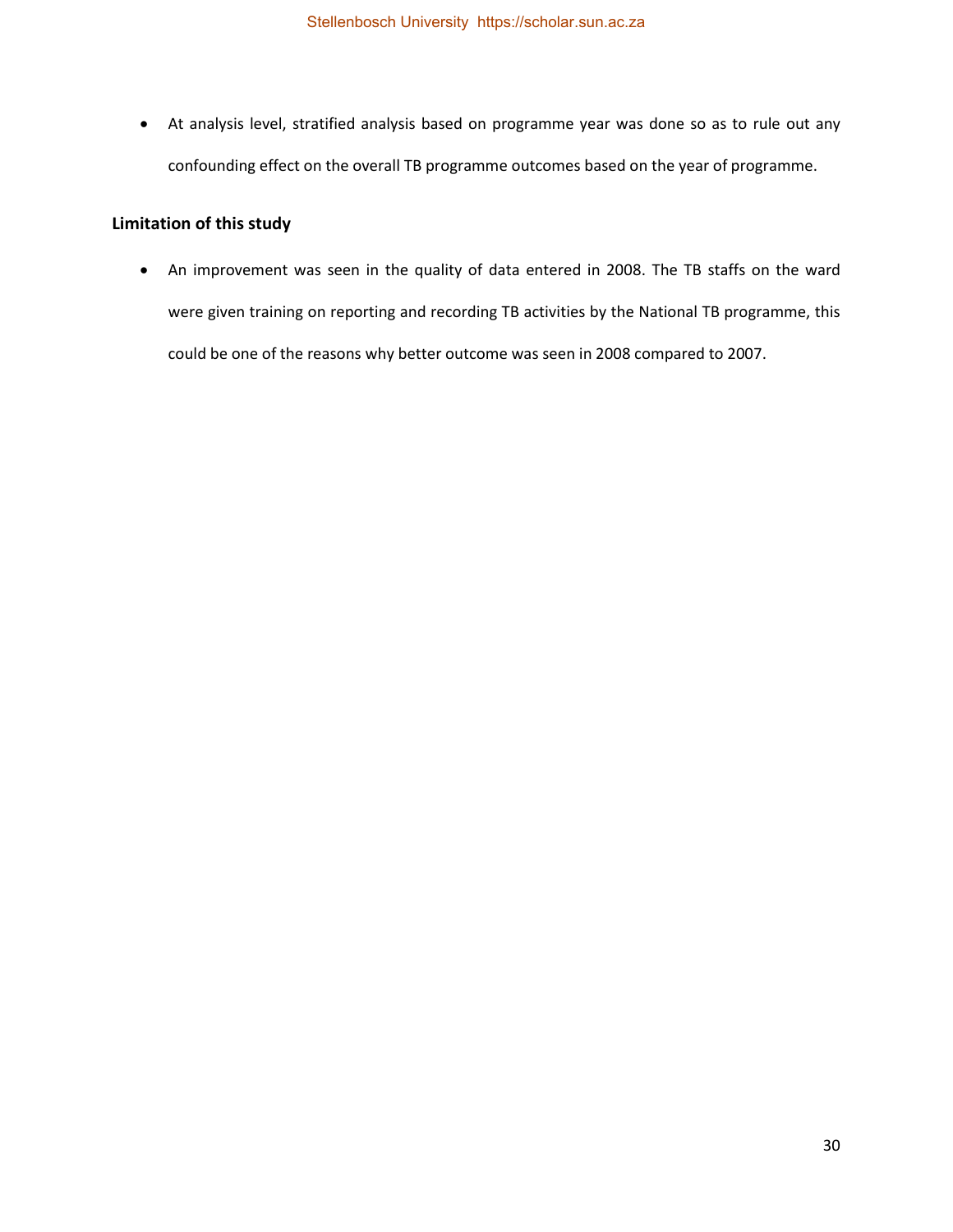# <span id="page-39-0"></span>**CHAPTER 5**

#### <span id="page-39-1"></span>**Recommendations for Improving TB programme in St. Joseph's Hospital Roma, Lesotho**

Based on the challenges and weaknesses identified in the TB programme at St. Joseph's hospital, adaptation of the WHO recommendations for improving TB programme (discussed below), is warranted to optimize clinical and programmatic aspect of the TB programme in the Hospital. As discussed earlier, the HIV epidemic has led to a dramatic increase in the burden of TB especially in the Sub-Saharan Africa where case notification rates have increased more than five folds since mid-1980s.<sup>35</sup> The impact on most NTPs include increased case load, impaired NTP performance, increased need for access to ART and difficulties in reaching TB control targets at National and even district level offering TB services.

In other to improve TB programme at St. Joseph's hospital, stepwise implementation of the following evidenced based strategy will have to be adopted to address the identified gaps;

### <span id="page-39-2"></span>**Improving case detection through intensified case finding**

- Interrupts disease transmission by infectious cases and delay mortality, decrease the risk of nosocomial TB transmission and offers opportunity of providing TB preventive therapy to HIVinfected individuals without symptoms and signs of active TB infection. This is not difficult to implement, it can be mainstreamed into pre-existing HIV services in the hospital outpatients department with little additional cost.
- There is the need to develop evidence-based TB screening questionnaires that will be used in screening patients (this can improve TB detection by about 11%), as case detection recorded in this study is unacceptably low. In terms of sensitivity and specificity, at least the questionnaires must contain the following symptoms as the minimum, Cough of > 2weeks, fever, weight loss, night sweats (have been found to have sensitivity of 100% and specificity of 88% to diagnose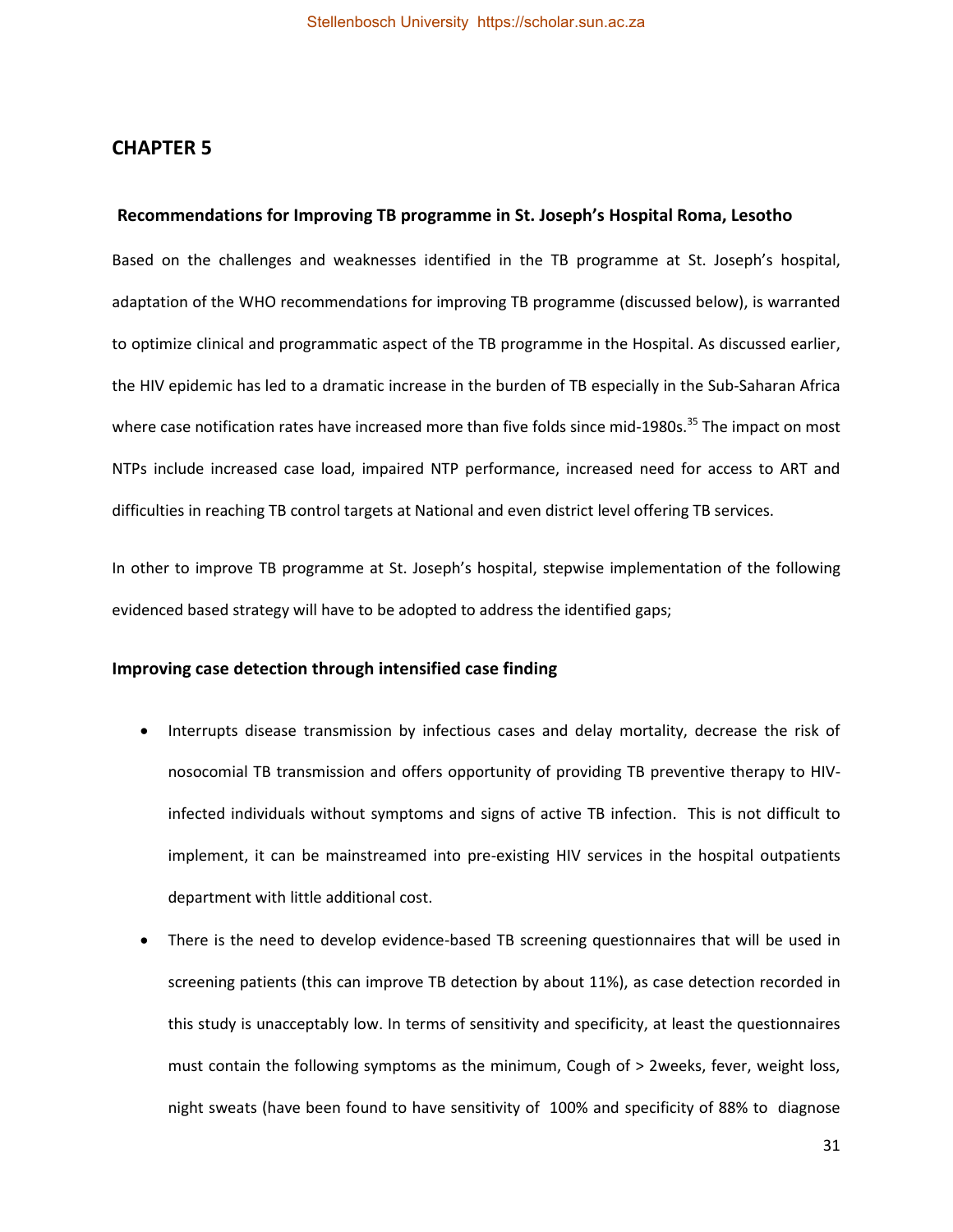TB, and positive and negative predictive values of 44% and 100% respectively). Another study in South Africa claimed that inclusion of chest X-ray significantly increased the sensitivity and negative predictive value of the screening process.  $35-36$ 

 Develop or adapt treatment algorithm from WHO TB treatment algorithm so as to standardize TB treatment by health care workers working in the hospital for all TB patients coming to the facility and all health care staff should be trained on the current ways of treating TB patients.

#### <span id="page-40-0"></span>**Improving sputum conversion rate**

- Decrease mortality rates during treatment by good clinical practice by starting TB/HIV coinfected on antituberculosis treatment as early as possible on HAART.  $^{26}$
- To ensure all smear results of patients are collected and reviewed at the end of initiation phase (TB data capturer and the laboratory technologists should take up this responsibilities).
- Decrease defaulter rate by prompt contact tracing, and identify factors that could constitute adherence bearers (good adherence counseling will go a long way in solving this problem)**.**

#### <span id="page-40-1"></span>**Decreasing mortality**

- Prompt initiation of ARVs in TB/HIV co-infected patient. Majority of the deaths noticed were due to late initiation of ARVs among eligible patients (only 20% of patients eligible for ARVs were initiated before they died). Late presentation on the part of patients was another major contributory factor. Most of the patients that died during treatment in 2008, presented when they had already developed advanced immune-suppression, hence compromising their treatment outcome.
- Improve on cotrimoxazole uptake. As demonstrated by several studies, this improves treatment outcomes in patients that are given.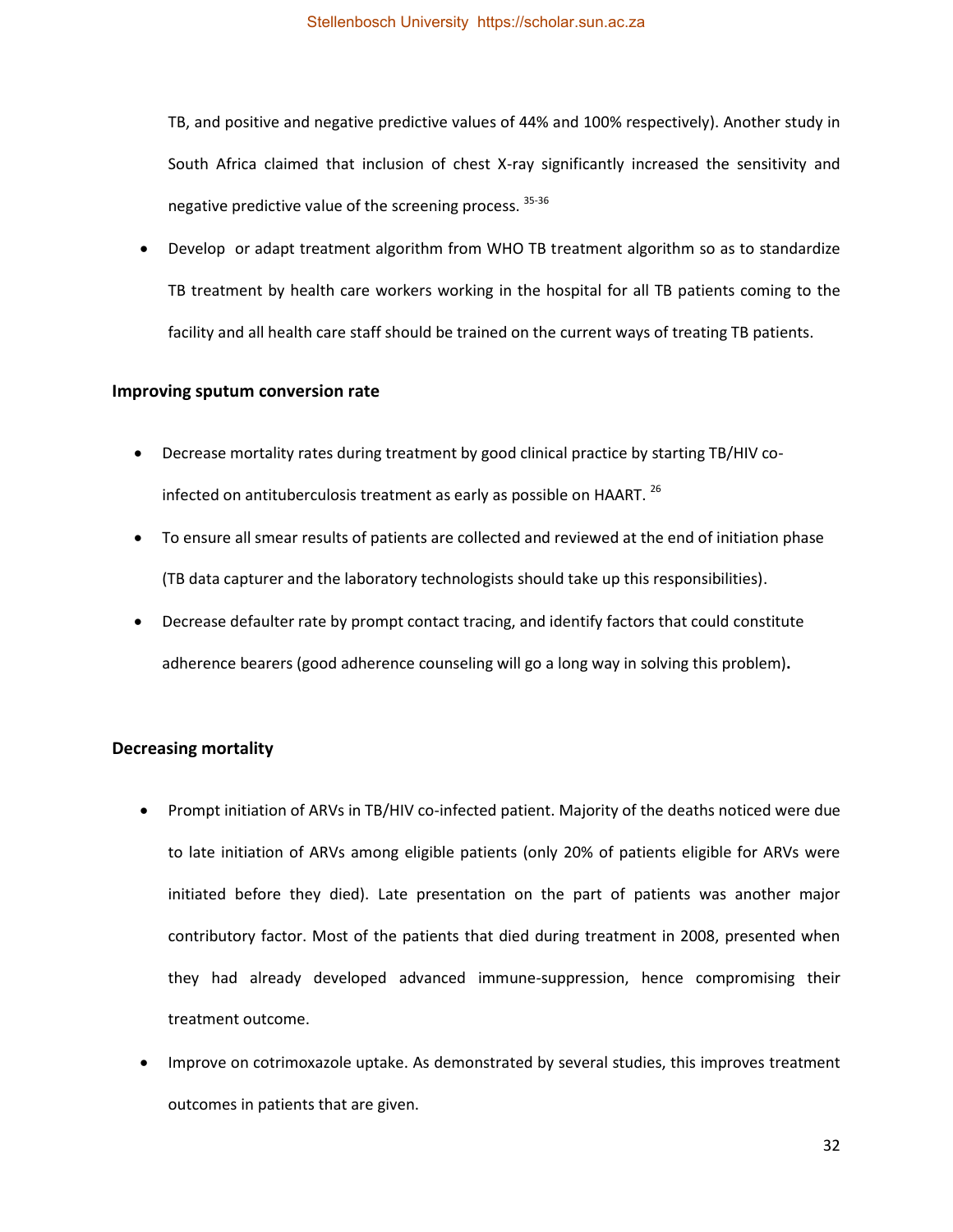### <span id="page-41-0"></span>**Improving cure rate**

- decrease in mortality rates among TB/HIV co-infected patients from (15.6% ) to less than 5%
- Improved sputum conversion during intensive phase (from 53% to above 85%) by implementing recommendations made for improving sputum conversion rate.
- Maintaining present defaulter rates (0.8%).
- Maintaining present treatment failure rates < 1%.
- Improve on the diagnostic work up and follow up of patients as discussed above.

### <span id="page-41-1"></span>**Other measures that could help improve the quality of TB programme in the hospital are;**

### <span id="page-41-2"></span>**A. Establish the mechanism for TB/HIV collaboration at St. Joseph's hospital by;**

 Setting up a coordinating team for TB/HIV activities which will ensure monthly surveillance of HIV prevalence among TB patients. Carry out joint TB/HIV planning, monitor and evaluate TB activities through analysis of the following indicators therefore assessing collaborative activities (TB/HIV co-infection rate, % of HIV positive patients screened for TB and started on TB treatment or given treatment for latent TB infection (Isoniazid Preventive therapy), Cotrimoxazole preventive therapy or antiretroviral treatment (ART) and revision of TB forms and register necessary to be able to capture all data.

### <span id="page-41-3"></span>**B Activities that will reduce burden of TB among people living with HIV (PLHIV)**

Under this, the 3I's known as "intensified case finding" "Isoniazid preventive therapy" and "infection control" measures can be implemented by during the following;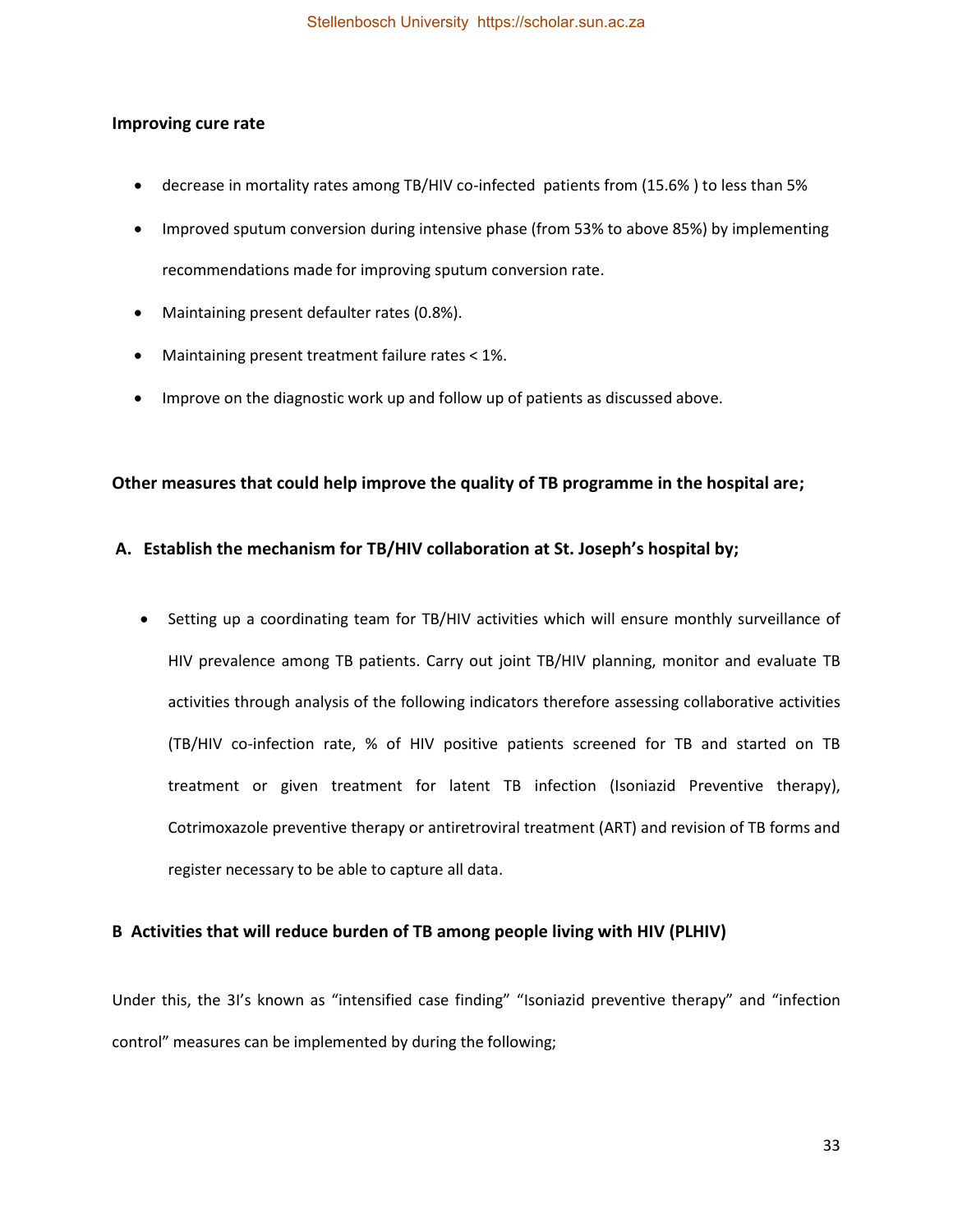**Intensified case finding and treatment of TB among HIV-infected patients:** already discussed above under case detection.

**Tuberculosis preventive therapy (**To be able to do this effectively, diagnostic work up in TB patients must be improved upon from the present level identified in this study)

- Several RCT trials have shown that Isoniazid preventive therapy (IPT) is effective in reducing the incidence of TB in HIV-infected patients with the greatest reduction observed in tuberculin positive patients  $(TST)$ .<sup>37</sup>. A 20% reduction in the incidence of TB among TST has been demonstrated in some stud. <sup>37</sup>
- Side-effects observed more in patients on Isoniazid and rifampicin and HIV negative patients.<sup>38</sup>
- In a retrospective study from Brazil it was found that combined use of IPT with ART in HIV infected patients is associated with significant reduced TB incidence and its wider use with expanded access to ART will improve TB control in high burden areas. 39
- The inclusion of chest X-ray as part of the diagnostic work up for ruling out TB is still a subject of controversy. 40-41

**TB infection control** (The aim of these measures is to reduce nosocomial infections among patients coming to the hospital and also to protect health care workers working in the health facility).

The following infection control measures should be implemented;

- The hospital should have a clear cut infection control policy that should be pasted for all to see and fully implemented by all cadres of staff.
- Early recognition, diagnosis and treatment of TB suspects, particularly smear positive patients.
- Separation of TB suspects from others until diagnosis is confirmed or excluded
- Maximizing natural ventilation.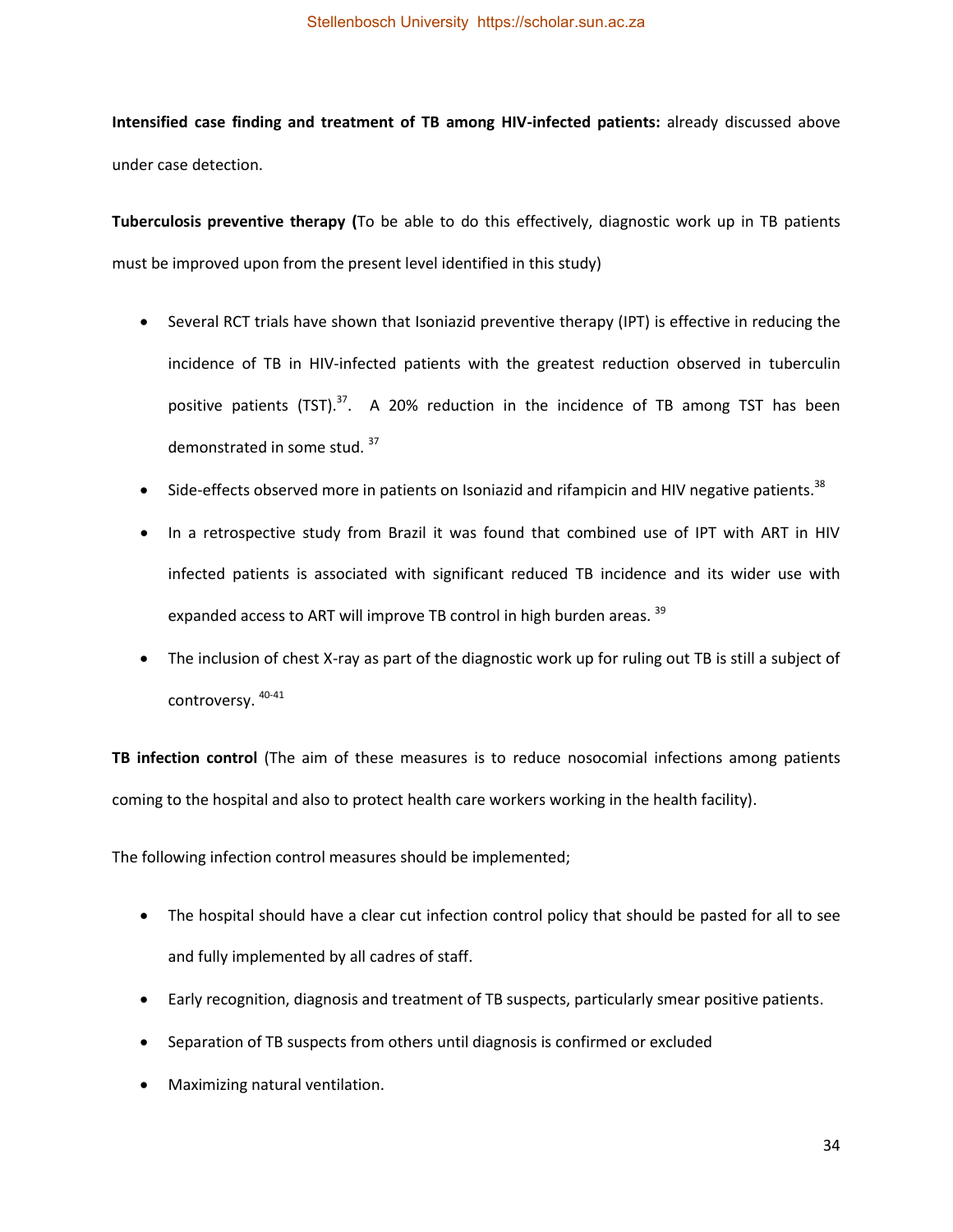- Protecting HIV infected persons from possible exposure to TB (face mask and N-95 masks).
- Offering of TB preventive therapy to HIV positive patients who do not have active TB.
- Protecting health workers at risk (N-95).  $42$

## <span id="page-43-0"></span>**C Decrease the burden of HIV in TB patients by doing the following;**

### **Provide HIV testing and counseling (This is important for the following reasons);**

- HIV testing of TB suspects is the gate way to tailored care and support for HIV- infected TB patients, linking prevention activities and adherence support for both HIV and TB (This should be done in all TB suspects, even before TB is confirmed).
- $\bullet$  Voluntary knowledge of serostatus reduces risk of HIV acquisition or transmission.<sup>43</sup>
- Provider-initiated HIV testing should be offered to all adolescents or children who present to clinical settings with signs and symptoms of TB, including those suspected to be having it.<sup>44</sup>
- The uptake of HIV testing is generally high and can be simplified by using techniques using sputum HIV testing.
- It required availability of knowledgeable, trained and committed health workers at service delivery points.

#### **Provide HIV preventive methods**

- Tuberculosis control programme should implement comprehensive HIV preventive strategies aimed at reduction of sexual, parenteral and vertical transmission of HIV.
- Providing preventive methods to TB patients in TB clinic or through establishing effective referral linkage with service outlets (e.g VCT centre or sexually transmitted infections (STI) clinic.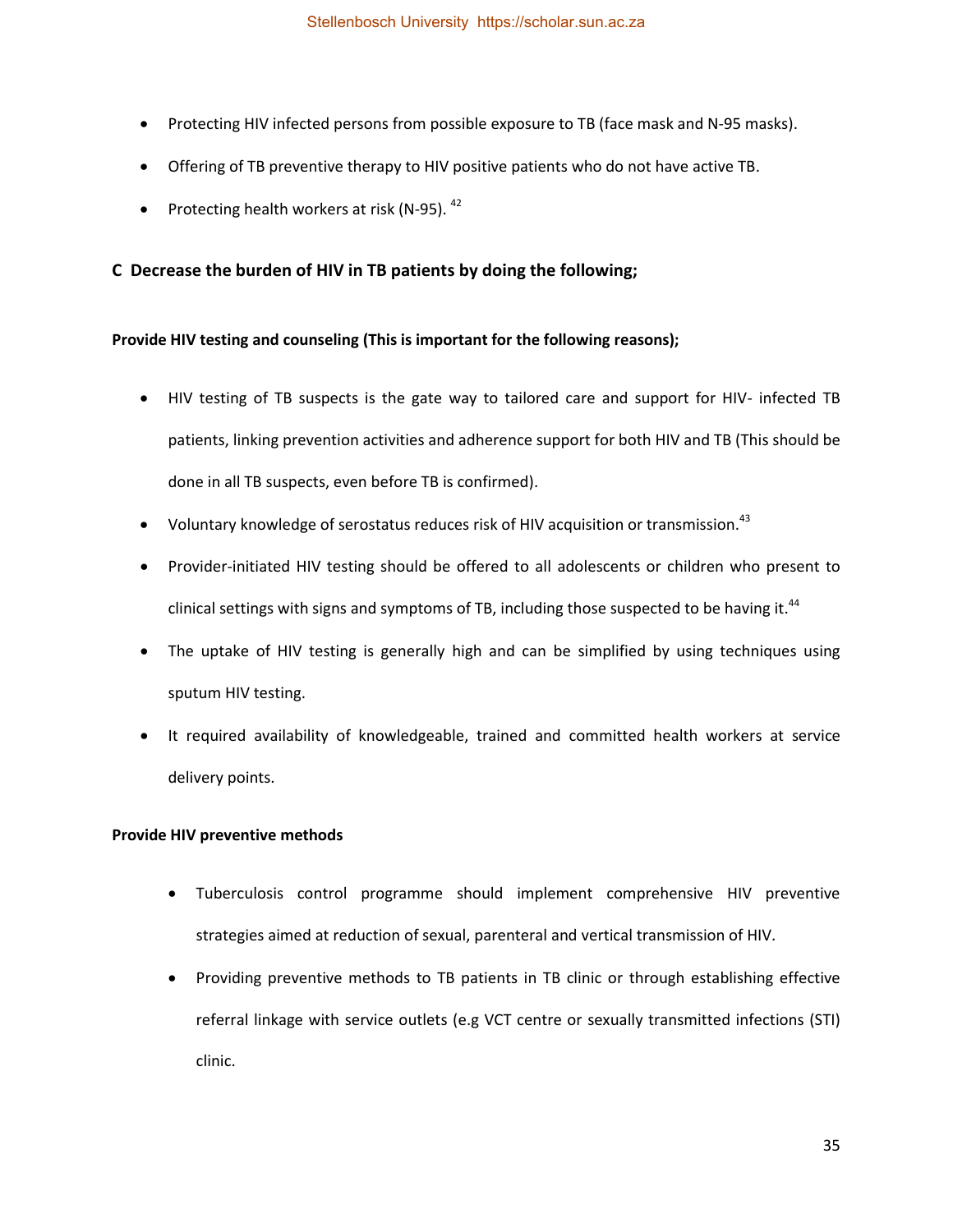- Linking prevention and care support programmes generates synergies and strengthens HIV/AIDs programmes.
- Condom promotion and screening for STI and their syndromic management in the context of TB services.<sup>45</sup>

### **Provide Cotrimoxazole prophylaxis and prompt initiation of ARVs in eligible patients**

- All HIV positive TB patients must have cotrimoxazole preventive therapy (Cotrimoxazole uptake in this study was 69.7% at the end of 2008).
- Prompt initiation of ARVs among eligible patients, as early as 2 weeks is recommended. ARVs uptake among eligible TB patients is commendable; however, effort should be made to improve it from the 93.3% documented in 2008 to a desired level of 100%.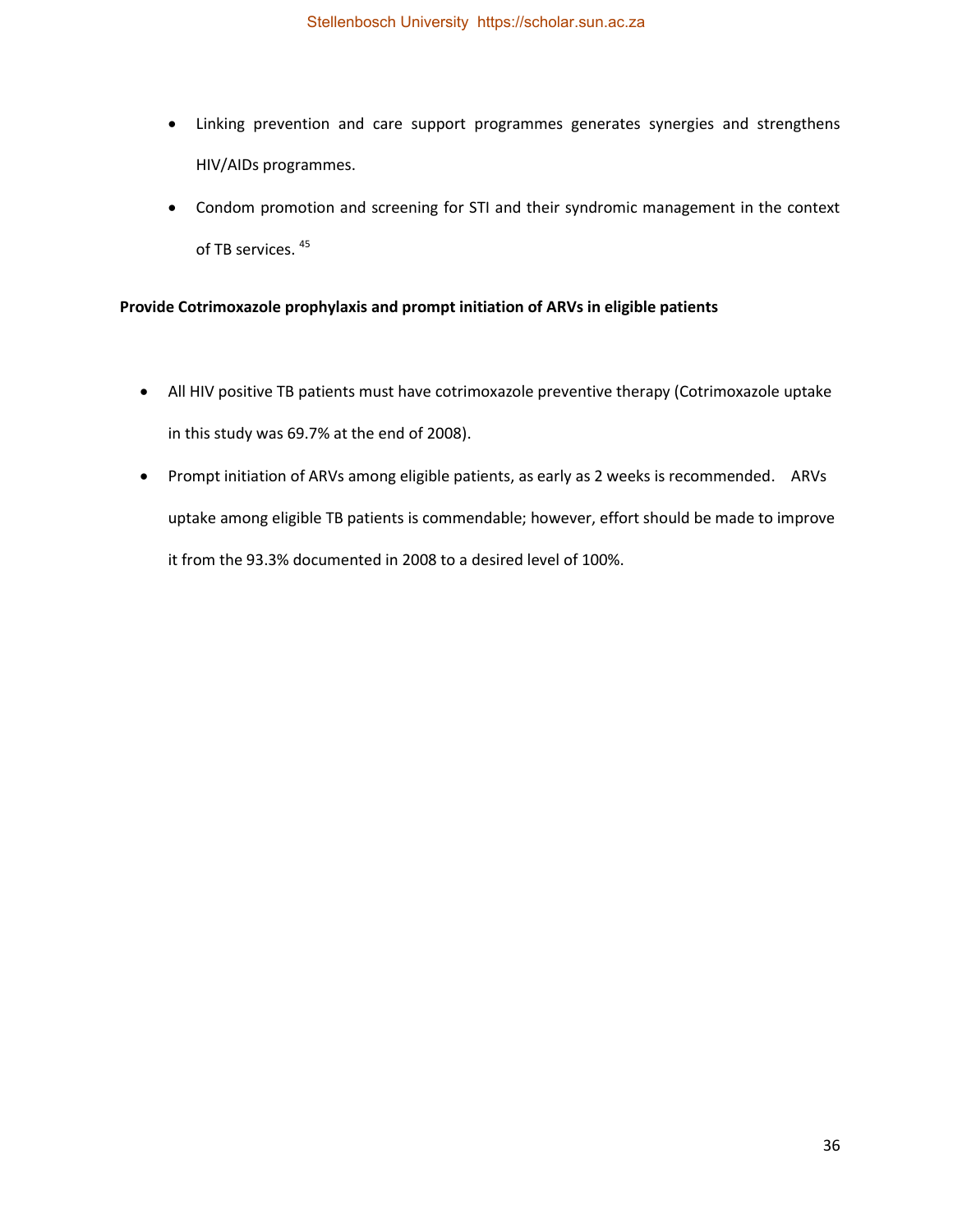# <span id="page-45-1"></span><span id="page-45-0"></span>**Chapter 6**

# **Conclusion**

Although the national TB programme has got good Monitoring & Evaluation tools, these are mainly reporting tools. In- house result analysis, individual case studies and overall program management evaluation are invaluable assets to control and improve programmes. In terms of St. Joseph's compliance with the national TB programme, this study established the following;

- There was significant improvement in St. Joseph's TB programme, especially in the case detection of smear positive PTB, defaulter and treatment failure rates, TB/HIV co-infection detection and ARVs uptake among eligible patients, by the end of 2008. However, meeting targets in sputum conversion, treatment outcome such as; cure rates, treatment success rates and mortality rates is still a challenge; hence the need for implementation of the evidenced based recommendations made in this document to close the identified gaps in other to improve TB service delivery in the hospital.
- Lastly, further operational research that would address issues such as; reasons for high mortality in the TB programme should be conducted as a matter of priority, and strategy for improving case holding in the TB programme and TB/HIV integration should be put in place in the next 3years, in other to meet up with the targets of the national TB programme of Lesotho and also meet the millennium development goal of reducing the prevalence of TB by half by 2012 and achieving the prescribed cure rate of 85% and above, in all smear positive patients.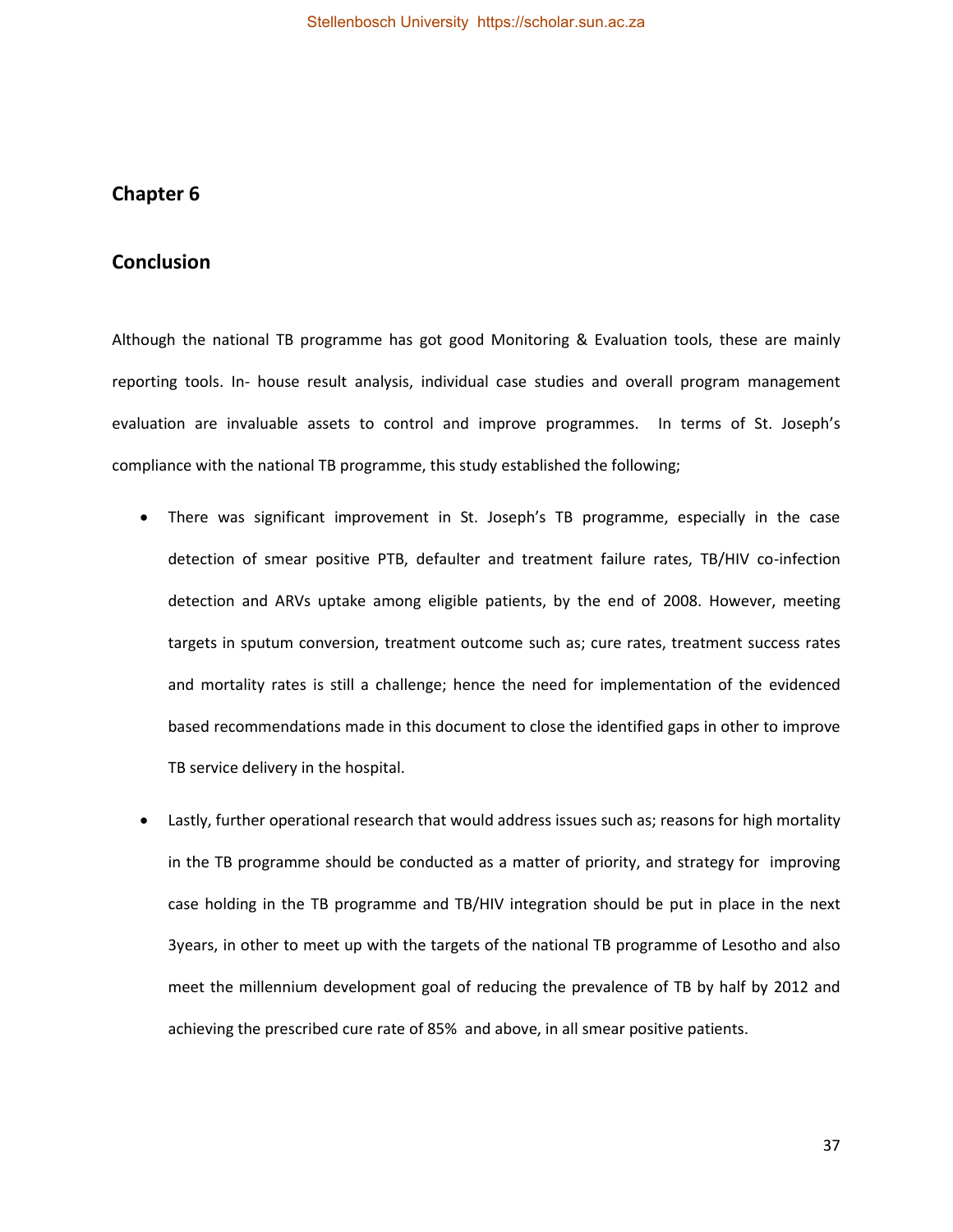# <span id="page-46-0"></span>**References**

1. Tuberculosis Coalitions for Technical Assistance. International standards for tuberculosis care. The Hague, the Netherlands: TBCTA, 2006

2. World health organization. Global tuberculosis control: Surveillance, Planning, Financing. WHO Report 2005 Geneva: World health Organization, 2005 WHO/HTM/TB/2005.49

 3. Barnwell MD, Chitkara R, Lamberta F. Tuberculosis preventive project. J Nat Med Association. 1992; 12:1014-1018

4. Malotte CK, Hollingshead JR, Larro M. Incentives versus outreach workers for latents tuberculosis treatment in drug users. Am J Prev Med. February 2001; 20:103-107

5. Morisky DE, Malotte CK, Choi O, et al. A patient adherence program to improve adherence rates with antituberculosis drug regimen. Health Education Q. 1990; 17(3):253-267

6. Brown JS, Well F, Duckworth G, Paul EA, Barnes NC. Improving notification rates for tuberculosis. BMJ 1995; 310:974

7. Europe TB and the national coordinators for tuberculosis surveillance in the WHO European Region. Surveillance of tuberculosis in Europe. Report on tuberculosis cases notified in 2004. Institute de veiller sanitaire, saint-Maurice, France 2006

8. Vasankari T, kokki M, Holmstrom P , Liippo K, Sarna S, Ruutu P. Great diversity of tuberculosis treatment in Finland. Europ Surveill 2007, 12(1): PMID: 17370977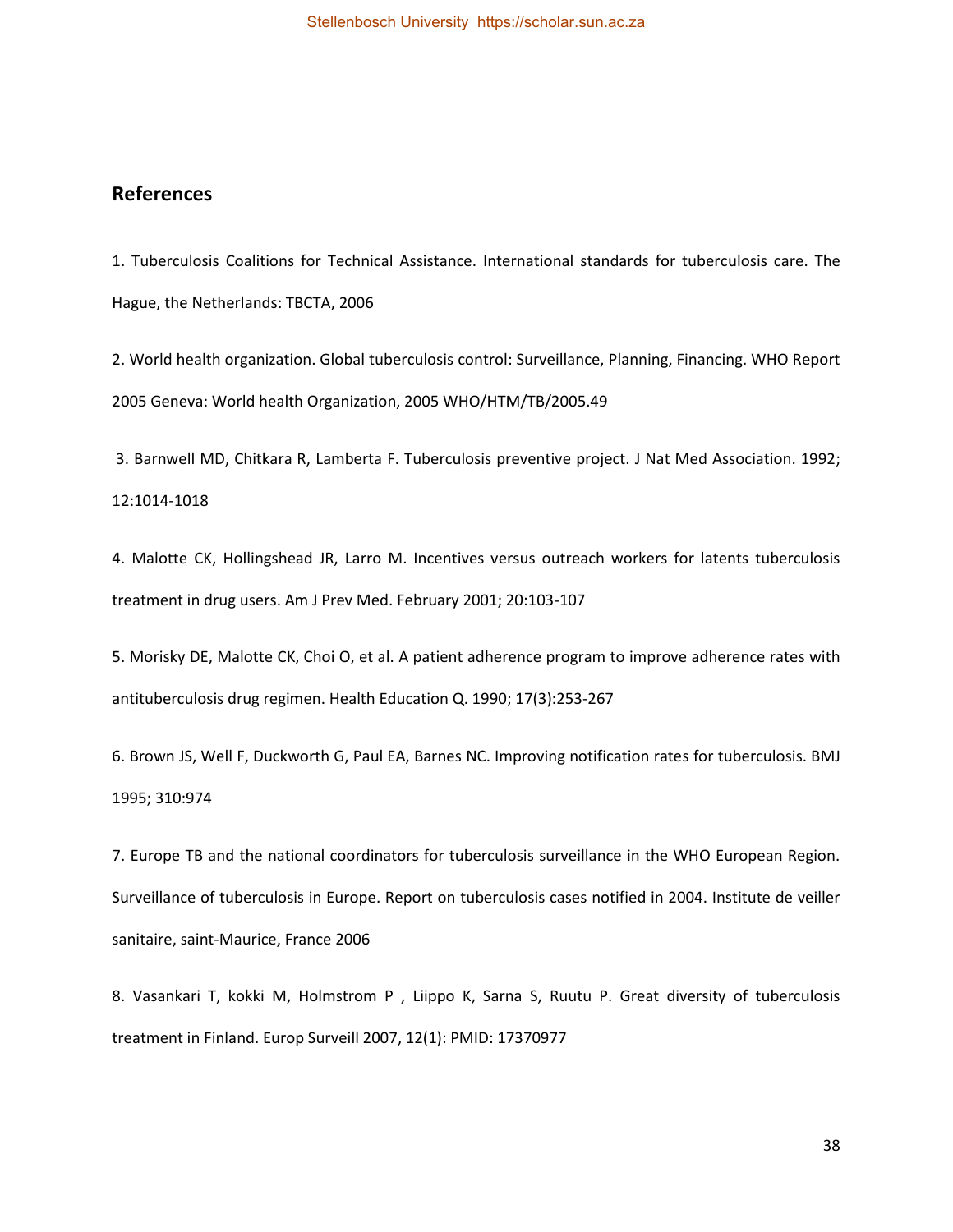9. Farah M, Tverdall A, Steen T, Heldall E, Brantsaeter A. Bjune G: Treatment outcome of new culture pulmonary TB in Norway. BMC Public health 2005, 5:14

10. Falzon D, Le Strat Y, Belghiti F, Infuso A, Europe TB Correspondents: Exploring the determinants of treatment success for tuberculosis cases in Europe. Int j Tuberculosis lung Disease 2005, 9:1224-1229.

11.World Health Organization. Global tuberculosis control: Surveillance, planning, financing. Geneva: World Health Organization, 2006.

12. Glynn JR, Crampin AC, Nguria BM, et al. Trends in tuberculosis and the influence of HIV infection in northern Malawi, 1988-2001. Aids 2004;18(10):1459-1463.

13. Wood R, Maartens G, Lombard CJ. Risk factors for developing tuberculosis in HIV-1-infected adults from communities with low or high incidence of tuberculosis. J Acquir Immune Defic Syndr 2000;23(1):75-80.

14.Sonnenberg P,Murray J, Glynn JR, et al. HIV-1 and recurrence, relapse, and reinfection of tuberculosis after cure: a cohort study in South African.

15. World Health Organization's (WHO's) Global TB Report 2009.

16.Dye C, Scheele S, Dolin P, et al. Global burden of tuberculosis: estimated incidence, prevalence, and mortality by country. JAMA 1999;282:677-686.

17 World Health Organization. Global tuberculosis control: Surveillance, planning, financing. Geneva: World Health Organization, 2008.

18 Dye C, Hosseini M, Watt C. Did we meet the 2005 targets for tuberculosis control? Bull World health organisation 2007;85:364-369.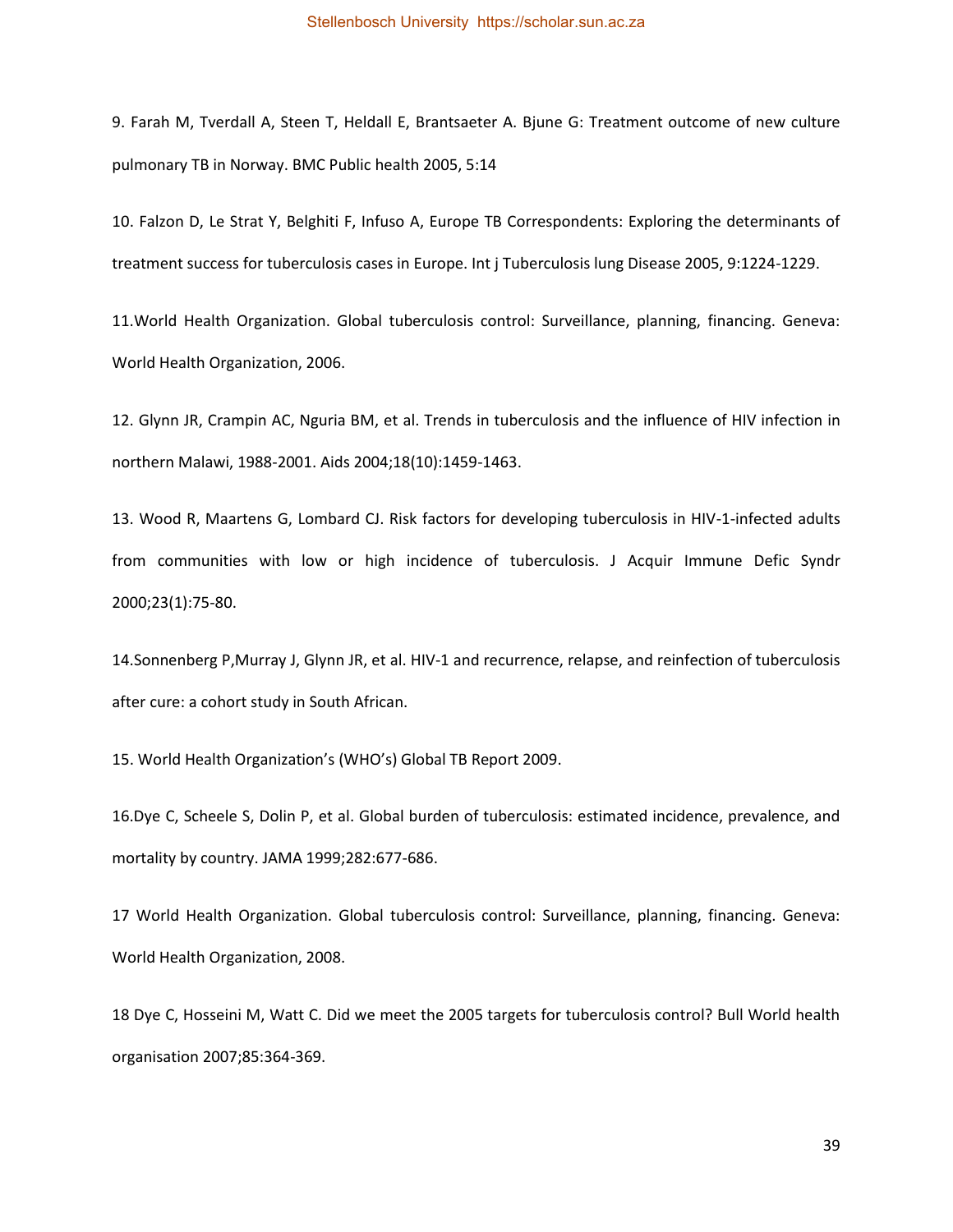19 The international standards for tuberculosis care. Available at URL: <http://www.who.int/tb/publication/2006/istc/en/index.html>

20. Stylo K, Bumgarner R. Tuberculosis can be controlled with existing evidence Technologies: Evidence. The Hague: Tuberculosis surveillance Research Unit Progress Report, 1991: 60-72.

21. Walley J, Chukwu J. The tuberculosis emergency in Africa: Opportunities and strategies for action. World hospital health serv 1995;31(2): 13-16

22. Marais BJ, Hesseling AC, Gie RP, et al. The burden of childhood tuberculosis and the accurancy of community-based surveillance data. Int J of Tuberculosis Lung Disease 2006;10:259-263.

23 Bussano I, Bugiani M, Gregori D, et al. Undetected burden of tuberculosis in low prevalence area. Int J of Tuberculosis Lung Disease 2006;10:415-421.

24. Chiang CY, Enarson DA, Yang SL, et al. The impact of national health insurance on the notification of tuberculosis in Taiwan. Int J of Tuberculosis Lung Disease 2002;6:974-979.

25. CDC. (2009, June) CDC Tuberculosis Surveillance Data Training: Report of Verified Case of Tuberculosis (RVCT) Instruction Manual. Atlanta, GA: U.S. Department of Health and Human Services, CDC. (Appendix A - Tuberculosis Case Definition for Public Health Surveillance) [ftp://ftp.cdc.gov/pub/Software/TIMS/2009%20RVCT%20Documentation/RVCT%20Training%20Material](ftp://ftp.cdc.gov/pub/Software/TIMS/2009 RVCT Documentation/RVCT Training Materials/RVCT Instruction Manual.pdf) [s/RVCT%20Instruction%20Manual.pdf\)](ftp://ftp.cdc.gov/pub/Software/TIMS/2009 RVCT Documentation/RVCT Training Materials/RVCT Instruction Manual.pdf).

26 Badri M, Wilson D, Wood R. Effect of highly active antiretoviral therapy on incidence of tuberculosis in South Africa: a cohort study. Lancet 2002;359(9323):2059-2064

27.Girardi E, Antonucci G, Vanacore P, et al. Impact of combination antiretroviral therapy on the risk of tuberculosis among persons with HIV infection.AIDS 2000;14(13):1985-1991.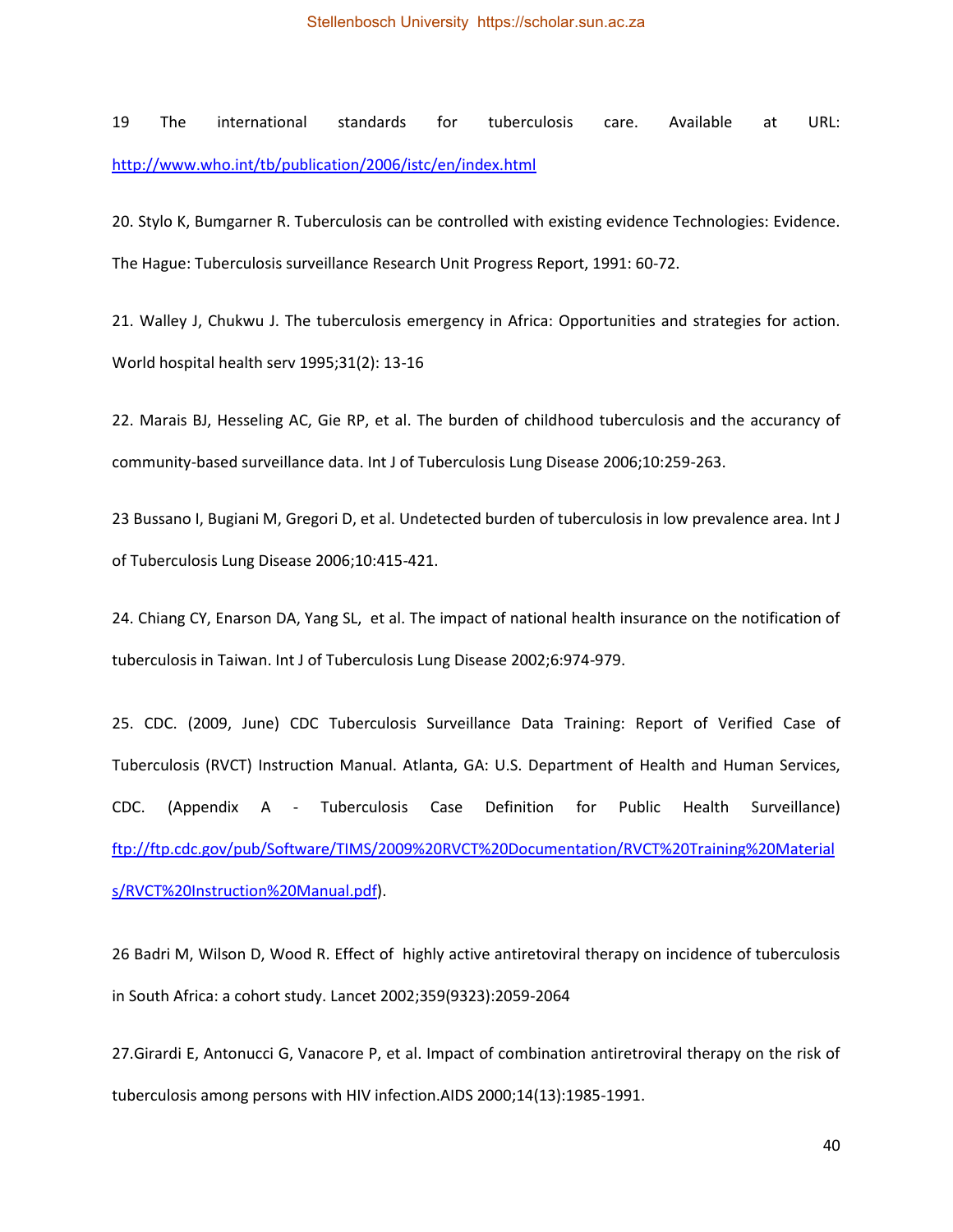28.Lawn SD, Badri M, Wood R. Tuberculosis among HIV-infected patients receiving HAART: Long term incidence and risk factors in a South African cohort. AIDS 2005;19(18):2109-2116.

29. Lawn SD, Myer L, Bekker LG, et al. Burden of tuberculosis in an antiretoviral treatment programme in sub-Saharan Africa: impact on treatment outcomes and implications for tuberculosis control. AIDS 2006;20(12):1605-1612.

30. Williams BG, Dye C. Antiretroviral drugs for tuberculosis control in the era of HIV/AIDS. Science 2003;301(5639):1535-1537.

31. Harries AD, Hargreaves NJ, Kemp J, et al. Deaths from tuberculosis in sub-saharan African countries with high prevalence of HIV-1. Lancet 2001; 357(9267):1519-1523.

32 Nun P, Brindle R, Carpenter L, et al. Cohort study of human immunodeficiency virus infection in patients registered with tuberculosis in Nairobi, Kenyan analysis of early(6months motality). Am rev Respir Dis 1992;146(4):849-854.

33. Kang'ombe CT, Harries AD, Ito K, et al. Long-term outcome in patients registered with tuberculosis in Zomba, Malawi: mortality at 7 years according to initial HIV status abd type of TB.Int J Tuberc Lung Dis 2004;8(7):829-836.

34 Mermin J, Lule J, Ekwaru JP, et al. Effect ofco-trimoxazole prophylaxis on morbidity, mortality, CD4 counts, and viral load in HIV infection in rural Uganda. Lancet 2004;364(9443):1428-1434.

35.Mohammed A. Ehrlich R, Wood R et al. Screening for tuberculosis in adults with advanced HIV infection prioir to preventive therapy. Int J Tuberc Lung Dis 2004;8(6):792-795.

36.Day JH, Charalambous S, Fielding KL, et al. Screening for tuberculosis prior to isoniazid preventive therapy among HIV-infected gold miners in South Africa. Int J of Lung Dis 2006;10(5):523-529.